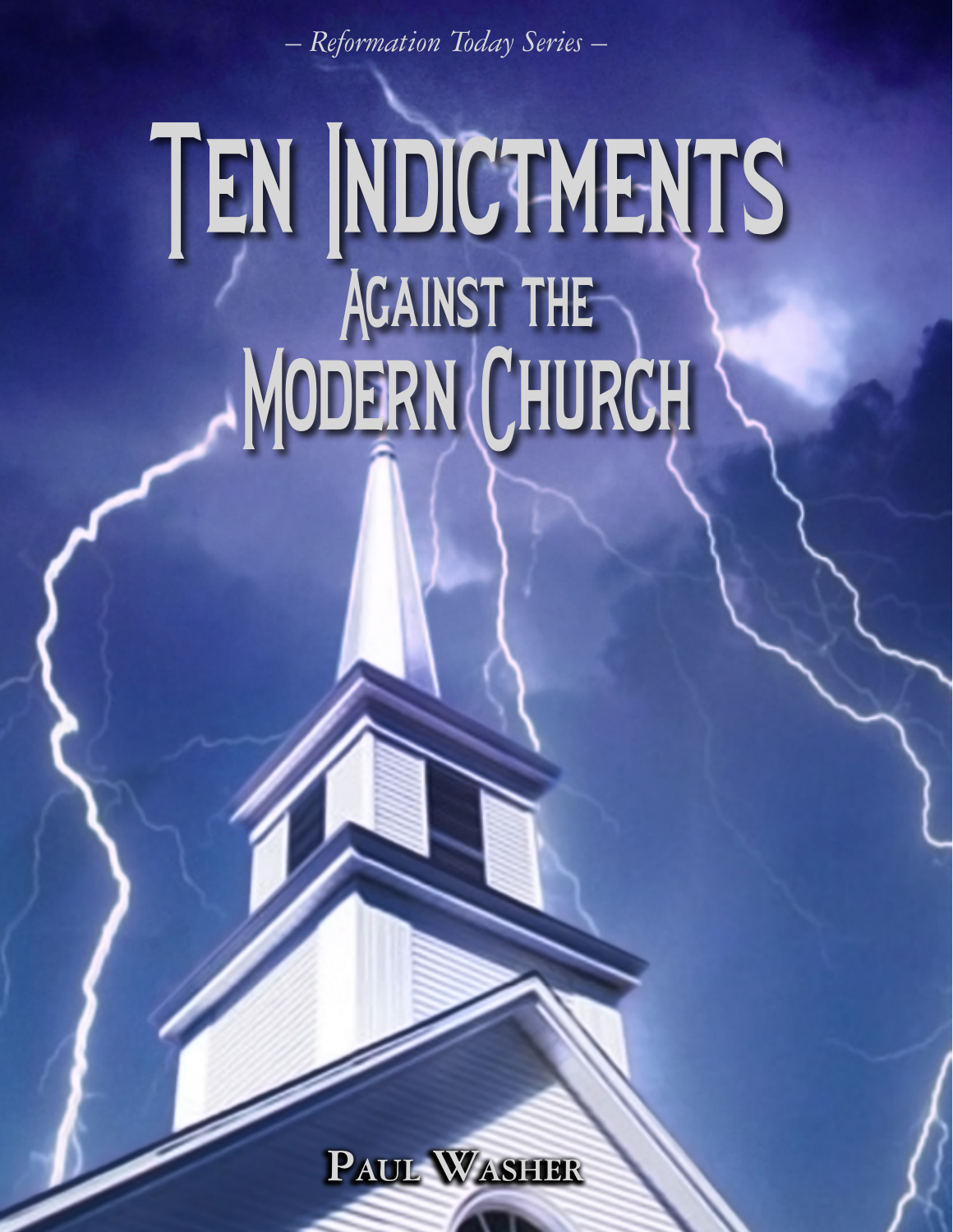# **TEN INDICTMENTS**

*against the Modern Church*

### Contents

| 9. A Replacement of the Scriptures Regarding the Family 30 |  |
|------------------------------------------------------------|--|
|                                                            |  |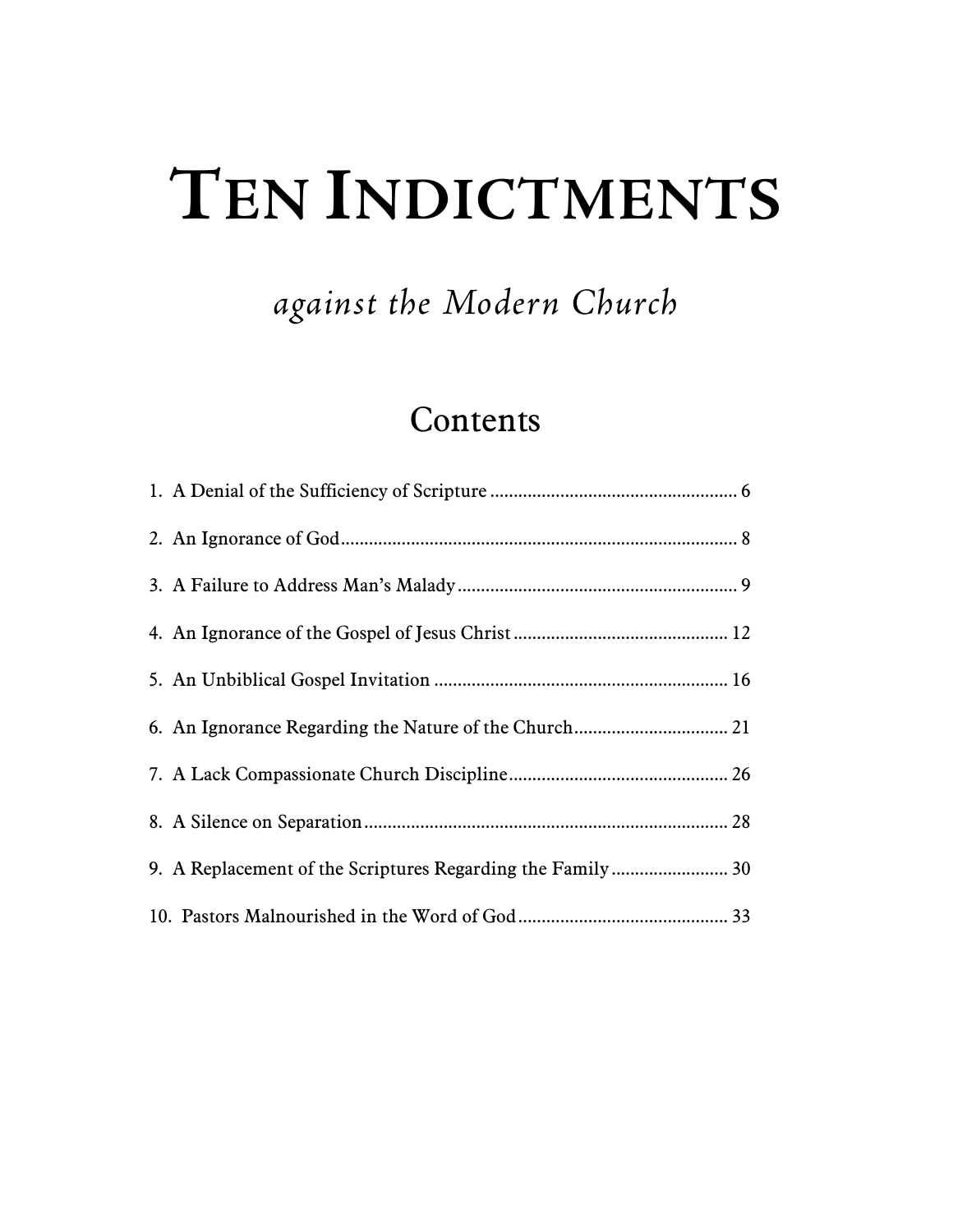*Ten Indictments against the Modern Church* was preached on October 22, 2008, at the [Revival](http://www.revivalconference.com/)  [Conference](http://www.revivalconference.com/) in Atlanta, Georgia.

**Paul Washer** ministered as a missionary in Peru for ten years, during which time he founded the HeartCry Missionary Society to support Peruvian church planters. HeartCry (as of November 2010) supports over 100 indigenous missionaries in more than 20 countries throughout Eastern Europe, South America, Africa, Asia, and the Middle East. An itinerant preacher, Paul also frequently teaches in his home church in Radford, Virginia. He is the author of *The One True God: A Biblical Study of the Doctrine of God* and *The Truth about Man: A Biblical Study of the Doctrine of Man*. Paul now serves as one of the laborers with the HeartCry Missionary Society (*www.heartcrymissionary.com*). He and his wife Charo have three children: Ian, Evan, and Rowan.

HeartCry Missionary Society PO Box 3506 Radford, Virginia 24143-3506

*That God's Name Be Great Among the Nations!* Phone: 540 707-1005 *info@heartcrymissionary.com www.heartcrymissionary.com*

© Copyright 2008 Paul Washer. Permission is expressly granted to reproduce this material by any means, provided that

1) you do not charge beyond a nominal sum for cost of duplication;

2) this copyright notice and all the text on this page are included.

Published in the USA by Chapel Library. Footnotes have been added by Chapel Library; some are abstracted from Wikipedia.org.

Chapel Library is a faith ministry that relies entirely upon God's faithfulness. We therefore do not solicit donations, but we gratefully receive support from those who freely desire to give. Chapel Library does not necessarily agree with all doctrinal positions of the authors it publishes.

**Worldwide**, please download material without charge from our website, or contact the international distributor as listed there for your country.

In **North America**, for additional copies of this booklet or other Christ-centered materials from prior centuries, please contact

> **CHAPEL LIBRARY 2603 West Wright Street Pensacola, Florida 32505 USA**

*Phone: (850) 438-6666* • *Fax: (850) 438-0227 [chapel@mountzion.org](mailto:chapel@mountzion.org)* • *[www.ChapelLibrary.org](http://www.chapellibrary.org/)*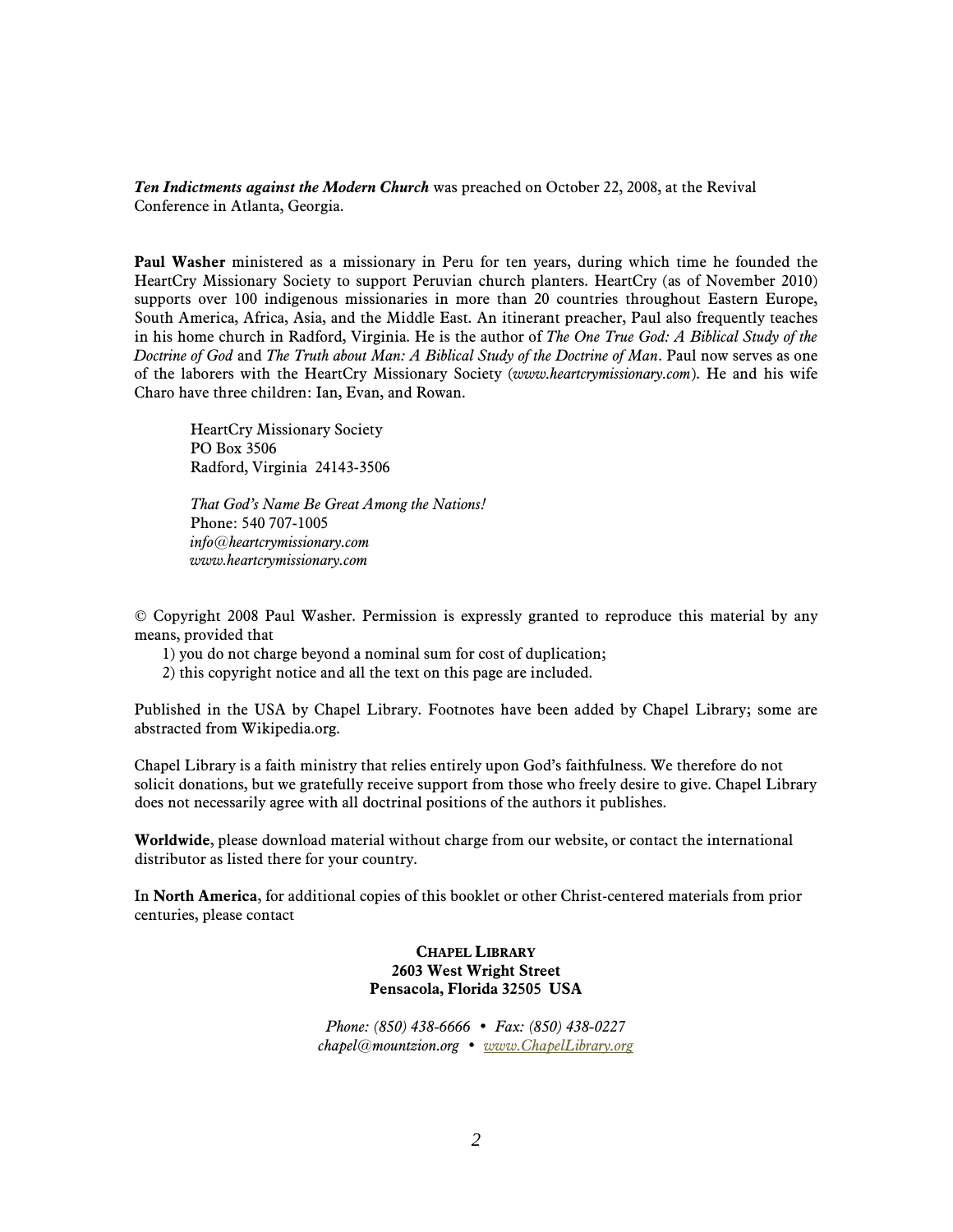## **TEN INDICTMENTS**

*against the Modern Church*

*"Now the Spirit speaketh expressly, that in the latter times some shall depart from the faith, giving heed to seducing spirits, and doctrines of devils."*

—1 Timothy 4:1

Let us go to the Lord in prayer.

Father, I come before You in the name of Your Son, Jesus Christ. Lord, You know all things. They are all before You like an open book. Who can hide their heart from Your presence and Your eye? The deeds of the most clever men are exposed before You. Your omniscience knows no bounds—and if it were not for grace, I would be of all men most terrified. But there *is* grace, abounding and glorious, poured out upon the weakest of men, and abounding to Your glory. Father, I praise You and I worship You; I thank You for all that You are and all that You have done. There is no one like You in the heavens or the earth or under the earth. You are King and there is no other. You are Savior and You share that glory with no one.

Father, this day You know me and my great need of grace. Why am I here except that You called the weakest among men, the most ignoble among brothers, and that by Your grace, often times, the lesser teaches the greater? That is always my case and I praise You. I worship *You*.

Father, help us today. To the wind with eloquence, to hell with the brilliant intellect, Father. Let the truth go forward. Let me be changed that the state of your Church be more glorious. I pray for grace upon grace and mercy upon mercy for myself and for those who hear. Help us, oh God, and we will be helped; and we will boast in that help in Jesus' name. Amen.

IT is a great privilege for me to be here today, an astounding privilege to stand here before you and to speak about things such as revival, reformation, the working of God among His people and among men. But today I am going to share with you an indictment—yet it is an indictment of hope.

As I was praying through what I should say to you, I came to a great conclusion, a great burden that was laid upon my heart: *We need revival.* We need an awakening, but we cannot simply expect the Holy Spirit to come down and clean up all the mess *we* have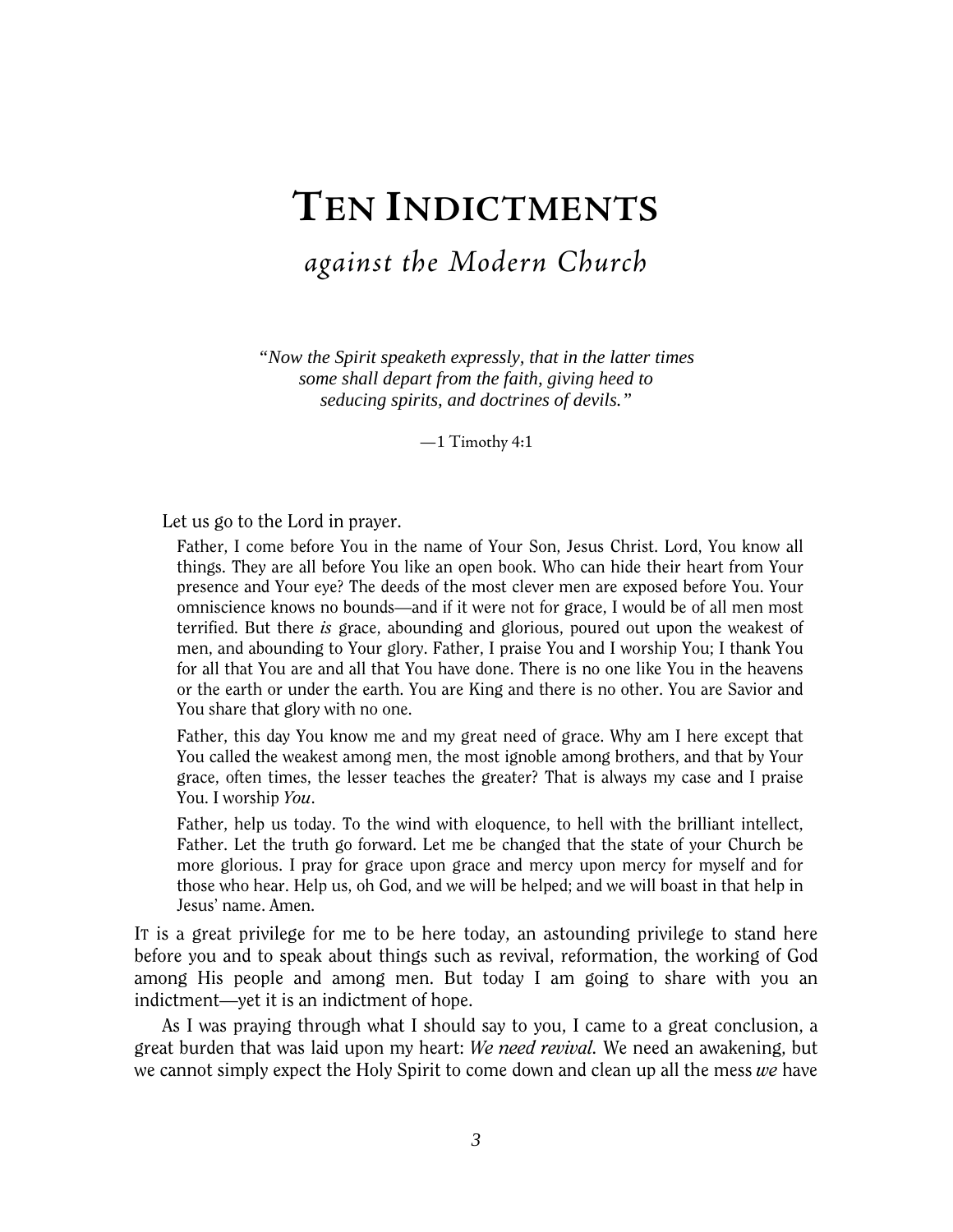made. We have clear direction from the Word of God with regard to what He has done through Christ, how He expects us to live, how He expects us to order His Church. And it does little good for men to cry out for extra-biblical manifestations when biblical principle is violated all around us.

I want you to know this: There is little need for the devil and evil men to oppose a man praying for revival unless he is also laboring for *reformation*. We have been given truth, and we cannot simply do what is right in our own eyes and then expect the Holy Spirit to come down and bless our labors.

As we look into the Old Testament, we see that Moses is given very, very detailed explanation on how to build the Tabernacle. Now, was that given for Moses' sake or for the Church's sake? I think that what is being explained there is that God is specific in His will, and that we are not to presume that we can take the smallest detail and ignore it.

Now I know that I am a frail man, buffeted by many weaknesses, but I have an indictment. I can't call it *my* indictment, because who am I to indict anyone? And I dare not call it God's indictment, for how can I presume upon His name? But I will say this: As I look around at the Church and compare her to Scripture, I see that there are certain things that *must* change.

I am not Martin Luther.<sup>[1](#page-4-0)</sup> This is not 95 declarations nailed to Wittenberg's door,<sup>[2](#page-4-1)</sup> but this is a burden on my heart and I must share it. *I must share it!* What I am going to say will anger some of you, but let me warn you. It may be true that you will be able to accuse me of arrogance. It may be true that you do not like my delivery. I have many times been arrogant, and I have many times delivered truth in a wrong way; but don't allow that to be an excuse for you. The question is this: Is what I am saying *true*, whether it is delivered through a faulty messenger or no?

Others of you will rejoice in what you hear and you will want to say, "Amen," and maybe pump your arms. But please don't do that, because *all of u*s bear a measure of guilt. And if you have attained to some spiritual state, then I would say what my brother has said. "What hast thou that thou didst not receive? now if thou didst receive it, why dost thou glory, as if thou hadst not received it?" (1Co 4:7). Would it not be better to worship God in humility?

If you are a younger minister, I do not want you to get caught up in these truths and take them back to storm your church without *love*. See to it that your knees are bleeding before you begin any sort of reformation. And if you are an older minister serving the Lord for many years, I beg you not to be arrogant. An old foolish king can learn from the weakest of his servants.

<span id="page-4-0"></span><sup>1</sup> **Martin Luther** (1483-1546) – a German Roman Catholic [monk,](http://en.wikipedia.org/wiki/Monk) [theologian,](http://en.wikipedia.org/wiki/Theology) university professor, and [church reformer,](http://en.wikipedia.org/wiki/Protestant_Reformers) whose writings and preaching inspired the [Protestant Reformation](http://en.wikipedia.org/wiki/Protestant_Reformation) and changed the course of [Western civilization.](http://en.wikipedia.org/wiki/Western_civilization)

<span id="page-4-1"></span><sup>2</sup> **95 declarations…door** – Luther posted 95 objections to the doctrine and practices of the Roman Catholic Church onto the door of the church at Wittenberg, Germany, on October 31, 1517, which began the Protestant Reformation.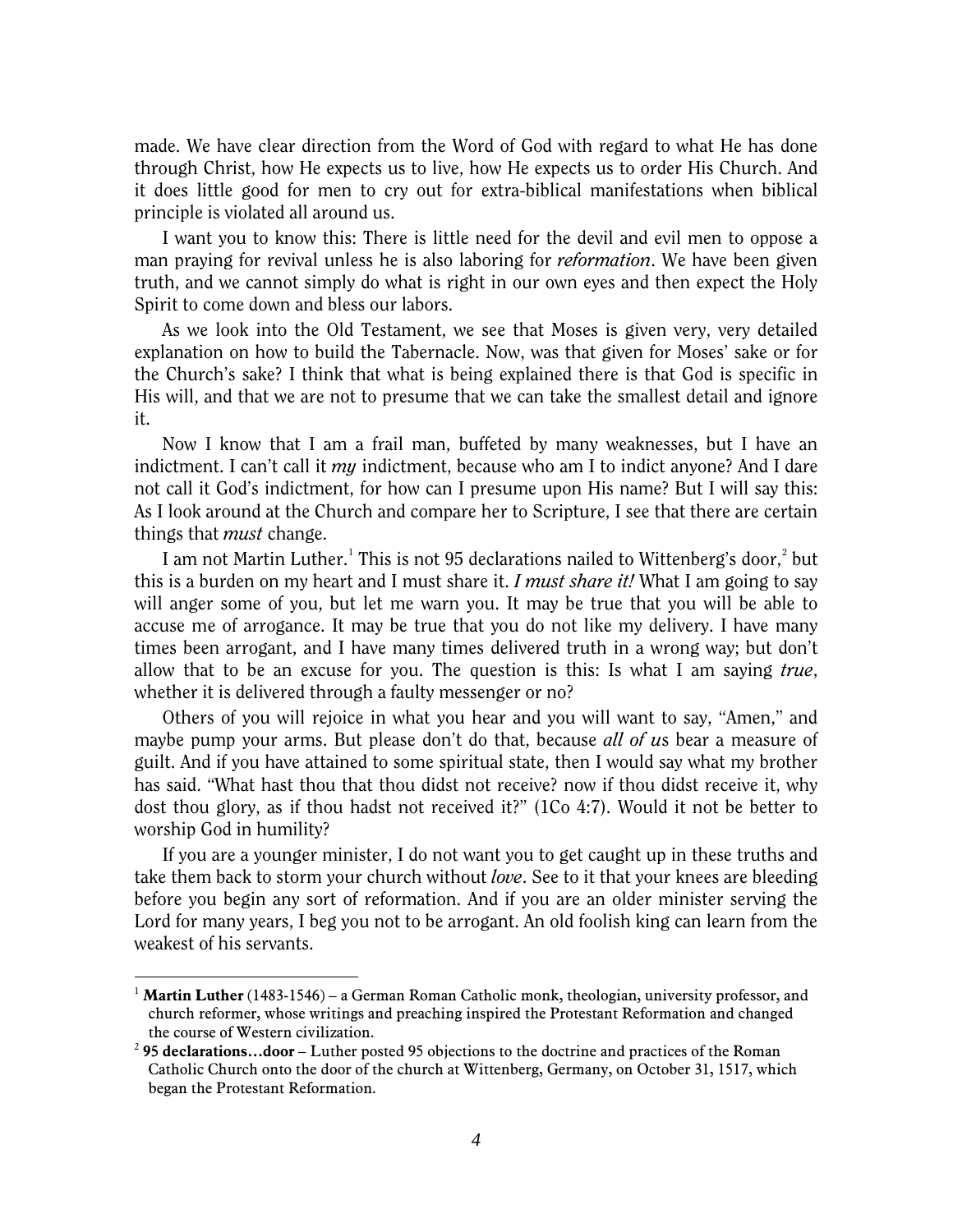I also beg you this: Have the courage to change everything, even if it is the last day of your life. At least you can go into glory knowing that you attempted a reformation that was biblical.

And I will say this as a warning to the older men. Please, listen to me carefully. I know the admonition in 1 Timothy chapter five of the way I am to address you,<sup>[3](#page-5-0)</sup> and so I do address you in that way. But, there is a great awakening going on in this country! And not only in this country, but also in Europe, South America, and many other places. I see young men going back to the rock from which we were cut. They are reading Spurgeon<sup>[4](#page-5-1)</sup> and Whitefield;<sup>[5](#page-5-2)</sup> they are still listening to Ravenhill,<sup>[6](#page-5-3)</sup> Martyn Lloyd-Jones,<sup>[7](#page-5-4)</sup> Tozer,<sup>[8](#page-5-5)</sup> and Wesley<sup>[9](#page-5-6)</sup>—and it is a great, *incredible movement!* Just because popular media and Christianity Today<sup>[10](#page-5-7)</sup> haven't discovered what is going on, I want you to know that I would have never dreamed 15 years ago that we would see the awakening we are seeing, not through my ministry, but through what God is doing *without any* of our ministries.

Whether it is in Holland, with a thousand young men declaring, "Things have to change," crying out all night in prayer for the power of God and the truth of Scripture; or in South America, recognizing that they have been so influenced by psychology and all sorts of superficial techniques coming from America with regard to evangelism—and now, weeping and broken, they are going back and evangelizing their churches. Or the inner city of the United States, where I have sat up at times until two and three in the morning discussing theology with young African-Americans, whom God is going to raise up to do more preaching than anyone will ever be able to imagine. *There is an awakening!*

Now, I am going to say this with tenderness: Most people over forty don't even have a clue about this awakening. Many young men are turning back to the great teachers from prior centuries, and to the old ways, and to truths that have brought awakening time and

<span id="page-5-1"></span><span id="page-5-0"></span>

<sup>&</sup>lt;sup>3</sup> "Rebuke not an elder, but intreat him as a father" (1Ti 5:1).<br><sup>4</sup> Charles H. Spurgeon (1834-1892) – influential English Baptist minister who preached weekly to 6,000 at the Metropolitan Tabernacle in London; his collected sermons fill 63 volumes.

<span id="page-5-2"></span><sup>&</sup>lt;sup>5</sup> George Whitefield (1714-1770) – the best-known evangelist of the  $18<sup>th</sup>$  century and an itinerant preacher that God greatly used in England and the American Colonies during the "Great Awakening."

<span id="page-5-3"></span><sup>6</sup> **Leonard Ravenhill** (1907-1994) – English Christian preacher and author who focused on the subjects of prayer and revival; he challenged the modern church to the example of the first-century church in the Book of Acts.

<span id="page-5-4"></span><sup>7</sup> **David Martyn Lloyd-Jones** (1899-1981) – well-known expository Welsh preacher; after successful medical studies, he nearly became a physician when God called him to preach the Gospel; known for his Christ-centered expository preaching.

<span id="page-5-5"></span><sup>8</sup> **Aiden Wilson Tozer** (1897-1963) – American Christian and Missionary Alliance pastor, preacher, author; known for deep personal piety and prayer; often challenged the modern church to repent of shallowness and compromise with the world.

<span id="page-5-6"></span><sup>9</sup> **John Wesley** (1703–1791): Anglican minister and theologian; largely credited, with his brother Charles, with founding the English Methodist movement, which began when he took to open-air preaching in a similar manner to George Whitefield.

<span id="page-5-7"></span><sup>&</sup>lt;sup>10</sup> Christianity Today – a monthly magazine addressing a variety of modern evangelical issues.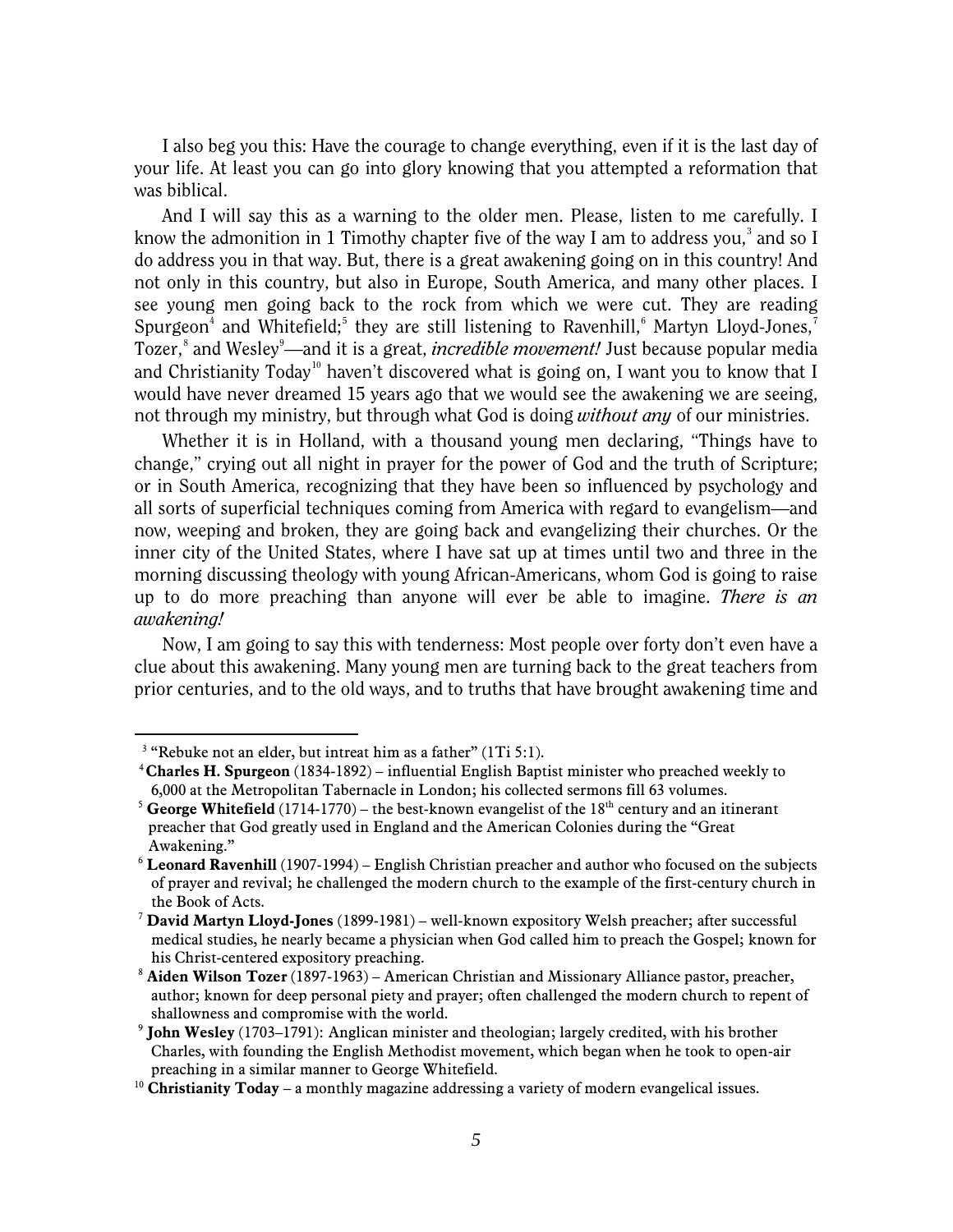time again in this world. Most of these young men are quite young; and they will go to their leaders and say, "Look at what we have discovered! Look what happened in Wales. $11$ Look what happened in Africa.<sup>[12](#page-6-2)</sup> Look at this! And look at that! And look at this teaching! It is absolutely amazing!" And most of the older men today will either turn away or say, "It is nothing any different than what I have been preaching for 25 years." But in fact, it is *completely different* than what they have been preaching the last 25 years. And so we need to be very, very careful to understand that God is doing a great work. And "he who began a good work in you will finish it" (Phi 1:6)!

Many people have the idea that they are going to pray-in a revival. And other people say, "Revival will come whether you pray or not." I am not in either one of those camps. Because I know this: When I see men, women, and young people all over the world praying for an awakening, to me that is the first fruits of revival! And I can count on the fact that He who gives these first fruits will bring in the full harvest.

Now I want to look at ten indictments—things that I believe that we must change in the modern church.

#### <span id="page-6-0"></span>1. The First Indictment: A Denial of the Sufficiency of **Scripture**

"*And that from a child thou hast known the holy scriptures, which are able to make thee wise unto salvation through faith which is in Christ Jesus. All scripture is given by inspiration of God, and is profitable for doctrine, for reproof, for correction, for instruction in righteousness. That the man of God may be perfect, throughly furnished unto all good works*."

#### —2 Timothy 3:15-17

First of all, the first indictment: a practical denial of the sufficiency of Scripture, especially in my denomination. Over the last several decades, there has been a mighty battle with regard to the inspiration of Scripture. Now some of you have not been a part of that battle, but many in more liberal denominations most certainly have seen this battle for the Bible.

But there is a problem. When you come to believe as a people that the Bible is inspired, you have only fought half the battle, because the question is not merely "is the Bible inspired?" i.e., is it inerrant? The major question following that, which must be

<span id="page-6-1"></span><sup>11</sup> **what happened in Wales** – the Great Welsh Revival of 1904-1905, which began in the fall of 1904 under the leadership of Evan Roberts (1878–1951), a 26-year-old former coal miner and minister-intraining; the revival lasted less than a year, but in that period 100,000 converts were made and many churches returned to biblical faith.

<span id="page-6-2"></span><sup>&</sup>lt;sup>12</sup> what happened in Africa – the evangelization of sub-Sahara Africa beginning in the colonial period of the 1800s and continuing today through missions and indigenous churches.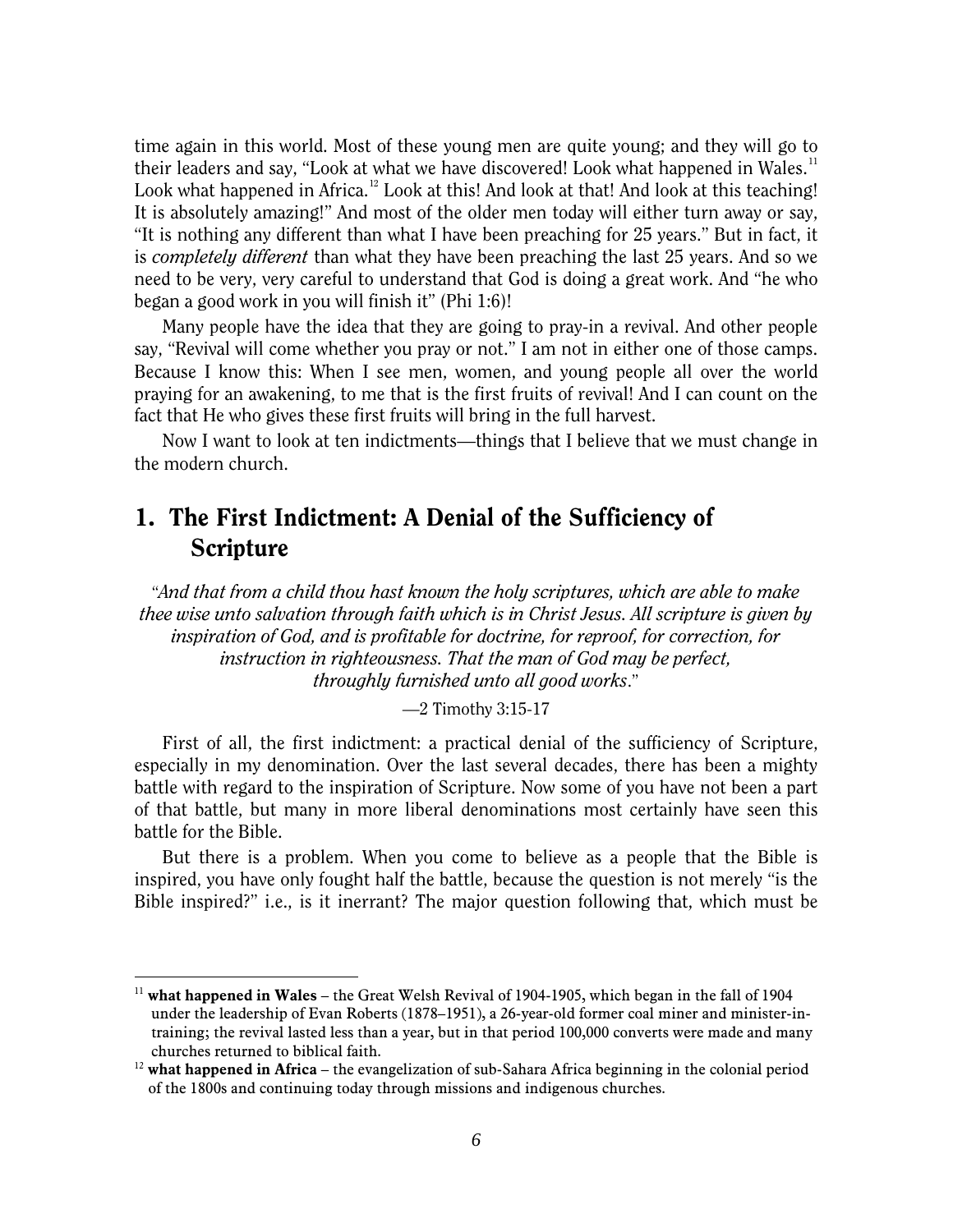answered, is this: Is the Bible *sufficient*, [13](#page-7-0) or do we have to bring in every so-called social science and cultural study in order to know how to run a church? That is the major question! Social sciences, in my opinion, have taken precedent over the Word of God in such a way that most of us can't even see it. It has so crept into our church, our evangelism, and our missiology that you barely can call what we are doing "Christian" anymore. Psychology, anthropology, and sociology have become primary influences in the churches.

Many years ago when I was in seminary, I remember a professor walked in and started drawing footprints on the blackboard. And as he marched them across the blackboard, he turned to all of us and said only this: "Aristotle is walking through the halls of this institution. Beware, for I hear his footsteps more clearly than those of the Apostle Paul, the team of inspired men who were with him, and even the Lord Jesus Christ Himself."

We have come to believe that a man of God can deal in certain tiny areas in the life of the Church; but when it really gets tough, we need to go to the social experts. That is an absolute *lie*! It says here that the Scriptures are given "that the man of God may be perfect, throughly furnished unto all good works" (2Ti 3:17).

What does Jerusalem have to do with Rome? And what do we have to do with all these modern day social sciences that were actually created as a protest against the Word of God? And why is it that evangelism, missions, and so-called "church growth" is more shaped by the anthropologist, the sociologist, and the Wall Street student who are up on every cultural trend? All the activity in our churches must be based upon the Word of God. All the activity in missions must be based upon the Word of God.

Our missionary activity, our church activity, and everything we do ought to flow from the theologian and the exegete—the man who opens up his Bible and has only one question: What is Thy will, Oh God? We are *not* to send out questionnaires to carnal people to discover what kind of church they would attend! A church ought to be seeker friendly, but the church ought to recognize there is only one Seeker. His name is God! and if you want to be friendly to someone, if you want to accommodate someone, accommodate Him and His glory, even if it is rejected by everyone else. We are not called to build empires. We are not called to be excessive. We are called to *glorify God*. And if you want the Church to be something other than a peculiar people<sup>[14](#page-7-1)</sup>(Ti 2:14; 1Pe 2:9), then you want something God does not want.

I want you to listen to Isaiah chapter eight for a moment. Listen to what he says: "When they shall say unto you, Seek unto them that have familiar spirits, and unto wizards that peep, and that mutter" (Isa 8:19a). This is a perfect description of the church growth gurus, because every two or three years all their major theories change not only about what a man is and how you fix him, but what a *church* is and how you make it grow. Every two or three years there is another fad coming down the line about

<span id="page-7-0"></span><sup>13</sup> **is the Bible sufficient** – see Geoff Thomas, *Satisfied with the Scriptures*; Charles Spurgeon, *The Bible*; John Piper, *Is the Bible Reliable?* All titles listed in footnotes are available from CHAPEL LIBRARY.

<span id="page-7-1"></span> $14$  **a peculiar people** – a people of His very own.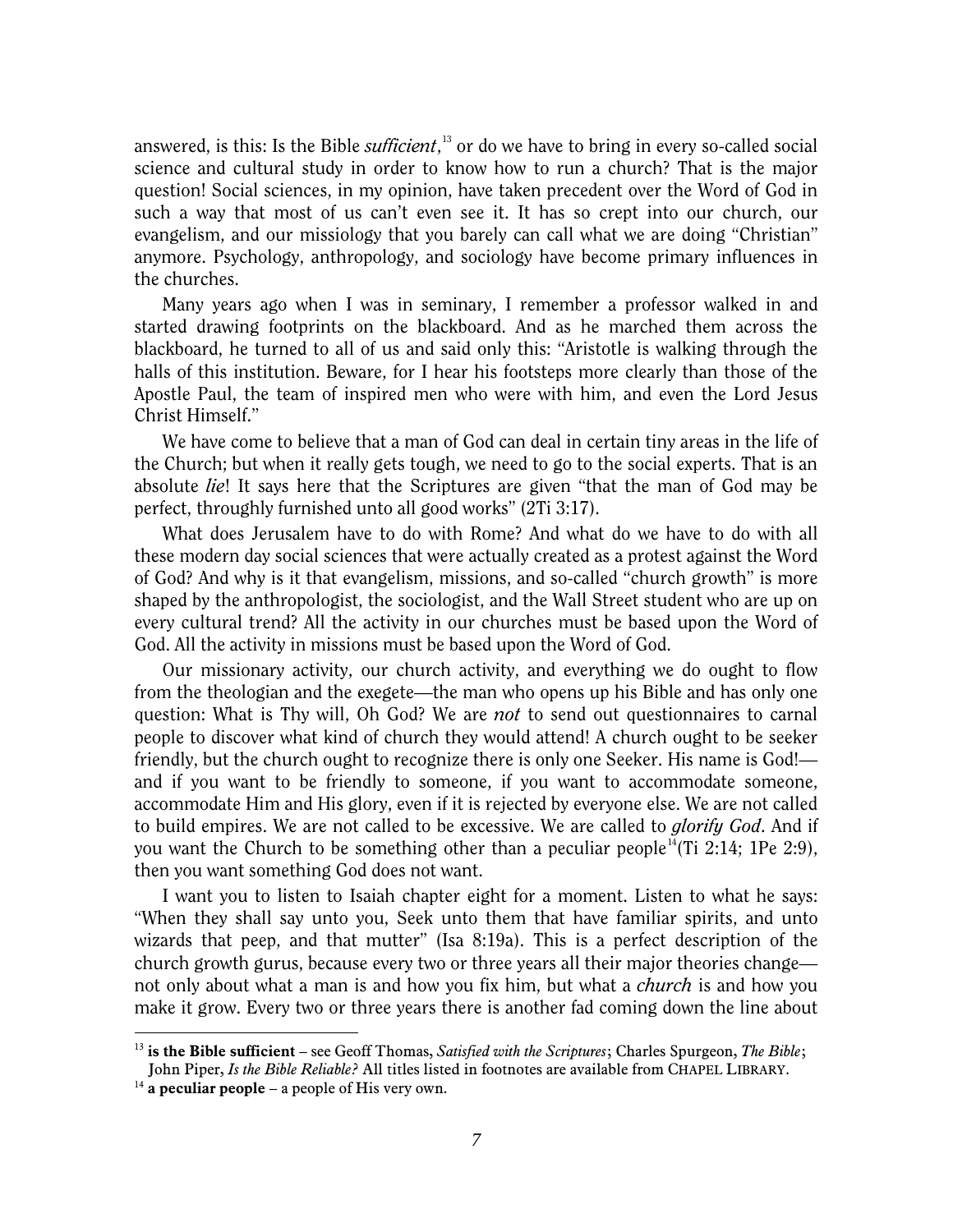what can make your church into something super in the eyes of the world. Just recently, one of the most well known church growth experts said that he discovered he was entirely wrong on all his theories. But instead of turning people to Scripture, on his knees broken and weeping, he goes out to find another theory!

They give no clear word! It says here in Isaiah, "should not a people seek unto their God? for the living to the dead?" (Isa 8:19b-20). Should we as churchmen, as preachers, as pastors, as Christians, should we go out and consult the spiritually *dead* on behalf of those whom the Holy Spirit has made *alive*? Absolutely not!

#### <span id="page-8-0"></span>2. The Second Indictment: An Ignorance of God

"*And the times of this ignorance God winked at; but now commandeth all men every where to repent*"—Acts 17:30

At times I am asked, "Brother Paul, please come and do a week long series on the attributes of God." And many times, I will say this: "Well, brother, have you thought this through?"

I remember one specific conversation, and the pastor replied, "What do you mean, 'Have I thought this through?' "

"Well, it is quite controversial, the subject that you are giving for me to teach in your church."

"What do you mean it is controversial? I mean it is God. We are Christians. This is a church. What do you mean it is controversial?"

I said, "Dear pastor, when I begin instructing your people on the justice of God, the sovereignty of God, the wrath of God, the supremacy of God, and the glory of God, you are going to have some of your finest and oldest church members stand up and say something like this: 'That is not my god. I could never love a God like that.' Why? because they have a god they have made with their own mind, and they love what they have made."

"Thus saith the LORD, Let not the wise man glory in his wisdom, neither let the mighty man glory in his might, let not the rich man glory in his riches: But let him that glorieth glory in this, that he understandeth and knoweth me, that I am the LORD which exercise lovingkindness, judgment, and righteousness, in the earth: for in these things I delight, saith the LORD."—*Jeremiah 9:23-24*

"These things hast thou done, and I kept silence; thou thoughtest that I was altogether such an one as thyself: but I will reprove thee, and set them in order before thine eyes. Now consider this, ye that forget God, lest I tear you in pieces, and there be none to deliver."—*Psalm 50:21-22*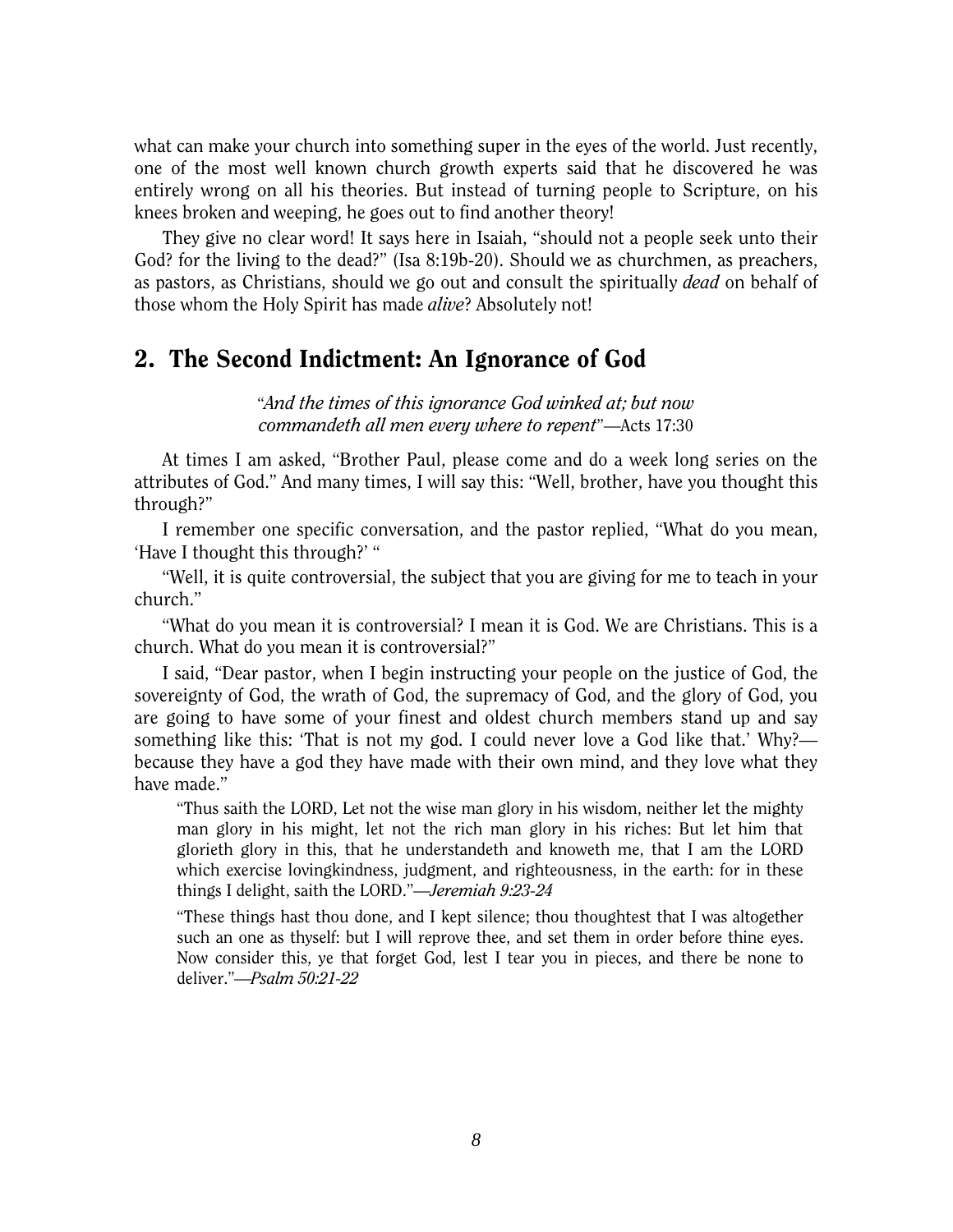Now, what is the problem here? There is a lack of the knowledge of God.<sup>[15](#page-9-1)</sup> Many of you possibly think, "Oh, talking about the attributes of God and theology, it is all ivory tower stuff that has no practical application."

Listen to yourself speak, saying, "The knowledge of God has no practical application." Do you know why all your Christian bookstores are filled up with self-help books, and five ways to do this or that, and six ways to be godly, and 10 ways not to fall?—because people don't know God! And so they have to be given all sorts of trivial little devices of the flesh to keep them walking as sheep ought to walk! "Awake to righteousness, and sin not; for some have not the knowledge of God: I speak this to your shame" (1Co 15:34). Why the rampant sinning even among God's people? It is a lack of the knowledge of God!

Now let me ask you a question. When was the last time you attended a conference on the attributes of God? When was the last time, as a pastor, you taught for a solid year on who God is? How much of all the teaching that goes on in America all week has anything to do with who God is? Isn't it so easy to go with the flow, to just follow everybody else? And then one day you hear something like this and all of a sudden, you realize, "I can't even remember when *anybody* taught on the attributes of God." No wonder we are a people as we are!

To know Him, that is what everything is about; that is eternal life. And eternal life doesn't begin when you pass through the gates of glory; eternal life begins with conversion. Eternal life is to know Him. Do you honestly think you are going to be thrilled about swinging on gates of pearl and walking down streets of gold for an eternity? There is One there who is infinite in glory, and you will spend an eternity of eternities and never get your arms even around the foothill of His mountain!

Start now. There are so many different things you want to know and do, and so many books you want to read. Get out a book on God—this one, the Bible—and study it to *know* Him, to know *Him*!

Because of all of this, I would submit to you that it would be better not even to have a Sunday morning service. Sunday morning is the greatest hour of idolatry in the entire week of America, because the great mass at least of people are not worshipping the one true God. They instead are worshipping a god formed out of their own hearts by their own flesh, satanic devices, and worldly intelligence. They have made a god just like themselves—and he looks more like Santa Claus than he does Jehovah. There can be no fear of the Lord among us, because there is no knowledge of the Lord among us!

#### <span id="page-9-0"></span>3. The Third Indictment: A Failure to Address Man's Malady

"*As it is written, There is none righteous, no, not one: There is none that understandeth, there is none that seeketh after God. They are all gone out of the way, they are together become unprofitable; there is none that doeth good, no, not one.*" —Romans 3:10-12

<span id="page-9-1"></span><sup>15</sup> **knowledge of God** – see J.I. Packer, *Knowing God*; A.W. Pink, *The Attributes of God*.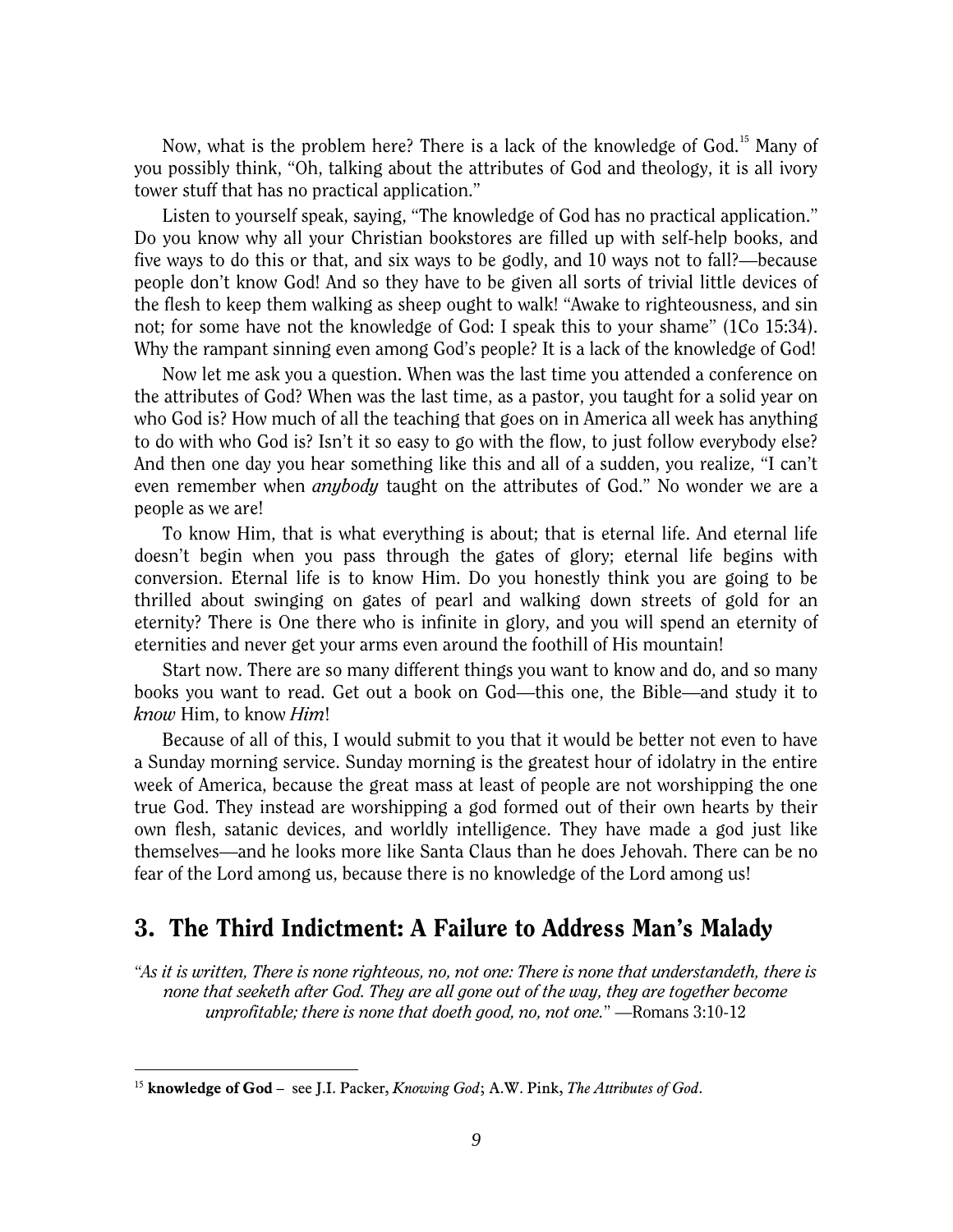The book of Romans is one of my favorite books of the Bible. It is not a systematic theology; but if you could say any book in the Bible was a systematic theology, the book of Romans would be the closest. Isn't it amazing that Paul spends the first three chapters of that book seeking to do one thing: to bring all men into condemnation? But condemnation is not the great *summum bonum*  $16$  in his theology; it is not his end or final purpose. It is a means to bring salvation to his readers, because men must be brought to a knowledge of self,<sup>[17](#page-10-1)</sup> before they will surrender self over to God. Men are made in such a fallen manner, that you must cut away from them absolutely every hope in the flesh, before they may be brought to God.

It is important in everything, but it is especially important in evangelism. I was 21 years old and had just been called to preach, when I walked into an old store in Paducah, Kentucky, where they sold suits to ministers for half price. They had been doing it for 50 or 60 years. All of a sudden, the door opened; I heard the bell ring; it closed. There was an old, old man standing there. I never caught his name, but he walked in and looked right at me. He said, "Boy, you have been called to preach, haven't you?"

I said, "Yes, sir."

He was an old, old evangelist. He said, "You see where that building is right outside this building?"

I said, "Yes."

 $\overline{a}$ 

He said, "I used to preach there. The Spirit of God would come down and souls would be saved."

I said, "Sir, please tell me about it."

He said, "There wasn't anything like this evangelism today. We would preach for two and three weeks and give no invitation to sinful men. We would plow and plow the hearts of men until the Spirit of God began to work, and break their hearts."

I said, "Sir, how did you know when the Spirit of God was coming to break their hearts?"

And he said, "Well, let me just give you one example. Many decades ago, I walked into this store to buy a suit. Someone had handed me \$30 and said, 'Preacher, go buy yourself a suit tomorrow.' And when I walked through the door the young clerk taking care of the shop turned around and looked at me; and when he looked at me he fell down on the floor and cried out, 'Who can save a wicked man like me?' And I knew that the Spirit of God had fallen upon the place."

Today we just walk in and talk to them, give them three exploratory questions, and ask them if they want to pray a prayer and ask Jesus to come into their heart. We make a two-fold son of hell who will never again be open to the Gospel because of the religious lie that we, as evangelicals, have spewed out of our mouth.

<span id="page-10-0"></span><sup>&</sup>lt;sup>16</sup> summum bonum – (Latin) the greatest or highest good.

<span id="page-10-1"></span><sup>17</sup> **knowledge of self** – see A.W. Pink, *Vile*; Jonathan Edwards, *Sinners in the Hands of an Angry God*. All titles in footnotes are available from CHAPEL LIBRARY.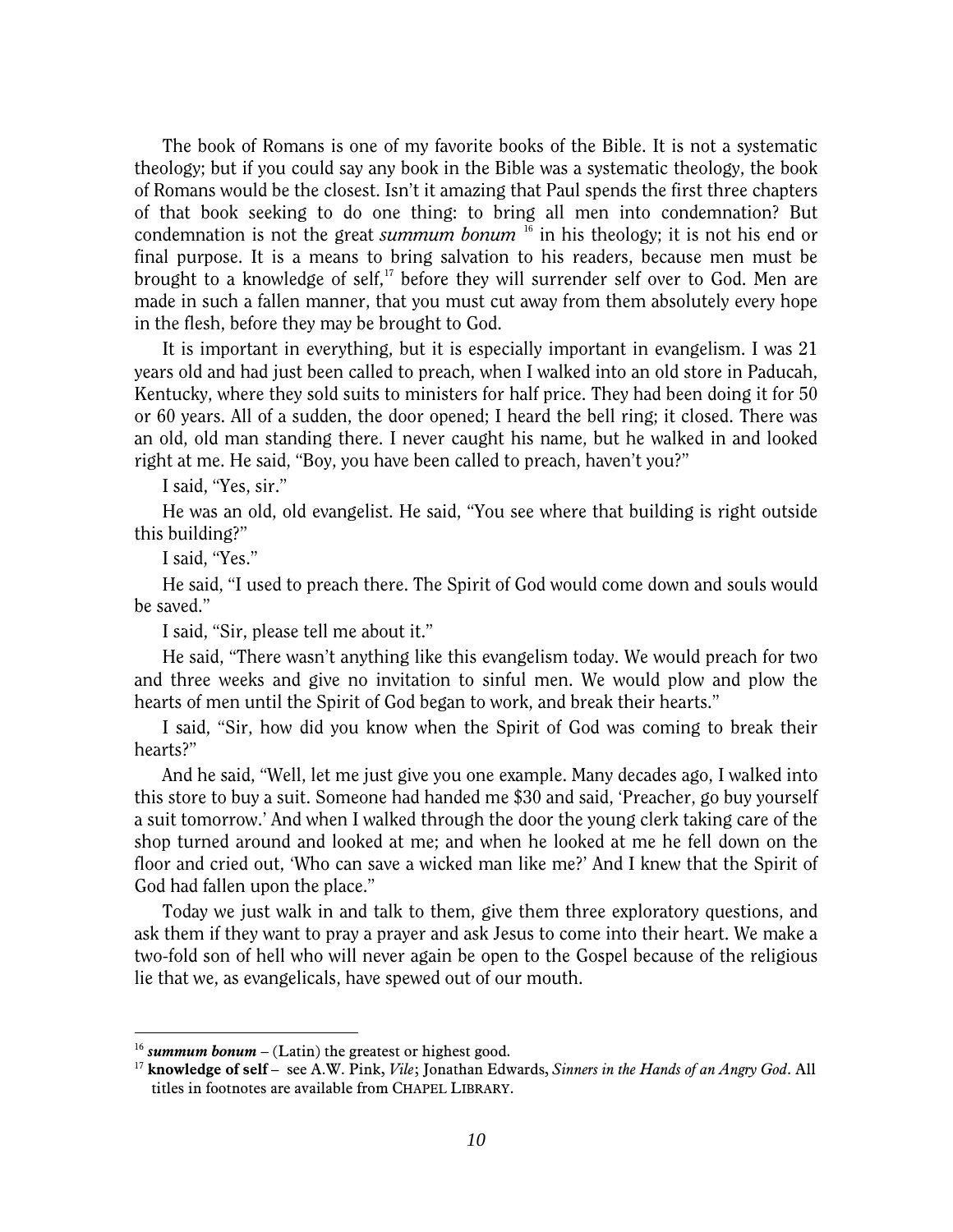When we treat sin superficially, first of all we are fighting against the Holy Spirit. "And when he is come, he will reprove the world of sin" (Joh 16:8). There are very popular preachers today who are more concerned about giving you "your best life now," than they are about eternity. And they brag about the fact that they do not mention sin in their preaching. I can tell you this: The Holy Spirit has nothing to do with their ministry, lest He be working against Himself. Why? When a man says he has no ministry dealing with the sin of men, nevertheless, the Holy Spirit *does*. It is a primary ministry of the Holy Spirit to come and convict the world of sin. And so know this: When you do not deal specifically, passionately, lovingly with men and their depraved condition, the Holy Spirit is nowhere around you.

We are *deceivers* when we deal with the malady of men lightly, like shepherds of Jeremiah's day. "They have healed also the hurt of the daughter of my people slightly, saying, Peace, peace; when there is no peace." (Jer 6:14).

We are not only deceivers, but we are *immoral*. We are like a doctor who denies his Hippocratic oath, because he doesn't want to tell someone bad news—because he thinks that person will be angry with him, or be sad. And so he does not tell them the news most necessary to save their life.

I hear preachers today, saying, "No, no! You don't understand, Brother Paul. We are not like the people of the day of John and Charles Wesley. We are not like the culture that Whitefield or Edwards<sup>[18](#page-11-0)</sup>addressed. We are not as hearty as they were; we are broken. We don't have as much self-esteem; we are feeble—we can't bear such preaching." Listen to me: Have you ever studied the lives of these men? Their culture couldn't bear what they preached either! No one has ever been able to bear the preaching of the Gospel. They will either turn against it with the fierceness of an animal, or they will be converted. Our world is overrun with this disgusting malady of self-esteem<sup>[19](#page-11-1)</sup>—our greatest problem is that we esteem self more than we esteem God!

We are also *thieves* when we do not speak much about sin. We are thieves! Let me ask you a question: This morning, where did all the stars go? Did some cosmic giant come by in a basket, pick them all up, throw them in, and carry them someplace else? Where did all the stars go this morning? They were there, but you couldn't see them. But then the sky grew darker and darker, and as the night turned black as pitch, the stars came out in the fullness of their glory. When you refuse to teach on the radical depravity of men, it is an impossibility that you bring glory to God, His Christ, and His Cross—because the Cross of Jesus Christ and its glory is most magnified when it is placed in front of the backdrop of our *depravity*. "She loved much because she has been forgiven much" (Luk 7:47)—and she knew how much she had been forgiven because she knew how wicked she was.

<span id="page-11-0"></span><sup>18</sup> **Jonathan Edwards** (1703-1758) – American Congregational preacher and evangelical theologian; well known for his preaching in the Great Awakening along with George Whitefield.

<span id="page-11-1"></span><sup>19</sup> **self-esteem** – see Jay Adams, *The Biblical View of Self-esteem*.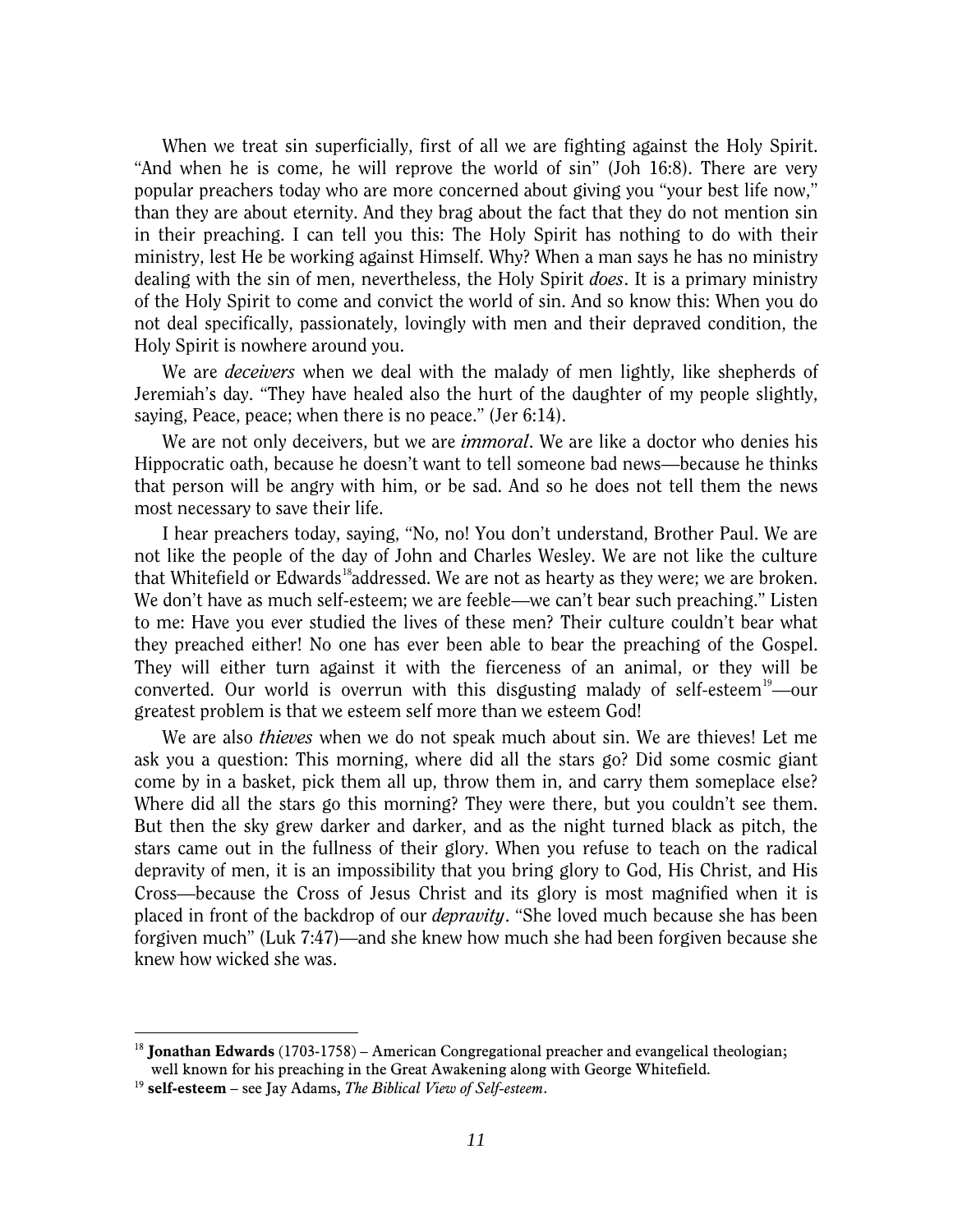Oh, we are afraid to tell men of their wickedness, and they can never love God because of it. We have robbed them of the opportunity to boast not in self, but to follow the admonition, "Let him who boasts, boast in the Lord" (2Co 10:17).

#### <span id="page-12-0"></span>4. Our Fourth Indictment: An Ignorance of the Gospel of Jesus Christ

"*But God commendeth his love toward us, in that, while we were yet sinners, Christ died for us. Much more then, being now justified by his blood, we shall be saved from wrath through him.*"—Romans 5:8-9

I submit to you that this country is not Gospel hardened; it is Gospel *ignorant*, because most of its preachers are. Let me repeat this. The malady in this country is not liberal politicians, the root of socialism, Hollywood, or anything else. It is the so-called evangelical pastor, preacher, or evangelist of our day; that is where the malady is to be found. We do not know *the Gospel*.<sup>[20](#page-12-1)</sup> We have taken the glorious Gospel of our blessed God and reduced it down to four spiritual laws, and five things God wants you to know, with a little superstitious prayer at the end. And if someone repeats it after us with enough sincerity, we popishly declare them to be born again! We have traded *regeneration*  $^{21}$  $^{21}$  $^{21}$  for *decisionism*.  $^{22}$  $^{22}$  $^{22}$ 

First of all, I am amazed after I have talked about this, how many godly believers of 30 and 40 years walking in the faith come up to me with tears, saying, "Brother Paul, I never heard this before in my life." And yet it is the historical doctrine of redemption<sup>[23](#page-12-4)</sup> and propitiation.<sup>[24](#page-12-5)</sup>

Let us define the problem very clearly. The Gospel begins with the nature of God; it goes from there to the nature of man and its fallenness. And from there, these two great columns of the Gospel come to set up for us what should be known in every believer's mouth as the *great dilemma*. And what is that dilemma? The greatest problem in all of Scripture is this: *If God is just, He cannot forgive you of your sin*. How can God be just and at the same time the justifier of wicked men, when Scripture throughout the Bible says (I will draw especially from one text in Proverbs): "He that justifieth the wicked, and he that condemneth the just, even they both are abomination to the LORD" (Pro 17:15). And yet all our Christian songs boast about how God justifies the wicked!

<span id="page-12-1"></span><sup>20</sup> **know the Gospel** – see Robert Hawker, *The True Gospel,* and the *Free Grace Broadcaster*, issue 198, "The Gospel." All titles listed in footnotes are available from CHAPEL LIBRARY.

<span id="page-12-2"></span><sup>21</sup> **regeneration** – see A.W. Pink, *Regeneration*, and the *FGB*, "The New Birth" (#202).

<span id="page-12-3"></span> $22$  decisionism – the belief that "making a decision," usually practiced by walking a church aisle as a method of showing belief and/or praying a sinner's prayer is equivalent to repenting of one's sins and trusting Christ alone for the pardon of sin; see James Adams, *Decisional Regeneration*.

<span id="page-12-4"></span><sup>&</sup>lt;sup>23</sup> **redemption** – the deliverance of God's elect from a state of sin into a state of salvation by the means and merit of the ransom paid by Christ on their behalf.

<span id="page-12-5"></span><sup>&</sup>lt;sup>24</sup> propitiation – appeasement; a sin offering that turns away wrath.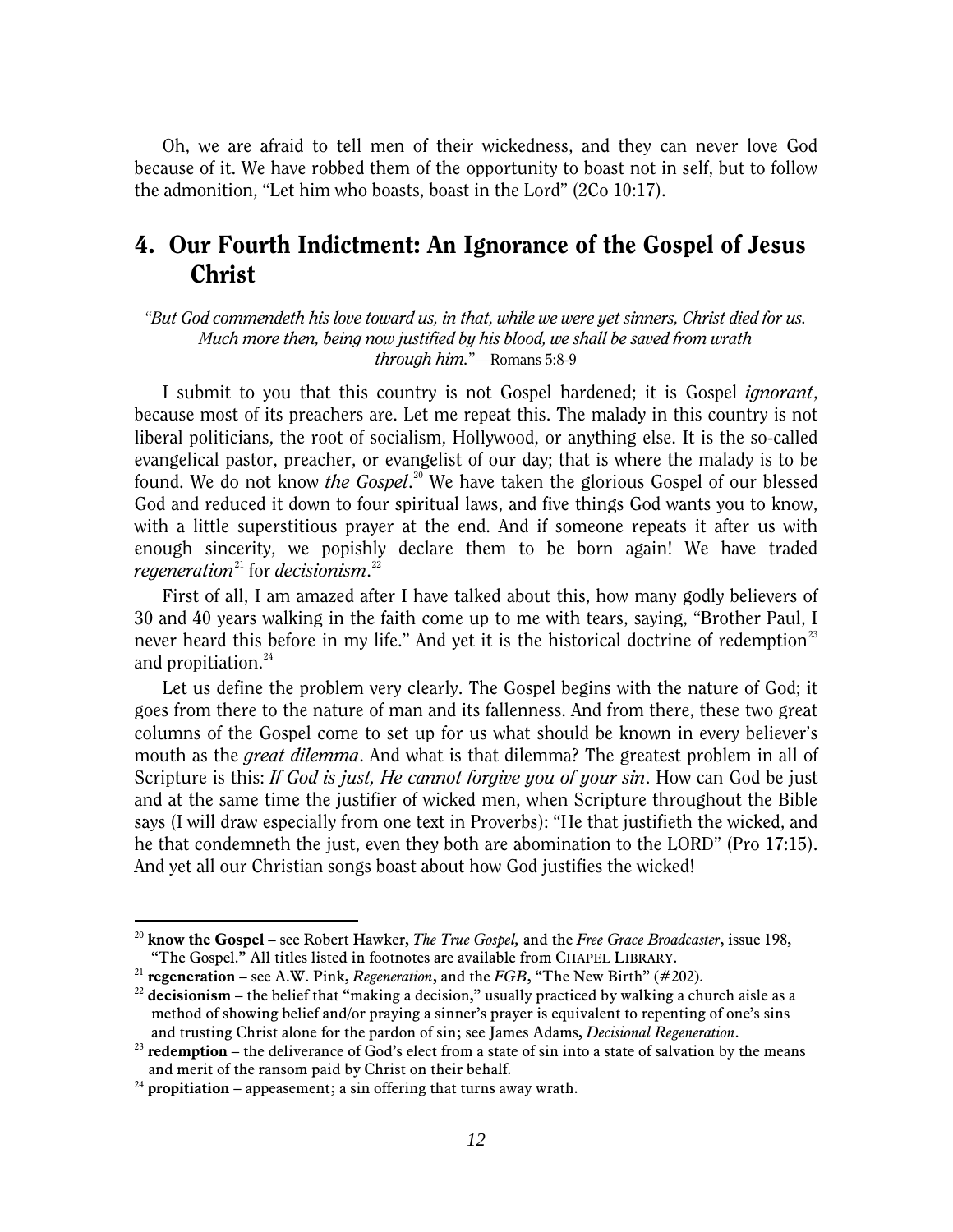This is the greatest problem. This is the acropolis<sup>[25](#page-13-0)</sup> of the Christian's faith, so said Martyn Lloyd-Jones, Charles Spurgeon, and anyone else who has read Romans chapter three. You see, you have got to set this before people. The great problem is that God is truly just and all men are truly wicked. God, to be just, must condemn wicked man. But then God, for His own glory, with a great love for us, sent forth His Son, who walked on this earth as a perfect Man. And then, according to the eternal plan of God, He went to that tree on Calvary. And on that tree, He bore our sin; and, standing in the law-place of His people, bearing our guilt, He became a curse. "Cursed is every one that continueth not in all things which are written in the book of the law to do them" (Gal 3:10). Christ redeemed us from the curse, becoming a curse in our place (Gal 3:13).

So many people have a romantic, powerless view of the Gospel: that the Christ is there hanging on the tree, suffering under the wounds of the Roman Empire, and the Father did not have the moral fortitude to bear the suffering of His Son, so He turned away. NO!! He turned away because His Son became *sin* !

And so, when He is in the garden and cries out, "Let this cup pass from me" (Mat 26:39), people speculate, "Well, what was in the cup? Oh, it is the Roman cross. It is the whip. It is the nails. It is all that suffering." I do not want to take away from the physical sufferings of Christ on that tree, but the cup was the cup of God—the Father's *wrath*  that had to be poured out on the Son. Someone had to die, bearing the guilt of God's people, forsaken of God by His justice, and crushed under the wrath of God—for it pleased the Lord to "crush him" (Isa 53:10).

I was in a Germanic seminary in Europe a while back, and saw a book, *The Cross of Christ* (not John Stott's book, it was another). I pulled it down and began to read, and this is what it said: "The Father looked down from heaven at the suffering inflicted upon His Son by the hands of men, and counted that as payment for our sin." *That is heresy!* That physical suffering, that nailing to the tree—that was all part of the wrath of God. It had to be a blood sacrifice; I will take nothing away from that. But, my friend, if you stop there, you don't have the Gospel.

When the Gospel is preached today and shared in personal evangelism, do you ever hear of God's justice and wrath? Almost never. It is seldom made clear that Christ was able to redeem because He was crushed under the justice of God—and having satisfied divine justice with His death, God is now just *and* the justifier of the wicked.

It is Gospel reductionism! We wonder why it has no power. What happened? I'll tell you: When you leave the Gospel behind and there is no longer any power in your supposed gospel message, then you have to do all the little tricks of the trade that are so prominently used today to convert men—and we all know most of them. But none of them work!

Several years ago, graduating from seminary, I had to make a decision whether I was going to go for my Ph.D. God, in order to save my spiritual life, sent me to the middle of

<span id="page-13-0"></span><sup>&</sup>lt;sup>25</sup> acropolis – means "highest city" in Greek and was the fortified part of an ancient Greek city, usually built on a hill; hence, high point.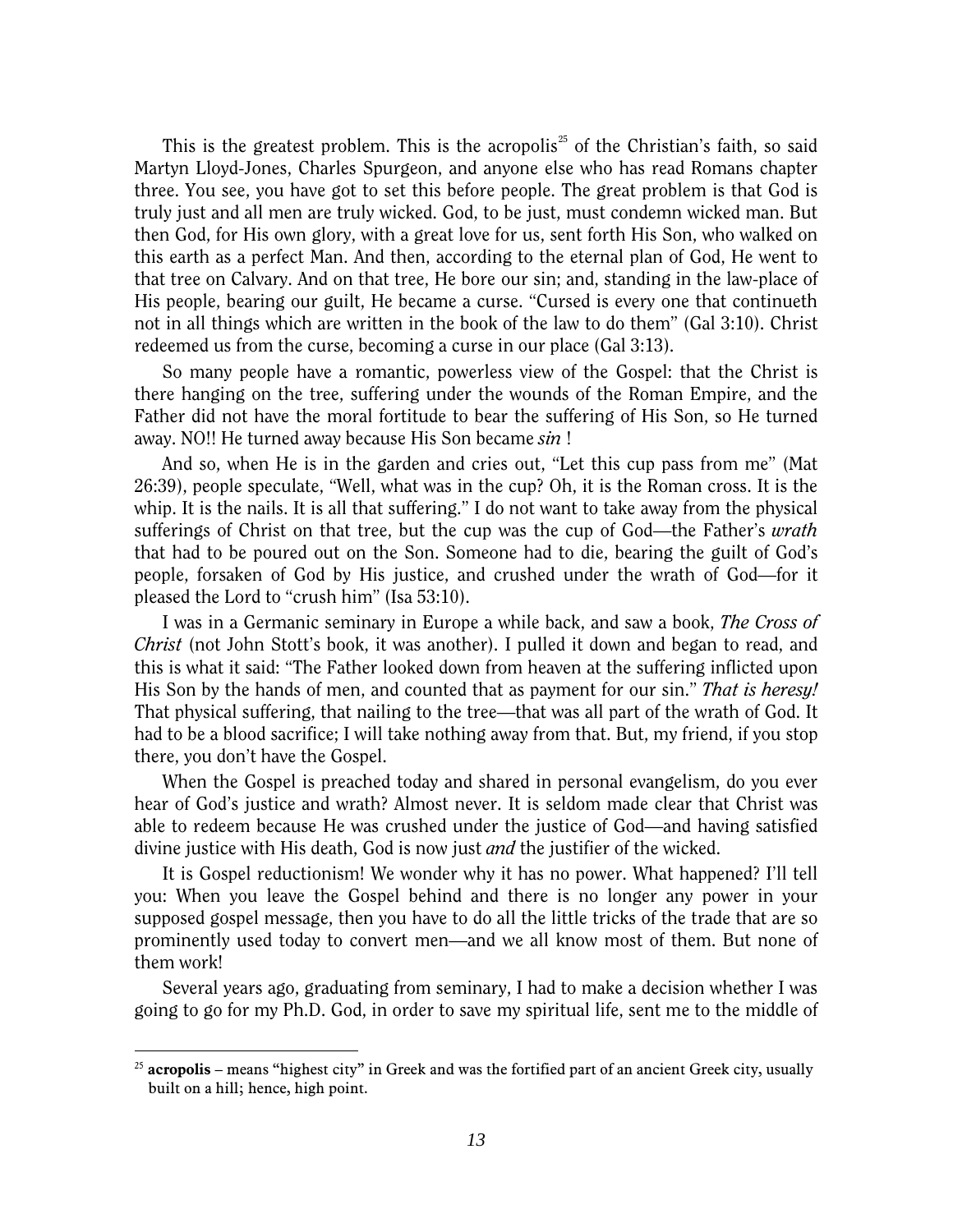the jungles in Peru—as far away from the academic world as He could get me. And there I began to realize something. As Spurgeon said, "Greater men with greater minds than I have approached this doctrine of the Second Coming, but to no avail. It is a great and mighty doctrine." He said, "I will set myself to this: seeking to comprehend something of Jesus Christ and Him crucified."

It makes me so angry when men treat the glorious Gospel of Christ as though it was the first step into Christianity that only takes about ten minutes of counseling—and after that you go on to greater stuff. That shows you how pathetic we are in our knowledge of the things of God.

My friend, on the day of the Second Coming you will understand absolutely everything about the Second Coming, but in the eternity of eternities of heaven, you will not even begin to comprehend the glory of God in Calvary. It is what *everything* is about. Young man, young preacher, listen to me. Get at the truth on that tree, what it means. You will need nothing to build strange fires in your oven (Lev 10:1-3), if you only catch a glimpse of what He did on that tree.

I love to say this. I have said it a million times. Abraham takes Isaac up that mountain—his son, his only son whom he loved. Do you suppose the Holy Spirit was trying to tell us about something future? And that son put up no struggle, but laid himself down. And when that father gave his will into the will of God, he brought down that flint knife to pierce his own son's heart. But his hand was stayed, and it was told the old man that God had provided a ram. So many Christians think, "Oh, what a beautiful end to that story." It is not the end; it is only the intermission. Thousands of years later God the Father laid His hand upon the brow of His Son, His only Son whom He loved, and took the flint knife out of the hand of Abraham and slaughtered His only begotten Son under the full force of His wrath.

Now do you know why that little gospel you preach has no power? Because it is no gospel! Get to the Gospel; spend your life on your knees. Get away from men; *study the Cross* !

The fourth indictment is actually an ignorance of the doctrine of *regeneration.* I know that there are both Calvinists<sup>[26](#page-14-0)</sup> and Arminians<sup>[27](#page-14-1)</sup> here, and I know that there are all sorts of strange animals in between. I guess I call myself a "five point Spurgeonist." But I want you to know this: Calvinism is not the issue. No, I'll tell you what the issue is: *it is regeneration!* And that is why I can have fellowship with Wesley, Ravenhill, Tozer, and all the rest—because regardless of where they stood on the other issues, they believed

<span id="page-14-0"></span><sup>26</sup> **Calvinists** – those who believe, along with the French-born Swiss Reformer John Calvin (1509-1664) that the Bible teaches the supreme authority of the Scriptures, the sovereignty of God, predestination, and the doctrines of grace; these doctrines were the response of the Synod of Dort (1618-19) to the Arminians' remonstrance (protest) and are commonly known by the acronym TULIP.

<span id="page-14-1"></span><sup>27</sup> **Arminians** – followers of Jacobus Arminius (1560-1609), Dutch theologian, born in Oudewater, the Netherlands, who rejected the Reformers' understanding of predestination, and they taught that God's predestination of individuals was based on His foreknowledge of their accepting or rejecting Christ by their own free will.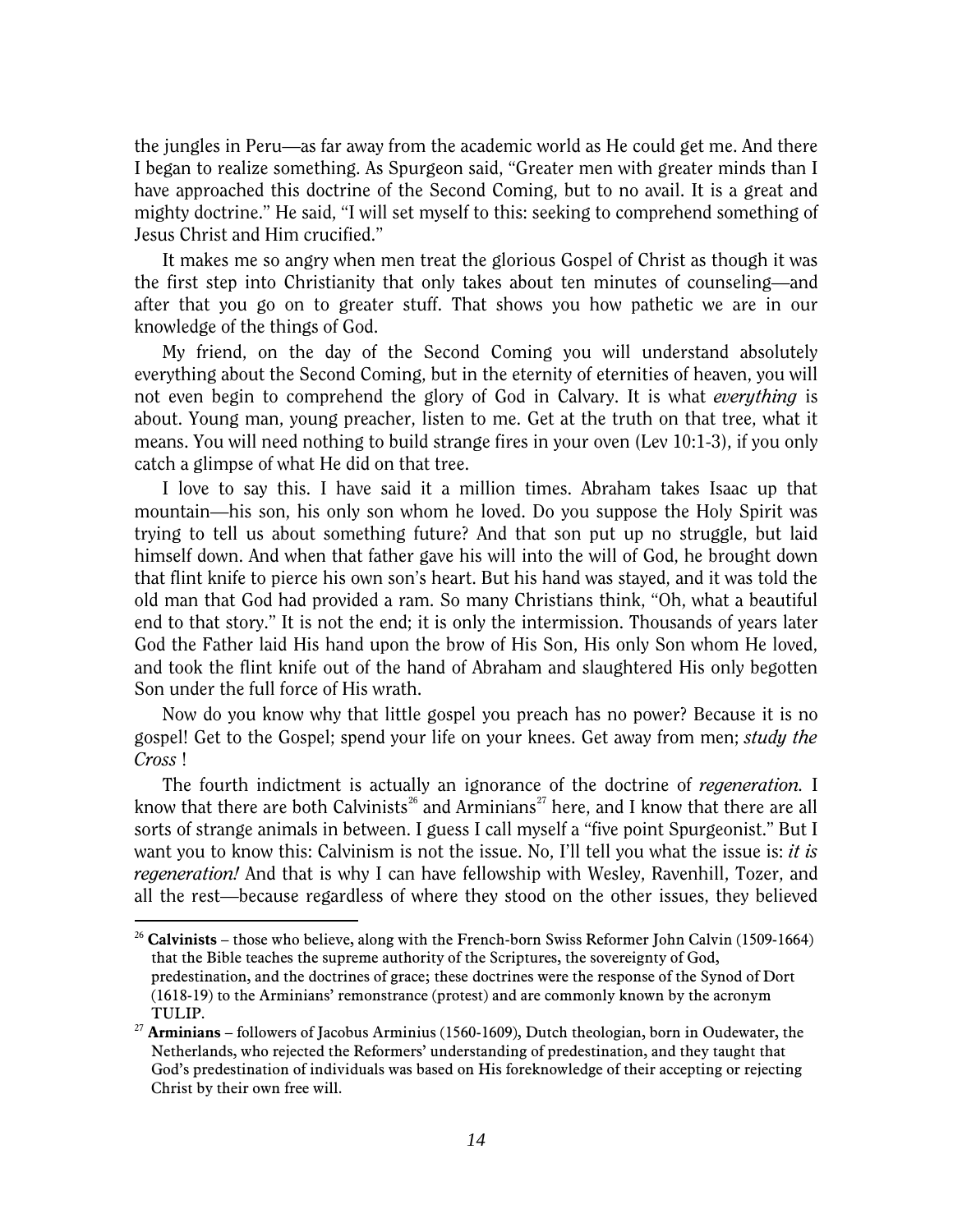that salvation could not be manipulated by the preacher, that it was a magnificent work of the power of almighty God. And with them, therefore, I stand.

There is a greater manifestation of the power of God in the regenerating work of the Holy Spirit than in the creation of the world, or even of the universe, because He created the world *ex nihilo*: out of nothing. But He re-creates a man out of a mass of *corruption*. It is parallel with the very resurrection of our Savior from the dead.

I understand that in preaching there are teachers, preachers, and expositors; and all of them are very necessary for the health of the Church. But you must understand this. I have heard of old G. Campbell Morgan (1863-1945) that when he would go up that majestic tower to preach, he would quote to himself, "as a lamb to the slaughter, and as a sheep before his shearers" (Isa 53:7). He knew that apart from a magnificent manifestation of the regenerating work of the Holy Spirit, everything he said would be dead. It is the Spirit that gives life (Joh 6:63).

In that sense every one of us that proclaims the truth of God's Word must proclaim as a prophet. What do I mean by that?—we are always Ezekiel standing in that valley of dry bones, and they are very dry (Eze 37:1-2)! And we walk out there and what do we do? We prophesy; we say, "Hear the Word of the Lord." And we know that the wind of God must blow on these slain ones, or they will not rise again. And when you have fully grasped that in the innermost part of your being, you will no longer give yourself to the manipulation that is so often carried out in the name of evangelism. Instead, you will proclaim the Word of God—the doctrine of *regeneration*.

Look at the Wesleys; look at what they had to face. And look at my dear Whitefield too. Everybody at that time believed they were Christian, thoroughly Christian. Why? because they were baptized as infants, brought into the "covenant," and confirmed. But they lived like devils! Regeneration was traded for a type of credalism<sup>[28](#page-15-0)</sup> that was given authority by the religious leaders of that day.

Then here came the Wesleys! No, they said, it is not right with your soul. You are not *born again*. There is no evidence of spiritual life. Examine yourself. Test yourself to see if you are in the faith (2Co 13:5). Make your calling and election sure (2Pe 1:10). "Ye must be born again" (Joh 3:7).

Here in America, because of the last several decades of modern evangelism, the idea of "born again" is totally lost. Now it only means that at one time in a crusade, you made a decision and you think you were sincere. But there is no evidence of a supernatural recreated work of the Holy Spirit in your life. "If *any* man," not if *some* men, "if any man be in Christ, he is a new creature" (2Co 5:17).

<span id="page-15-0"></span><sup>28</sup> **credalism** – outwardly following a formal creed or statement of faith without a new heart, without saving faith, and without a true heart love for God; see J.C. Ryle, *Formalism*.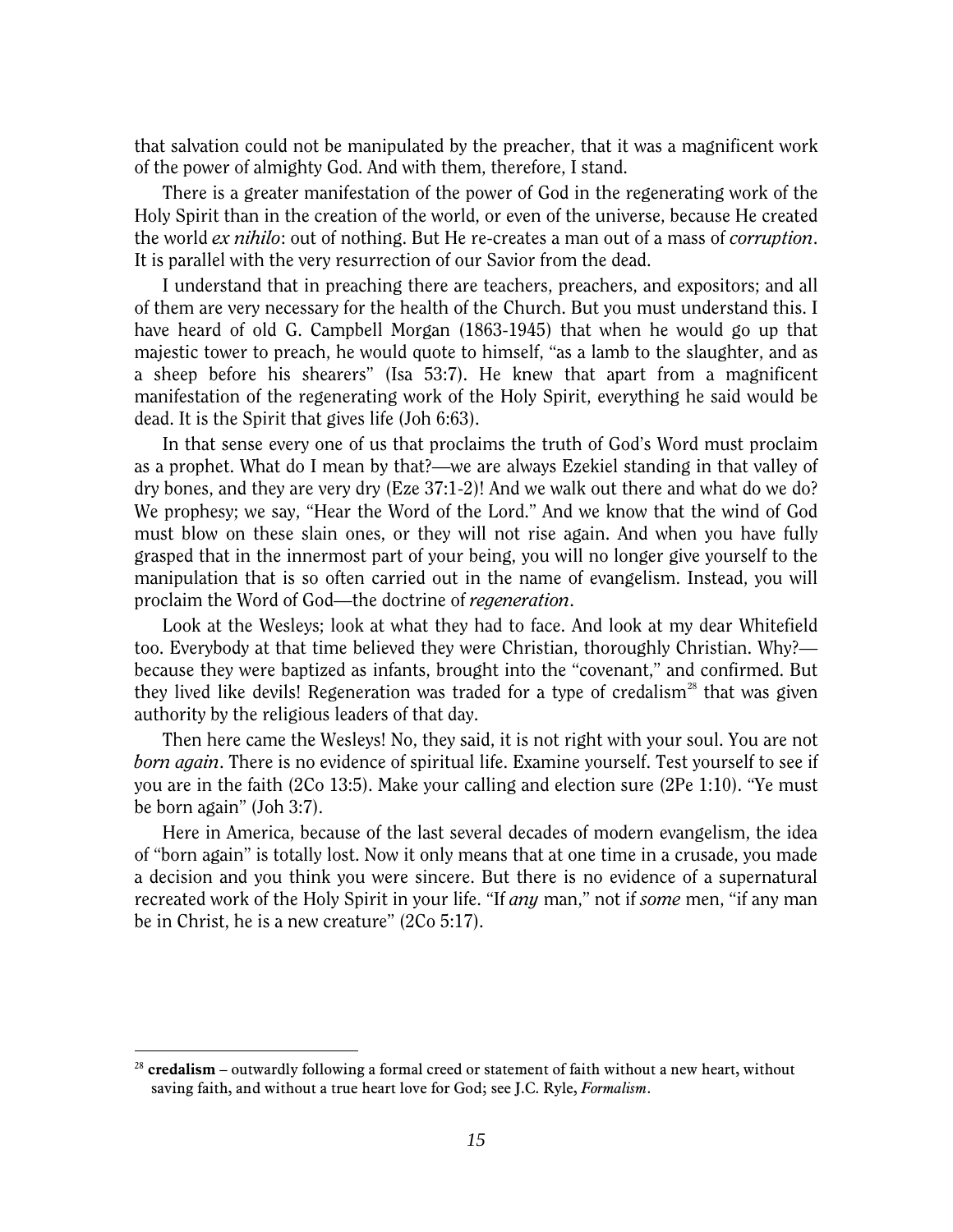#### <span id="page-16-0"></span>5. The Fifth Indictment: An Unbiblical Gospel Invitation

*"The time is fulfilled, and the kingdom of God is at hand; repent and believe in the gospel."*—Mark 1:15

And now, just as it was in the time of the Wesleys and Whitefield, it is the same today! What do we face? It is not necessarily a sort of infant baptism most of the time; it is not a High-Church confirmation by an ecclesiastical authority. What we face now is the "sinner's prayer." And I am here to tell you, if there is anything I have declared war on, it is the sinner's prayer.

Yes, in the same way that dependence upon infant baptism for salvation, $^{29}$  $^{29}$  $^{29}$  in my opinion, was the golden calf<sup>[30](#page-16-2)</sup> of the Reformation, the sinner's prayer is the golden calf of today for the Baptists, the Evangelicals, and everyone else who has followed them. The sinner's prayer has sent more people to hell than anything on the face of the earth!

You say, "How can you say such a thing?" I answer: Go with me to Scripture and show me, *please!* I would love for you to show me where anyone evangelized that way. The Scripture does not tell us that Jesus Christ came to the nation of Israel and said, "The time is fulfilled, and the kingdom of God is at hand, now who would like to ask me into their hearts? I see that hand." That is *not* what it says. He said, "Repent and believe the gospel" (Mar 1:15)!

Men today are trusting in the fact that at least one time in their life they prayed a prayer, and someone told them they were saved because they were sincere enough. And so if you ask them, "Are you saved?" they do not say, "Yes I am, because I am looking unto Jesus and there is mighty evidence giving me assurance of being born again." No!—they say instead, "One time in my life I prayed a prayer." Now they live like devils, but they prayed a prayer! I heard of one evangelist who was coaxing a man to do that thing. Finally, the man felt so uncomfortable, the evangelist said, "Well, I'll tell you what. I will pray to God for you and if it is what you want to say to God, squeeze my hands. Behold the power of God."

Decisionism, the idolatry of decisionism. Men think they are going to heaven because they have judged the sincerity of their own decision. When Paul came to the church in Corinth, he did not say to them, "Look, you are not living like Christians, so let's go back to that one moment in your life when you prayed that prayer, and let's see if you were sincere." No, he said this, "Examine yourselves, whether ye be in the faith; prove your own selves" (2Co 13:5).

I want you to know, my friends, salvation is by faith alone! It is a work of God. It is a grace upon grace upon grace. But the evidence of conversion is not just your examination of your sincerity at the moment of your conversion. It is the on-going fruit in your life.

<span id="page-16-1"></span><sup>29</sup> **infant baptism for salvation** – see Charles Spurgeon, *Baptismal Regeneration*.

<span id="page-16-2"></span><sup>&</sup>lt;sup>30</sup> golden calf – reference to the golden calf constructed by Aaron at Mount Sinai, which allowed the rebellious Hebrews to defy God's order (Exo 32:1-30).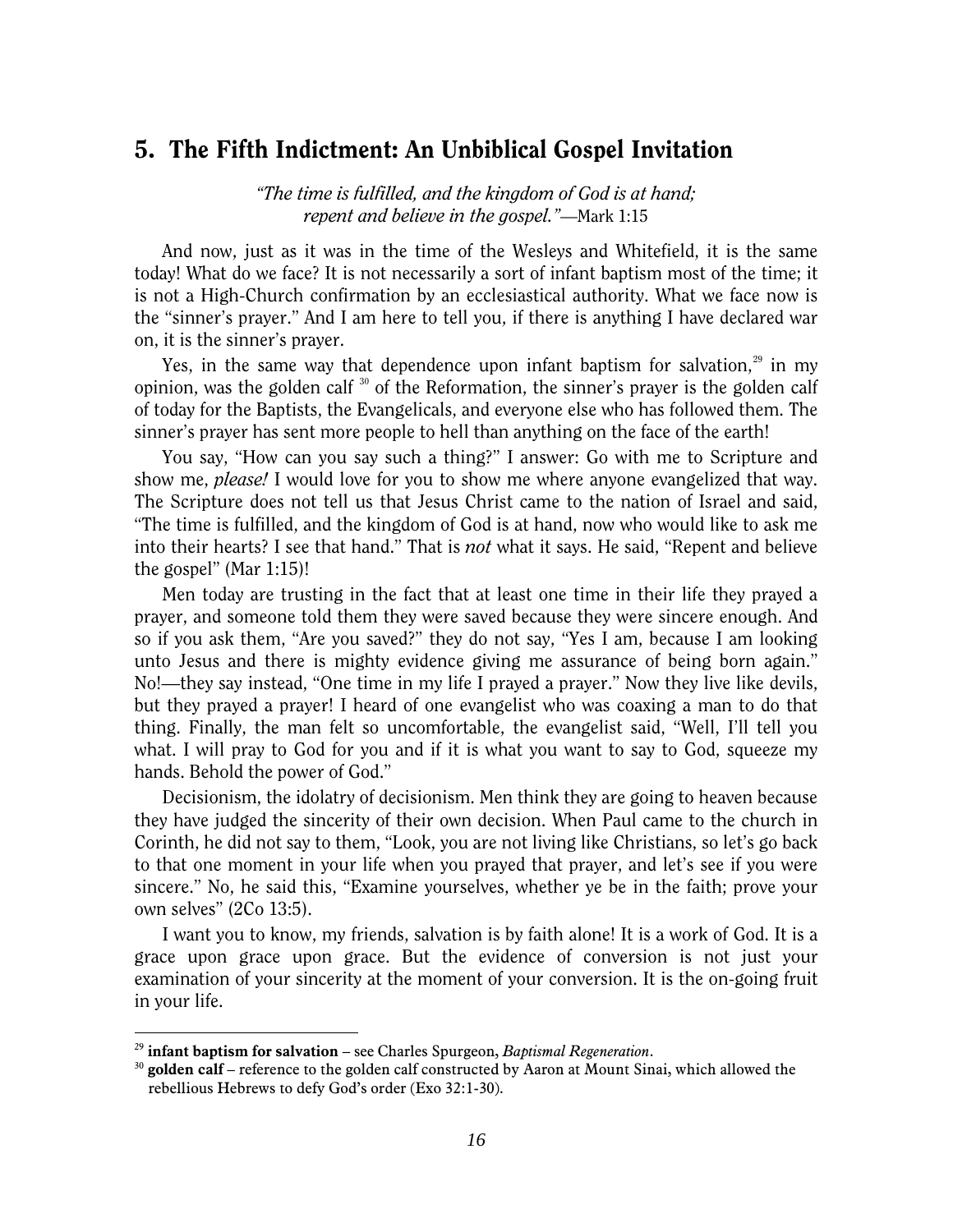Oh, my dear friends, look at what we have done! Isn't a tree known by its fruit (Mat 7:20)? Today 60% or 70% of Americans think they are converted, born again. But we kill how many thousands of babies a day? And we are hated around the world for our immorality. Yet we think we are Christian!

And I lay the blame for this squarely at the feet of the preachers. I have seen this everywhere. The Calvinist, the Arminian, a lot of them share something in common. It is this: the same superficial invitation. They talk a lot about a lot of things and then they come to the invitation, and it is almost as though everyone loses their minds.

Walk up to someone and say, "God loves you and has a wonderful plan for your life." Can you imagine telling that to an American?

"Sir, God loves you and has a wonderful plan for your life."

"What? God loves me? Well, that's great because I love me, too. Oh, this is wonderful. And God's got a wonderful plan? I've got a wonderful plan for my life, too. And if I accept Him into my life, I'll have my best life now. This is absolutely wonderful."

But this is not *biblical* evangelism. Let me give you something in its place. God comes to Moses, and He says, "The LORD passed before him and proclaimed, The LORD, The LORD God, merciful and gracious, longsuffering, and abundant in goodness and truth, Keeping mercy for thousands, forgiving iniquity and transgression and sin, and that will by no means clear the guilty; visiting the iniquity of the fathers upon the children, and upon the children's children, unto the third and to the fourth generation" (Exo 34:6-7). What was the reaction of Moses?—"Moses made haste, and bowed his head toward the earth, and worshipped" (Exo 34:8).

Evangelism begins with the nature of God. Who is God? Can a man recognize anything about his sin if he has no standard by which to compare himself? If we tell him nothing but trivial things about God that tickle the carnal<sup>[31](#page-17-0)</sup> mind, will he ever be brought to genuine repentance and faith?

1. We do not begin with, "God loves you and has a wonderful plan." We must begin with a discourse of the full counsel of who God is. And we must tell the person from the start it may cost him his life (Mat 16:24)!

2. And then, after that beginning, we have exploratory questions. "Hey, you know you are a sinner, don't you?" That's like years ago, when my mother was dying of cancer, the doctor walking in and saying, "Hey, Barb, you know you've got cancer, don't you?" We treat it so superficially. There is no weight; no solemnity.

Instead, we must tell them: "Sir, there is a terrible malady upon you and a judgment coming." Because if you just tell a man, "Sir, you know, you are a sinner?" you do not touch heart conviction at all. Go ask the devil if he knows he is a sinner. He will say, "Well, yes, I am. A mighty good one at that, or a mighty bad one depending on how you look at it. But, yes. I know I am a sinner."

The question is not "do you know you are a sinner?" The question is: Is the Holy Spirit so at work in your heart through the preaching of the Gospel, that a change has

<span id="page-17-0"></span><sup>31</sup> **carnal** – fleshly, sensual; as opposed to spiritual.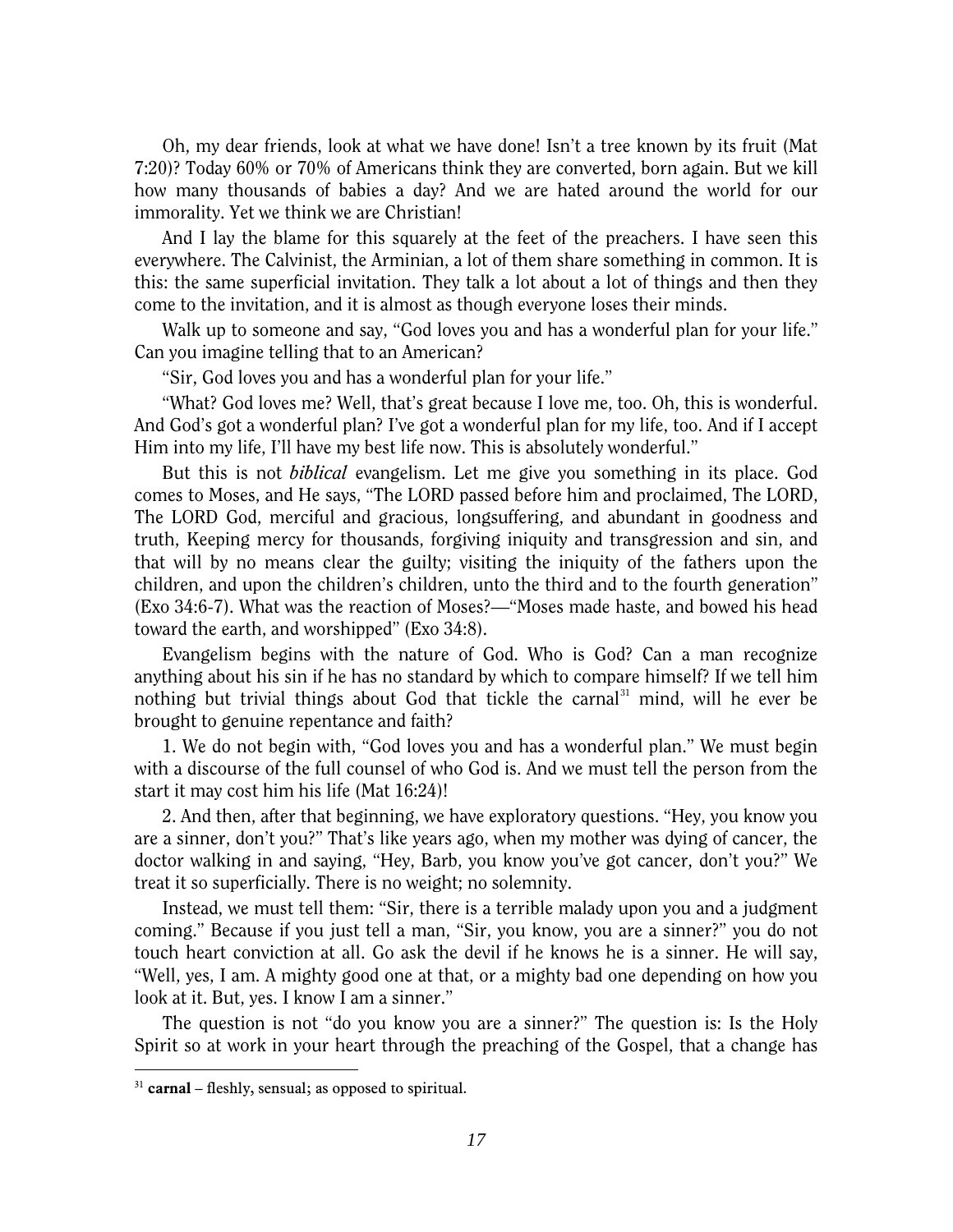been wrought, so that the sin you once loved you now hate, and the sin you once desired to embrace, you are wanting to run from it as though you were running from a dragon?

3. And then people today ask the question: "Do you want to go to heaven?" This is the reason I would not let my children go to 98% of the Sunday schools and vacation Bible schools in evangelical churches, because some well-meaning person stands up and says, "Isn't Jesus wonderful," after showing the Jesus film. "Yes," the children respond.

"How many of you little children love Jesus?" "Oh, I do."

"Who wants to accept Jesus into their little heart?" "Oh, I do."

And they get baptized. And they may walk like Christians for a little bit because they have been taught well. They are being raised in a Christian culture, sort of, a church culture anyway. But when they turn 15 or 16, when they have a strength of will, they begin to break the bonds. They begin to live in wickedness. And then we go after them saying, "You are Christians; you are just not living like it. Stop your backsliding."

Instead, we must go to them biblically and say, "You made a confession of faith in Christ. You professed Him even in baptism, but now it seems as though you have turned away from Him. Examine yourself. Test yourself. There is little evidence of any true conversion in you!"

And then after college, when they are 24 or 25, or maybe 30, they come back to church and rededicate their life. They join right in with that pseudo Christian morality that encompasses "churchianity" in America. And in the last great Day, they hear this: "Depart from me you worker of iniquity. I never knew you" (Mat 7:23).

You say, "Brother Paul, you are so angry." Have I not a right to be? Somebody must be crying out for revival. But we haven't even got the foundations straight. Oh, that revival would come and straighten our foundations! But while we have open eyes and ears, and have Scripture in front of us, should we not correct these things about the Gospel invitation?

So why do we ask this question, "Would you like to go to heaven?" My dear friend, everybody wants to go to heaven—they just don't want God to be there when they get there! The question is not, "do you want to go to heaven?" The question is this: "Do you want God? Have you stopped being a hater of God? Has Christ become precious to you? Do you desire Him?"

That is what political theory is all about, my dear friend. Everybody wants to go to heaven; but men are haters of God. So the question is not do you want to go to a special place where you will no longer hurt and you will get everything you want. The question is: Do you want God? Has Christ become precious to you?

Often, to get a person to pray the sinner's prayer, he is asked, "Would you like to go to heaven?" "Well, yes," is the reply. "Well, then, would you like to pray and ask Jesus into your heart?" Now, my dear friend, let me say this. There are people who get saved using that methodology, but it is not because of it. It is in spite of it!

Instead, we must be asking this: "Sir, do you desire Christ? Do you see your sin?"

"Oh, yes, yes, I do."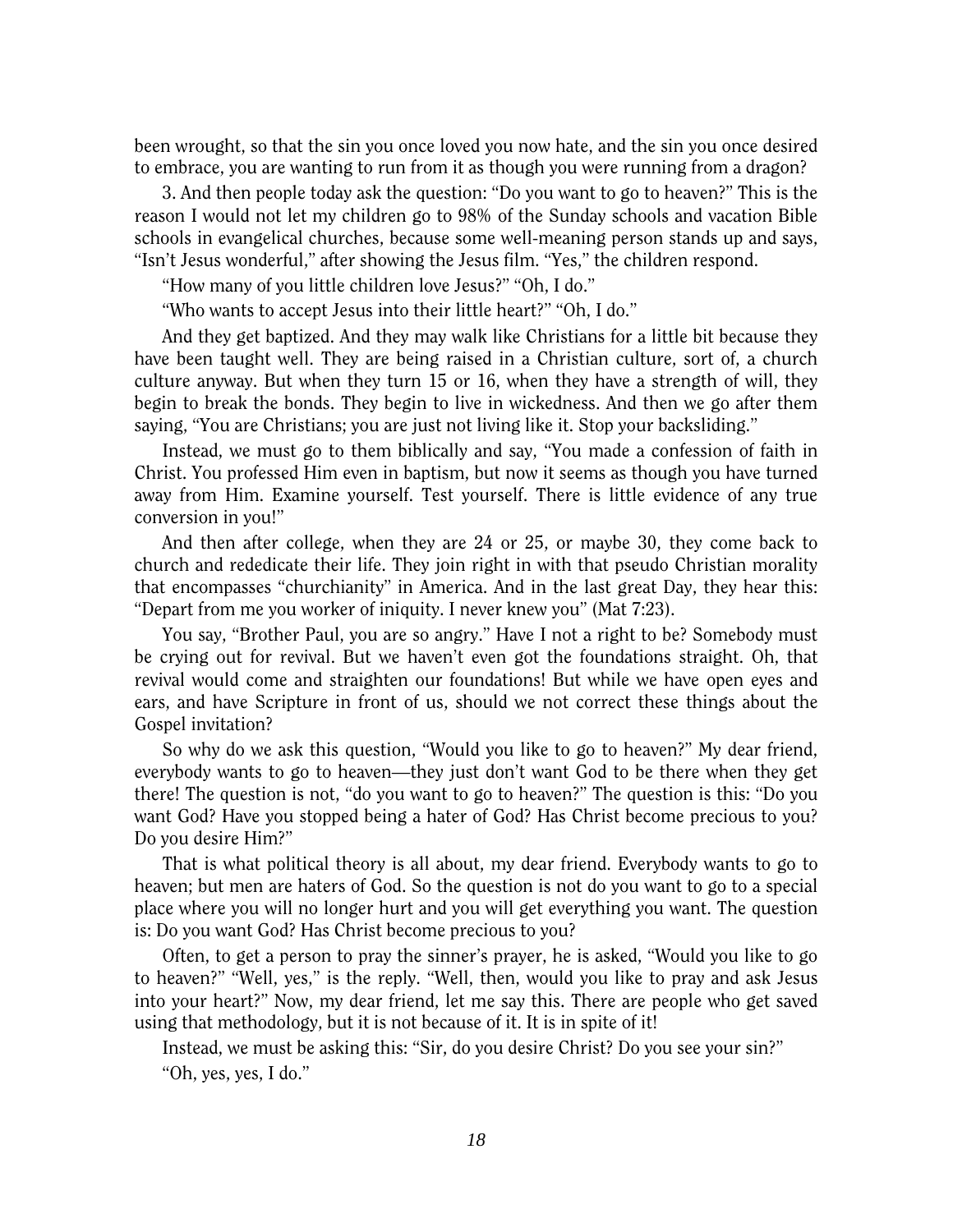"Sir, let's look at a few Scriptures here that lay out for us what repentance looks like, the Spirit bearing witness that this is happening in your life. Do you see brokenness? Do you see the disintegration of everything you thought, and now your mind is filled with new thoughts about God and new desires and new hope?"

"Yes, I see that.

"Sir, that may be the first fruits of repentance. Now, throw yourself upon Christ. *Trust* in Him. Trust in *Him* !"

Listen to me. You have the authority to tell men the Gospel. You have authority to tell men how to be saved, and you have authority to teach men biblical principles of assurance. But you have no authority to tell men they *are* saved. That is the work of the Holy Spirit of God!

But instead, you take them through that little thing, "Did you ask Jesus into your heart?"

"Yes," he replies.

"Do you think you were sincere?"

"Yes."

"Do you think He saved you?"

"I don't know."

"Of course He saved you because you were sincere and He promised that if you asked Him to come in, He would come in. So you are saved."

And they walk out of the church after five minutes of counseling, and then the evangelist goes to lunch, and the man is lost. The man is *lost* !

It is an unbiblical invitation. And if they ever doubt their salvation, then you do it all again. You say, "Was there ever a point in time in your life when you prayed and asked Jesus to come in?"

"Yes."

 $\overline{a}$ 

"Were you sincere?"

"I think so."

"Then that's the devil bothering you now."

And if they live without growth, even in the context of a church without growth in continued carnality—no fear. We blame it on the lack of personal discipleship, and we write it off as the doctrine of the "carnal Christian."

#### *The Myth of the "Carnal Christian"*

The doctrine of the carnal Christian<sup>[32](#page-19-0)</sup> has destroyed more lives and sent more people to hell than you can imagine! Do Christians struggle with sin? Yes. Can a Christian fall into sin? Absolutely. Can a Christian live in a continuous state of carnality all the days of his life, not bearing fruit, and truly be Christian? Absolutely *not* !—or every promise in

<span id="page-19-0"></span><sup>32</sup> **doctrine of the carnal Christian** – see L.R. Shelton, Jr., *The True Gospel of Christ versus the False Gospel of Carnal Christianity*. All titles listed in footnotes are available from CHAPEL LIBRARY.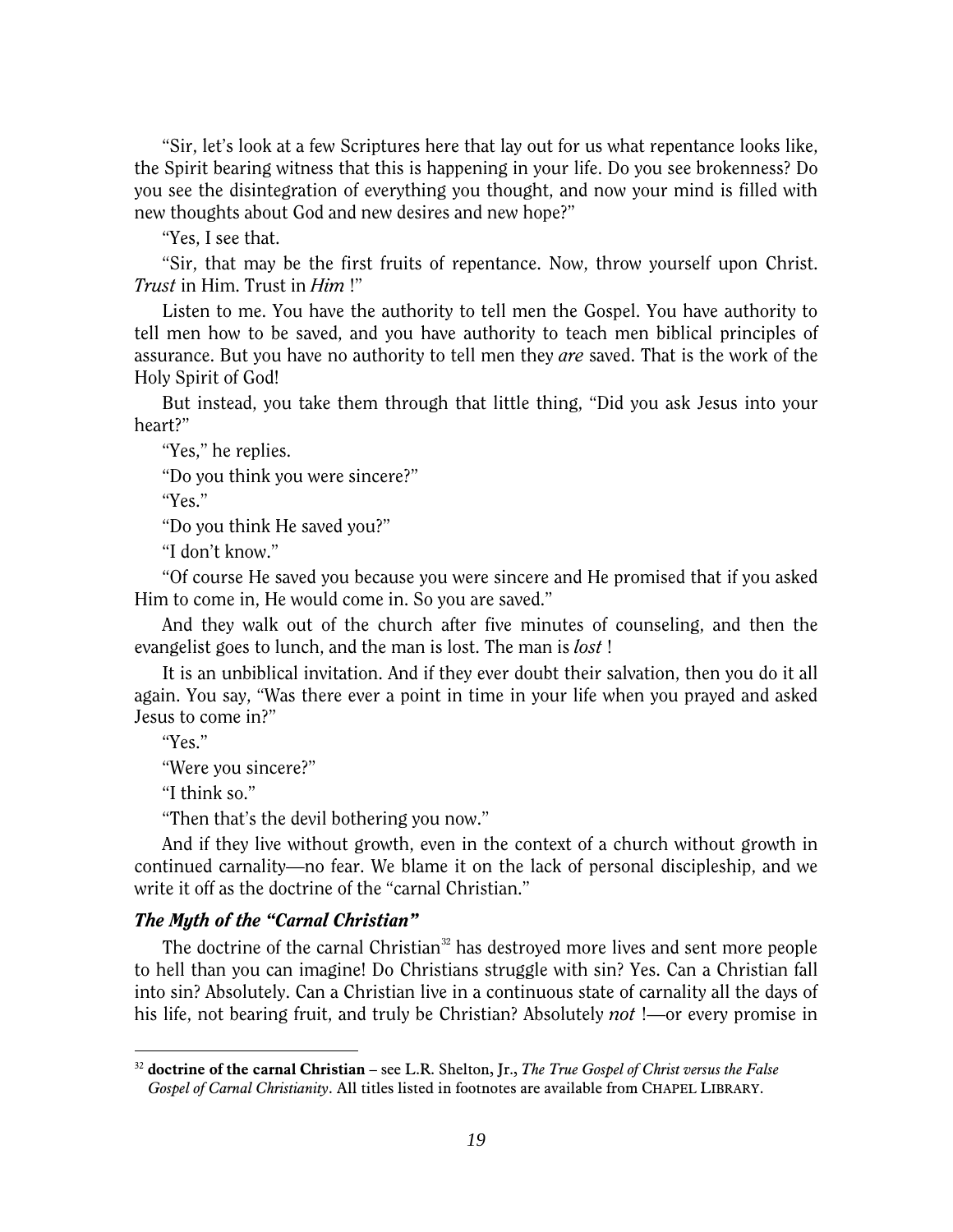the Old Testament regarding the New Testament covenant of preservation has failed, and everything God said about discipline in Hebrews is a lie (Heb 12:6)! "A tree is known by its fruit" (Luk 6:44).

I have seen preachers who understood much about the things of God, but when they come to an exemplary Gospel presentation, they will enter, once again, into this unbiblical methodology.

Let me give you a story, a story that is one of the most precious moments in my life as a Christian.

I was preaching in Canada just 30 kilometers from Alaska. There really were more grizzly bears in the town than there were people! It was a little church of about 15 or 20 people, and I was to preach. And just when I got up into the pulpit, this mountain of a man walked in, in his 60s or early 70s. He could have whipped every one of us in this building. And as I preached, as I saw his face, I just threw everything away and started preaching the Gospel. He was the saddest human being I had ever seen. I preached just Gospel and more Gospel, and when I was done, I walked from the pulpit directly to him.

I said, "Sir, what is wrong? What is troubling your soul? I have never seen a man so sad and down-hearted in all my life?" He pulled out a manila envelope; it had some xrays which I couldn't understand. But he said, "I just came from the doctor. I am going to die in three weeks." That is what he told me. "Now I have lived all my life on a working cattle ranch. You can only get there by float plane or riding horses across the mountains." He said, "I have never been to church; I have never read a Bible. I believe there is a God, and one time I heard somebody talking about some guy named Jesus." He said, "I have never been afraid of anything in my life—and I am terrified."

I said, "Sir, did you understand the message, the Gospel?"

He said, "Yes."

Now what would have a great majority of preachers done at that moment? "Well, would you like to ask Jesus to come into your heart?"—that is what they would have done.

I said, "Sir, you understood it?"

He said, "I understood it, but is that it?" He said, "A child could have understood that. Is that all it is, that I understand it and I pray, or...?"

I said, "Sir, you are going to die in three weeks. I have to leave tomorrow. I will cancel my plane ticket and we will stay here over the Scriptures wrestling and crying out to God until you are either converted or you die and go to hell."

And so we began. I began in the Old Testament, the New Testament, every verse of Scripture dealing with the promises of God regarding redemption and salvation, over and over, time after time, reading John 3:16, praying for a while, crying out to God, questioning the man regarding repentance, regarding faith, regarding assurance working till Christ be formed in him.

And then finally, just exhausted that evening, there was no breakthrough; there was nothing. And I said, "Sir, let's pray." And we prayed.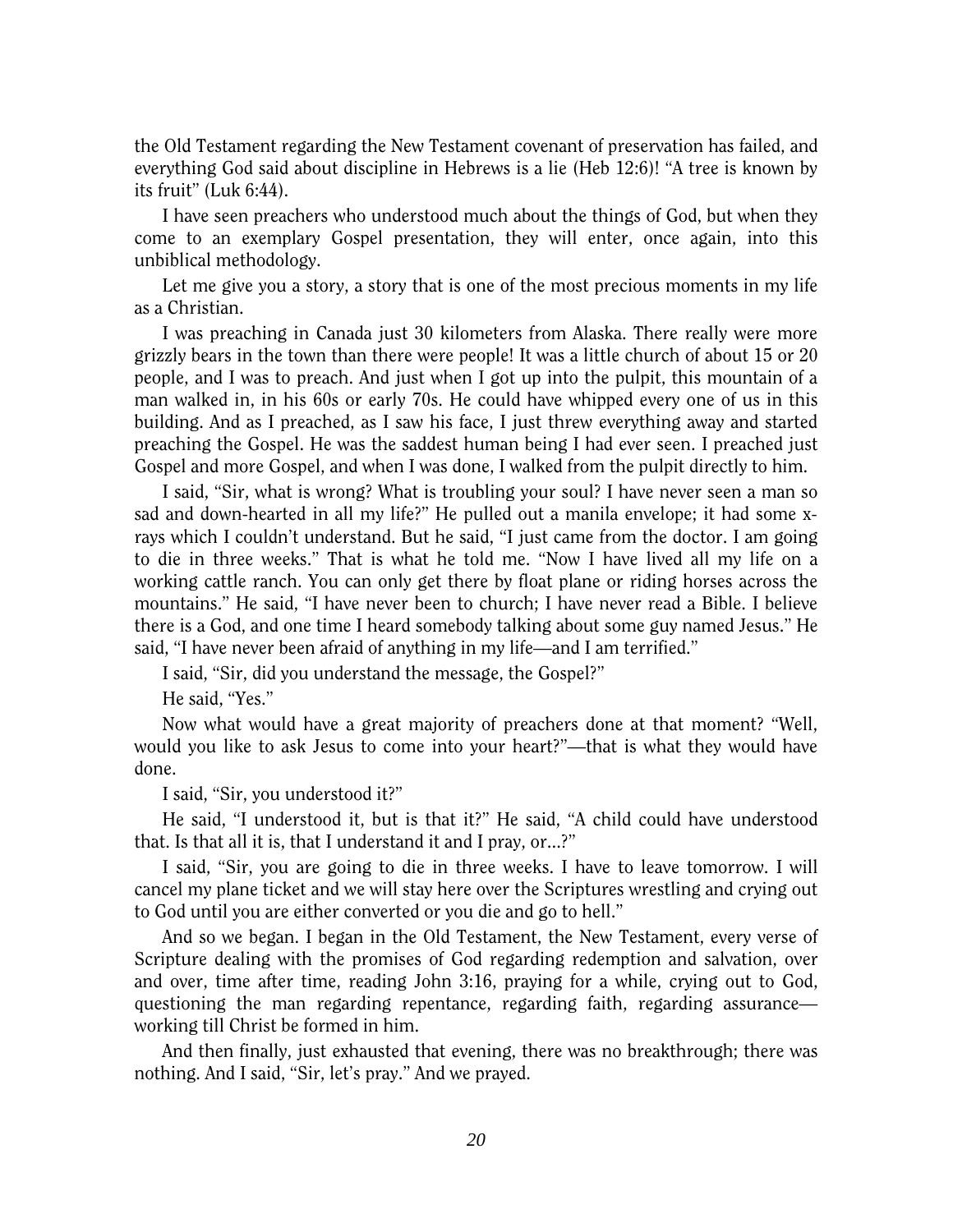I said, "Sir, read John 3:16 again."

He said, "We have read this a million times."

I said, "I know, but it is one of the greatest promises of salvation. Read that text again."

And I will never forget it. He had my Bible on his lap in those big mountainous hands of his and he said, "OK." He said, "For God so loved the world, that He gave...— I'm saved. I'm saved! Brother Paul, all my sins are gone! I have eternal life! I'm saved!"

I said, "How do you know?"

He said, "Haven't you ever read this verse before?"

What was going on? A working of the Spirit of God, instead of those little tricks you try. What!—you want to go eat? What!—you think preaching is a spectacle, and after that you go back to the hotel? No, after the preaching is when the work begins. It is dealing with souls. People come forward in meetings for counsel by someone who shouldn't be counseling. And after five minutes, they are given the sinner's prayer to pray and the card to sign. And then, quick, give the card to the pastor, and the pastor says, "I would like to present to you a new child of God. Welcome him into the family of God." How dare you!!

If you are going to present him, say this: "This man tonight has made a profession of faith in Jesus Christ. And because of our fear of God and our love for the souls of men, we will now be working with him to make sure that Christ has truly been formed in him, that he truly has a biblical understanding of repentance and faith, and great assurance and joy in the Holy Spirit. That is what we are going to do."

Look at what we have done in modern Christianity. I plead with you, look at what we are doing. And this is not some strange cult. This is us that we are talking about. I plead with you: Stop it. *Please, stop it!*

#### <span id="page-21-0"></span>6. The Sixth Indictment: An Ignorance Regarding the Nature of the Church

"*That thou mayest know how thou oughtest to behave thyself in the house of God, which is the church of the living God, the pillar and ground of the truth.*" —1 Timothy 3:15

God has only one religious institution: It is the Church. And our ultimate goal and the ultimate result of revival in this world will be the planting of biblical churches. I have the greatest fear that the local church today is despised. Tell somebody you are an itinerant preacher, that you have a world-wide ministry, and they all bow down. Tell someone you are a pastor of a group of thirty, and they make you sit in the back during the conference. Jesus Christ is not the Prince of itinerant preachers; He is the prince of *pastors*.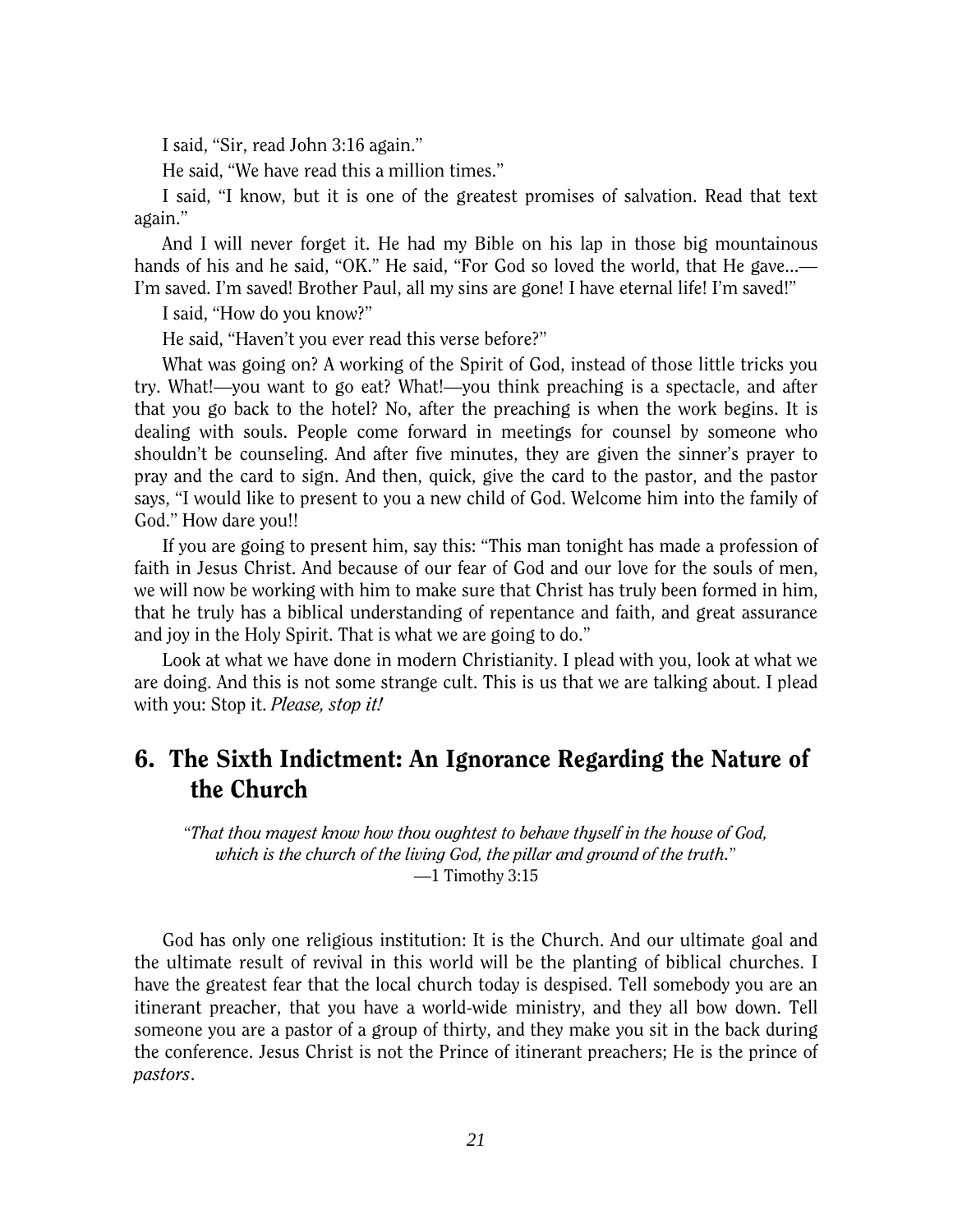Several years ago, Bill Clinton had a slogan during the election: "It is the economy, stupid!" My pastor, Jeff Noblit—one of the elders in our church, $33$  the primary teaching and preaching pastor—he said to me one day, "You know, I'd like to have a bunch of shirts made up."

"What would they say, brother Jeff?"

"It's the Church, stupid!"

 $\overline{a}$ 

Jesus gave His life for the Church, a beautiful, virgin, pristine Church. If you want to give your life for something in the ministry, give it to the Church: to a church, a body of believers, a local congregation. It is all about the Church.

Now, I want you to listen well. There is not a remnant of believers in the Church. We all know about the remnant theology, you know, that throughout all the course of Israel there was Israel the people of God and a remnant of true believers. That is not true about the Church. There is not a remnant of believers or a small group of believers inside a larger group called the Church. The Church *is the remnant*.

If pastors have ever come close to blaspheming, it is with regard to this. I hear theologians, itinerant teachers, and pastors saying these sorts of things: "There is just as much sin in the Church as out of the Church. There is just as much divorce in the Church as out of the Church. There is just as much immorality and pornography in the Church as out of the Church." And then preachers say, "Yes, the Church is acting like a whore." I want you to know this: You ought to be very careful calling the bride of Jesus Christ a whore.

I will tell you what the problem is: Pastors and preachers don't know what the Church is. I want you to know that the Church of Jesus Christ in America is beautiful. She is frail at times. She is weak. She is buffeted. She is not perfect. But I want you to know: She *is broken*. She is humbly walking with her God. The problem is that we don't know what the Church is.

Today, because of the lack of biblical preaching, the so called "church" is filled up with carnal, wicked people identified with Christianity. And then, because of all the goats in the midst of the lambs, the lambs are blamed for all the things the goats are doing. And then the name of God is blasphemed among the Gentiles because of us (Rom 2:24).

"Behold, the days come, saith the LORD, that I will make a new covenant with the house of Israel, and with the house of Judah: Not according to the covenant that I made with their fathers in the day that I took them by the hand to bring them out of the land of Egypt; which my covenant they brake, although I was an husband unto them, saith the LORD: But this shall be the covenant that I will make with the house of Israel; After those days, saith the LORD, I will put my law in their inward parts, and write it in their hearts; and will be their God, and they shall be my people. And they shall teach no more every man his neighbour, and every man his brother, saying, Know the LORD: for they

<span id="page-22-0"></span><sup>33</sup> **in our church** – Paul Washer attended First Baptist Church of Muscle Shoals, Alabama, for many years, where Jeff Noblit continues to serve (now Grace Life Church). In the spring of 2010, Paul and the staff of HeartCry Missionary Society moved to West Virginia to plant a new church.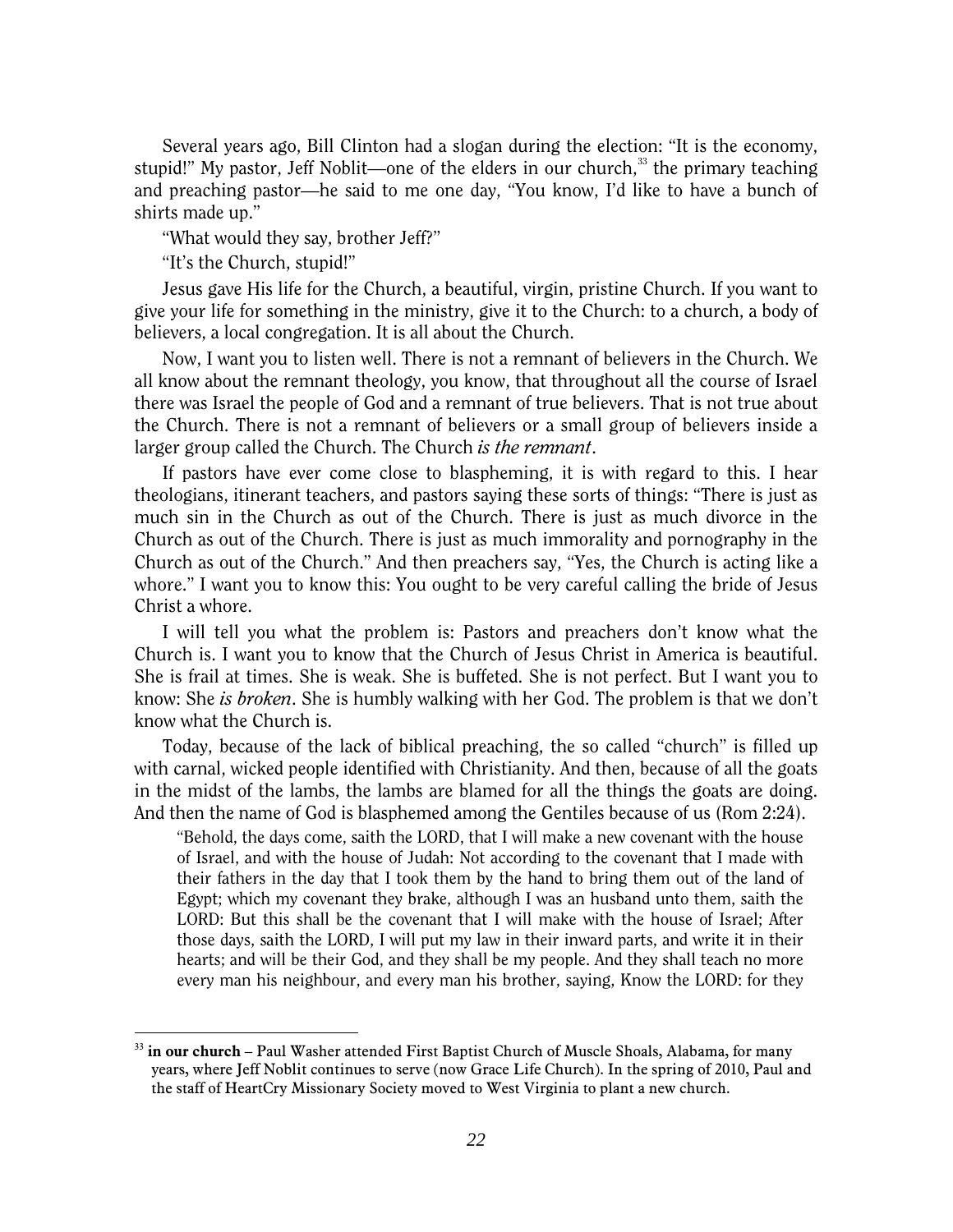shall all know me, from the least of them unto the greatest of them, saith the LORD: for I will forgive their iniquity, and I will remember their sin no more."—*Jeremiah 31:31-34*

Now I do not want to take away anything from the people called Israel, but this text is also applied to the Church. Understand that. I don't want to get into any battles on eschatology, but in the Bible, in the New Testament, it is applied to the people of God. "Not according to the covenant that I made with their fathers in the day that I took them by the hand to bring them out of the land of Egypt" (vs. 32).

I hear preachers saying all the time, "Well, when you look back and you see Israel, you see a bunch of godless people, idolaters. And in the midst of them there was a tiny remnant of true believers." That is true, but don't apply that to the New Testament Church, because God says, "I am going to do something different, Not like the covenant which I made with their fathers in the day I took them by the hand to bring them out of the land of Egypt, My covenant which they broke, although I was a husband to them, declares the LORD. But this is the covenant which I will make with the house of Israel after those days, declares the LORD, I will put my law within them" (vs. 33).

If you are converted, God hasn't given you just a stone tablet of laws. He has supernaturally, through the doctrine of regeneration, written those laws in your heart. And because He has done that, "I will be their God, and they shall be my people" (vs. 33).

And look what it says: "And they shall teach no more every man his neighbour, and every man his brother, saying, Know the LORD: for they shall all know me, from the least of them unto the greatest of them, saith the LORD: for I will forgive their iniquity, and I will remember their sin no more" (vs. 34).

Again, this is the doctrine of regeneration. God is doing a new work these last 2000 years. We don't have a lot of churches in America; we have a lot of really nice brick buildings on finely manicured lawns! Just because someone says they are of the Church or they are Christian, doesn't make it so. Look what God says: "They will not even have to teach one another." That doesn't mean there won't be teachers and preachers, but there will be an outstanding knowledge of God among them all, particularly with regard to their sins having been forgiven.

Look at Jeremiah 32:38-40.

And they shall be my people, and I will be their God: And I will give them one heart, and one way, that they may fear me for ever, for the good of them, and of their children after them: And I will make an everlasting covenant with them, that I will not turn away from them, to do them good; but I will put my fear in their hearts, that they shall not depart from me.

"And they *shall* be my people, and I will be their God." God does not say, "I hope so, maybe, if I get lucky, oh, if I can get enough evangelists to work with Me, maybe this will all come out right." No! Instead, He says, "I am going to pull a people for Me, a people that I am going to give to my Son." And He says, "And they shall be my people, and I will be their God."

Now look at this: "And I will give them *one* heart, and *one* way." Do you see the contrast? The 70s and 80s had many "Jesus marches," and thousands of people weeping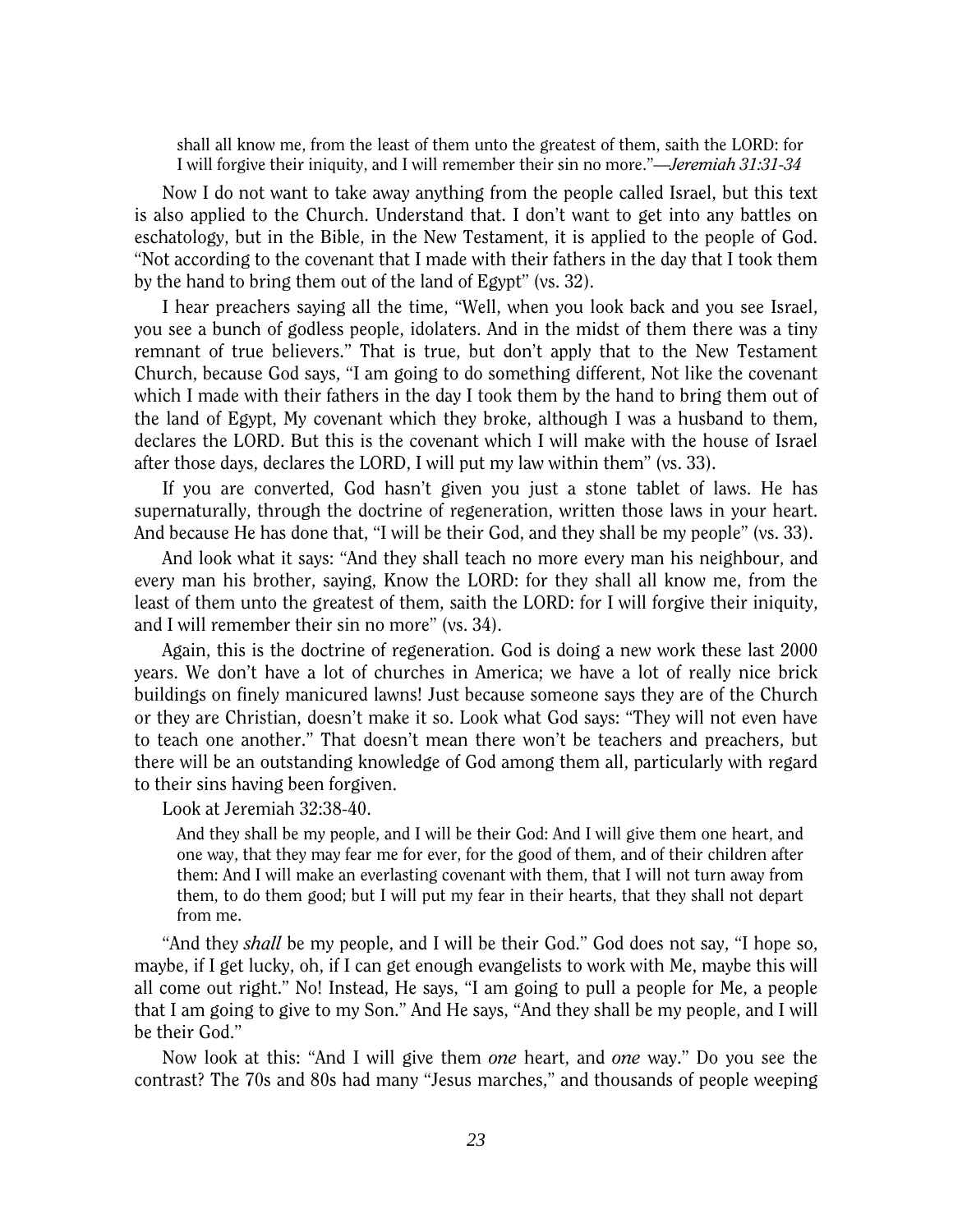and crying things like: "The Church is so divided. The Church is not one." My dear friend, let me tell you something: If the Church is not one, this new covenant promise is assailed.<sup>[34](#page-24-0)</sup> And there would be a prayer that God the Father did not answer for His Son:

"Holy Father, keep through thine own name those whom thou hast given me, that they may be *one*, as we are…Neither pray I for these alone, but for them also which shall believe on me through their word; That they all may be one; as thou, Father, art in me, and I in thee, that they also may be one in us: that the world may believe that thou hast sent me. And the glory which thou gavest me I have given them; that they may be *one*, even as we are *one*."—*John 17:11, 20-22*

So, I want to submit to you: The Church is *one*! She has *always* been one.

Have you ever sat down on an airplane, or maybe in a marketplace, and met someone you didn't even know. And you, being truly evangelical, truly Christian, you talk to him for no more than a few minutes, and you discover, "He is a believer. This one is the real thing." And, at that moment, you know you would give your life for him if need be. You would give your *life* for him!

I remember one time we were in the mountains of Peru, and it was during the time of the civil war there. We rode twenty-two hours up in the back of a grain truck under a black tarp. At about midnight the truck stopped, we pulled the tarp off, and we jumped off into the jungle. We stayed that night just at the edge of the jungle, and made our way up to a small town on the mountain. About half-way up we got lost in the dark, me and my dear friend Paco, so we were praying, "Oh, God, give us some direction. We are lost. If we are found in here, the terrorists own this place. The military wouldn't even come in to find us." We cried out, "Oh, God, give us some direction. Help us."

We heard a bell. And then we heard somebody talking. It was a strange conversation at first, we thought. Then we realized it was a little boy coming in from the fields with his burro, and he was talking to his burro. And so we got behind him and followed him. Then we stood on the edge of a little village, with huts and adobe homes, and I said, "Paco, you know, if terrorists own this thing—we are dead."

"Yes, but we have come to somewhere." So we came out, walked up to a man who was drunk in the dark, and said, "Are there brothers here?"—because everybody knows what that means in the mountains: it means a real Christian.

And he said, "The old woman over there." So I went over there. There was an old Nazarene woman, and I knocked on the door. I said, "I am an evangelical pastor. Please help us!"

That old woman reached out with that lantern. She grabbed me. She pulled me inside. She grabbed Paco. Her house was cut out of a kind of a cliff in the mud, and she took us down into a basement where there was some hay and chickens and things. And she sat us down there and she lit a lamp. Then a little boy came in, and she called to him and said, "Go get the other brothers." And men started coming in from nowhere,

<span id="page-24-0"></span><sup>&</sup>lt;sup>34</sup> assailed – to attack with violence.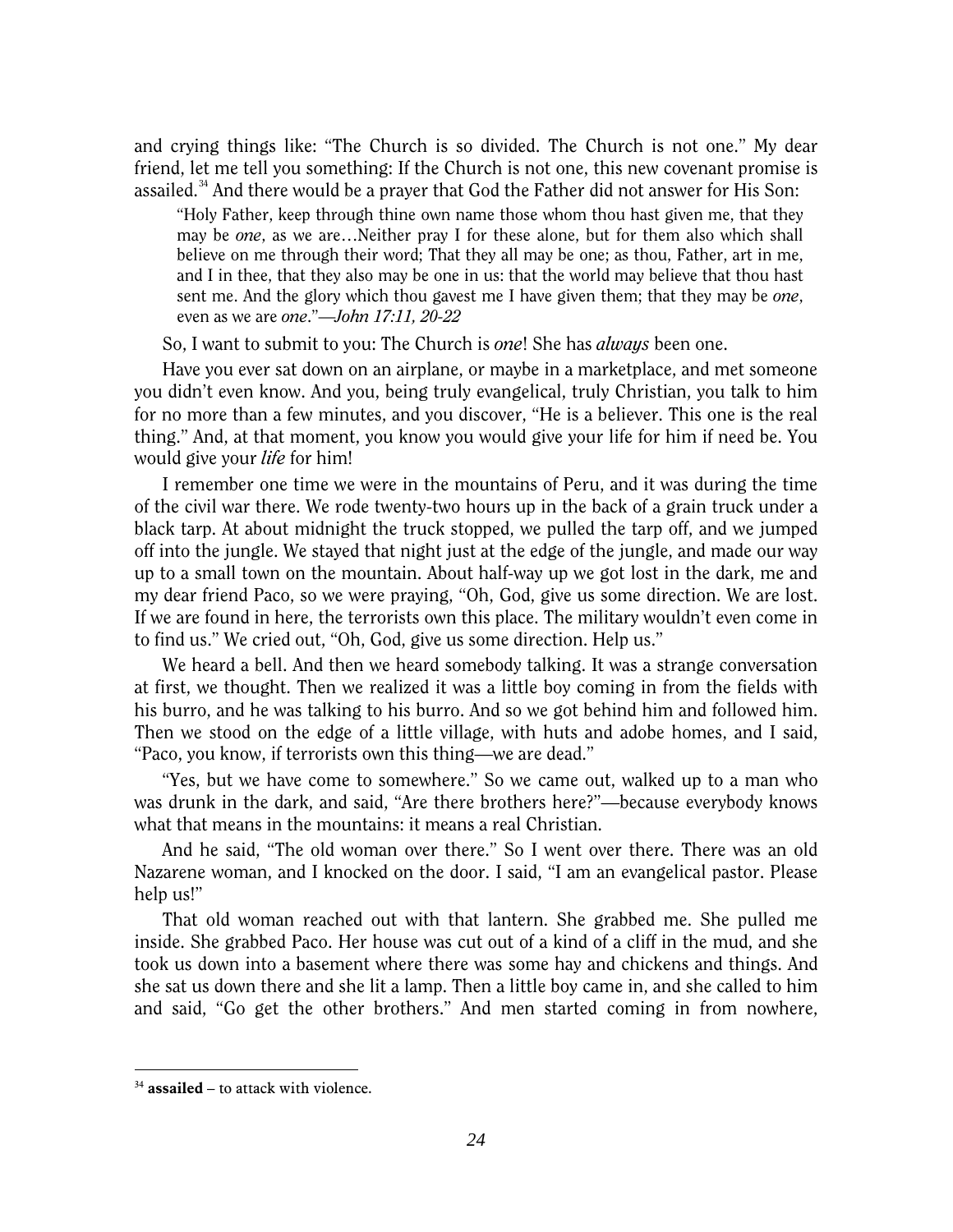bringing chickens and yucca and everything else—risking their lives for us! Why? because the Church is one!

Stop saying all these silly things that you are saying, that the body of Christ is divided, and that it is a mess and full of sin. I would not talk about the bride of Christ that way if I were you.

What you actually have in so many congregations today is a bunch of goats and tares among the sheep (Mat 25:31-46; 13:24-30). And because very little biblical, compassionate church discipline is practiced, they live among the sheep, they feed on the sheep, and they destroy the sheep. And those of you who are leaders in those churches are going to pay a high penalty when you stand before the One who loves them—because you did not have enough courage to stand up and confront the wicked.

Now, listen to me. The average scenario in North America with regard to churches, by and large, is that the churches are democracies. And I don't want to get into the pros and cons of that. But here is what happens. Because the preaching of the Gospel is so low, the majority of the church is carnal lost people, and because it is a democracy, they by and large govern the direction of the church. And because the pastor doesn't want to lose the greatest number of the people; and because he has wrong ideas regarding evangelism and true conversion, he caters to the wicked in his church. And his little group of true sheep, who truly belong to Jesus Christ, are sitting there in the midst of all the theater, worldliness, and multimedia, crying out, "We just want to worship Jesus. We just want someone to teach us the Bible!" Dear friends, these pastors are going to pay for this terrible condition of their churches.

So many pastors are trying to keep together a bunch of wicked people, while a little flock in the midst of them is starving to death and made to go in directions they don't want to go. They are made to go along with the carnal majority!

Listen to me. If my wife were at a store late one night, and, as a man, you walked by and saw several men abusing her, and you put your head down in the name of selfpreservation and walked right by, I want to tell you something, my friend: I will not only look for those men—I will look for *you*.

The Church is the bride of Christ, and she is precious to Him. It is going to cost you to serve Jesus. It could cost you your church, your reputation, and your denomination— it could cost you absolutely everything.<sup>[35](#page-25-0)</sup> But the bride of Jesus Christ is worth it!

Look what it says. I love this. "I will give them one heart and one *way*." And what is that way? It is Christ and His holiness. All true believers I have ever met speak much of Christ—and have a longing desire to be more holy than they are, more conformed to Christ.

"I will give them one heart, and one way, that they may fear me for ever, for the good of them, and of their children after them: And I will make an *everlasting covenant* with them, that I will not turn away from them, to do them good." Now, so many lost people go to church on Sunday, and they hear this verse. And they say to themselves, "Yes, God

<span id="page-25-0"></span><sup>35</sup> **cost you…everything** – see A.W. Pink, *The Cross and Self,* and Horatius Bonar, *Christ or the World.*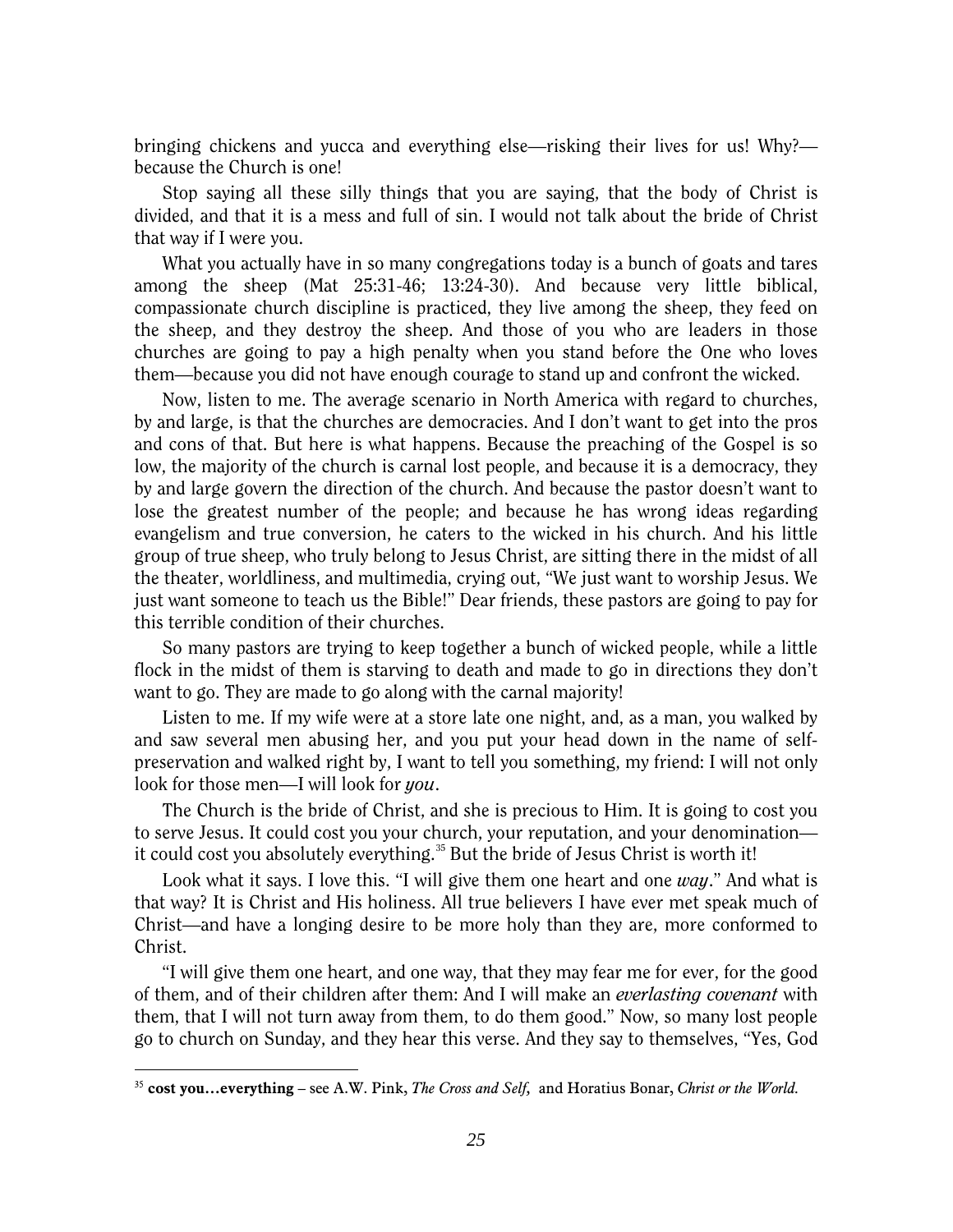has made an everlasting covenant with me. He will never turn away from me—never, never. I am secure because of God's grace." But, they fail to read the second part.

Look at what it says: "I will make an everlasting covenant with them, that I will not turn away from them, to do them good; but I will put *my fear* in their hearts, that they shall not depart from me." The evidence that God has made an everlasting covenant with you, sir, is that He has put the *fear of God* in you, so that you will not turn away from Him. And if you turn away from Him and He does not discipline you, and you continue turning away from Him, it is evidence that He has *not* put His fear in you. This is evidence that you have *not* been regenerated—you have no covenant with God at all! This, dear friends, is biblical truth.

#### <span id="page-26-0"></span>7. The Seventh Indictment: A Lack of Loving and Compassionate Church Discipline

"*Brethren, if a man be overtaken in a fault, ye which are spiritual, restore such a one in the spirit of meekness; considering thyself, lest thou also be tempted.*"—Galatians 6:1

Most evangelical pastors in America today ought to take Matthew 18 and rip it right out of their Bible.<sup>[36](#page-26-1)</sup> But you can't do that; you have got to take the whole Bible—or not any of it at all! Many pastors leave their theology behind when they come out of their study. They are theological in conversation; they are theological in their office—but when they step out, they run the church by *carnal* means.

I am not an elder at my church and so I can say this without boasting. Our church practices church discipline. $37$  It is a very large church, with about one thousand attending. The pastors estimate they have saved thirty marriages in the last several years through loving, compassionate church discipline—church discipline that does not begin with excommunication. It begins with, "Ye which are spiritual, restore..."

You say, "We can't practice discipline—we are just too loving." You are more loving than Jesus? He is the One who commanded this!

"Oh, but, it will cause so many problems." Yes, you're right. Maybe that is why there are not a whole lot of problems between the church and worldly culture today, because we are not confronting the culture around us. And we don't confront culture just by going out there and picketing Hollywood. We confront culture by obeying God! Noah built the ark and condemned the world. You don't have to have a protest sign. Just walk in obedience—and the world will hate you.

<span id="page-26-1"></span><sup>&</sup>lt;sup>36</sup> "Moreover if thy brother shall trespass against thee, go and tell him his fault between thee and him alone: if he shall hear thee, thou hast gained thy brother. But if he will not hear thee, then take with thee one or two more, that in the mouth of two or three witnesses every word may be established. And if he shall neglect to hear them, tell it unto the church: but if he neglect to hear the church, let him be unto thee as an heathen man and a publican" (Mat 18:15-17).

<span id="page-26-2"></span><sup>37</sup> **church discipline** – see John Owen, *Church Discipline,* and Alexander Strauch, *Biblical Eldership*. All titles listed in footnotes are available from CHAPEL LIBRARY.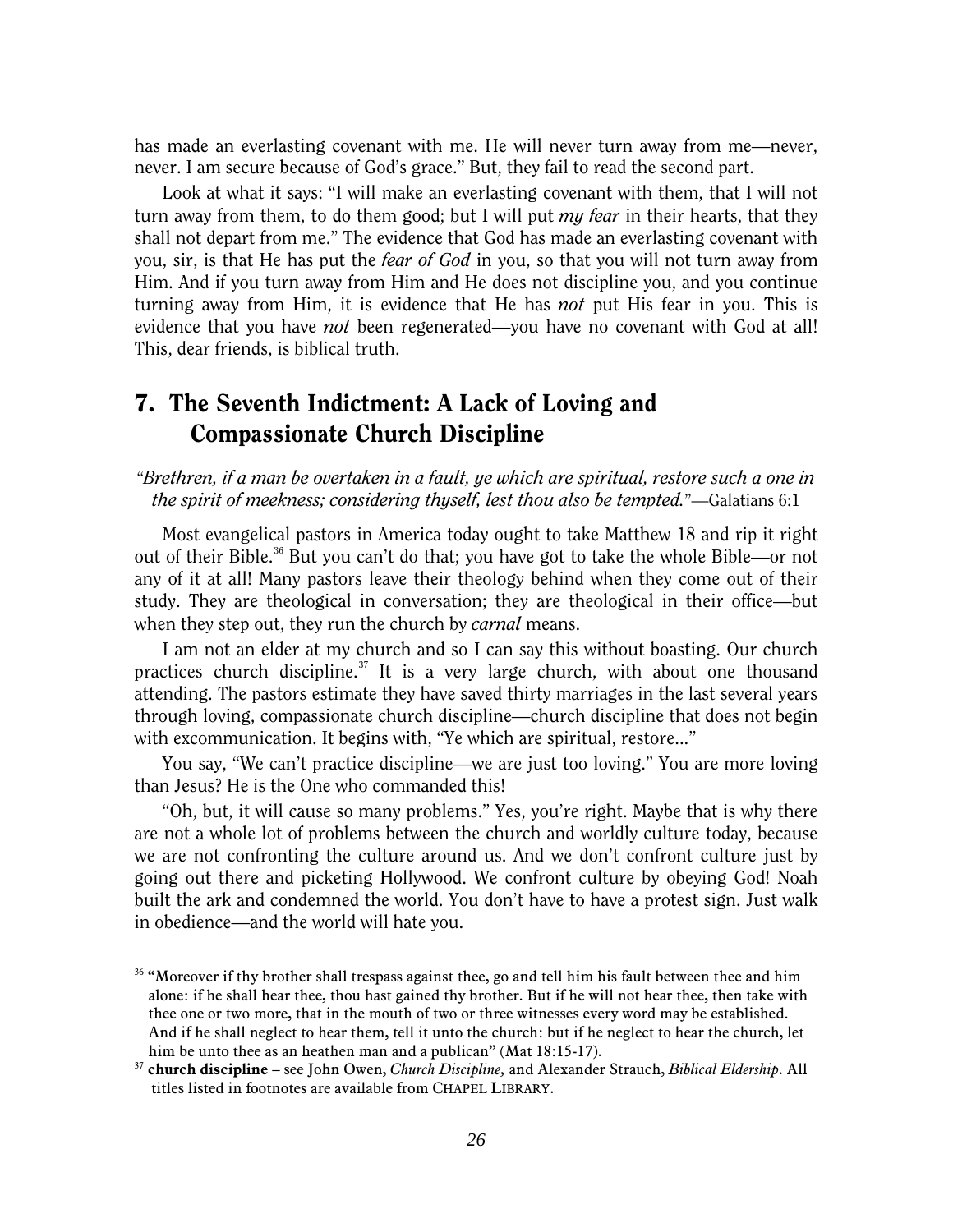"If thy brother shall trespass against thee, go and tell him his fault between thee and him alone: if he shall hear thee, thou hast gained thy brother" (Mat 18:15). *Oh, what a wonderful thing! "*But if he will not hear thee, then take with thee one or two more, that in the mouth of two or three witnesses every word may be established" (Mat 18:16). Friends, the witnesses are not there to be on your side. No, they are there to listen objectively and to render a judgment. Maybe *you* are the one that is wrong; maybe your brother is not in sin—maybe you are overcritical and legalistic. Who knows?

"If he shall neglect to hear them, tell it unto the church: but if he neglect to hear the church, let him be unto thee as a heathen man and a publican," i.e., as an outsider and a tax collector. My dear friend, I believe that we need to hear this. Either we start obeying God and disciplining ourselves, or we can have God discipline us. And maybe the hour is come and now is the time when that is going to happen!

Now, I am not talking about critical, legalistic, hateful men—there are enough of those. I am talking about a pastor, a group of elders, leaders who love enough to lay their lives on the line because they know this is not a game. This is not something that we do just for this life, but *eternity* is at stake—the salvation of souls. Look at the old books from the Spurgeons and the Whitefields, from the Puritans and the Reformation. Most of those books dealt with what is the Gospel, how do you preach it, how do you bring someone to Christ, how do you discern true conversion, how do you become a doctor of souls.

We have joined Rome in this matter. In the Roman Catholic Church, the baby is baptized, and the baby is pronounced "Christian." Henceforth, the baby *is Rome's*. Never again do you deal with conversion. You just create all sorts of worldly means to try to keep them in the church!

But listen: Evangelicals have done the same thing! Pray a little prayer with them after two or three minutes of counseling, after half an hour of preaching—twenty-five minutes of which were very funny stories—and then you draw the net for five minutes at the end. Counsel them for a little bit, and then declare them "saved." Then you spend the rest of their days discipling them, and wondering why they don't grow!

I believe in personal one-on-one discipleship. But, my dear friend, the Church got along for more than a thousand years without it, without what we now know as personal discipleship with all the books and helps available today. I want you to think about this. One-on-one discipleship became gigantic in the late 70s and it remains so until today. What is the cry? "Just as many people are going out the back doors," they say, "as are coming in the front doors, and the reason why this is happening is because we are not discipling people." No! The reason why it is happening is because people aren't getting converted. They show themselves as unconverted because Christ's sheep hear His voice and follow Him (Joh 10:3), whether you disciple them or not.

Now we ought to disciple, but that is not why they are leaving. "They went out from us because they were not of us" (1Jo 2:19). And they hardly got a chance to be "of us" because they never heard a true Gospel—no one ever dealt with their souls. So we spend a fortune discipling goats, hoping they will become sheep. You can't teach a goat into a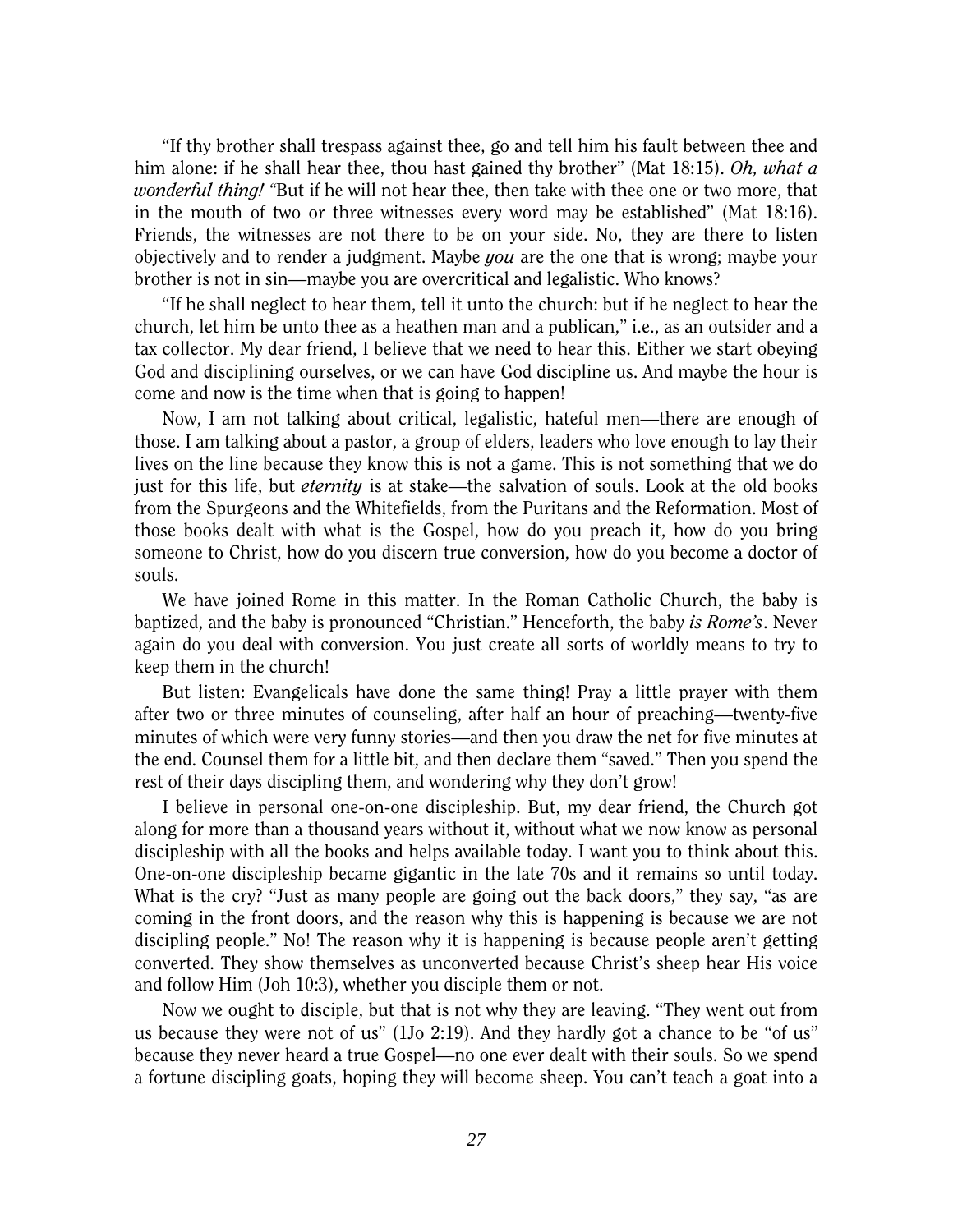sheep. A goat only becomes a sheep by the supernatural working of the Spirit of Almighty God.

I moved my family to our church because it practices church discipline, and because I need to be under church discipline—the watchful care of elders and other members who take this seriously. If my children, who are all tiny right now, make a profession of faith and then go awry, I want to know that they will be brought before the church, if necessary, for the salvation of their souls.

Some of you would get so mad if a pastor walked up to you and said, "Honestly, I have been praying about your child and I fear that he is unconverted." You would get so mad, you would rally a group to have that pastor dismissed—instead of realizing, "Oh, praise God, we have got a man of God here."

#### <span id="page-28-0"></span>8. The Eighth Indictment: A Silence on Separation

*"Be ye not unequally yoked together with unbelievers: for what fellowship hath righteousness with unrighteousness?"*—2 Corinthians 6:14

Today there is a void of serious teaching about *holiness* in life. [38](#page-28-1) There is, of course, a general teaching on holiness that everyone agrees on. "Let's be holy," they say, "We need to be more holy. Let's have a holiness conference." But when you get specific about what that means, that's when everything boils over.

"Pursue peace with all men," the writer of Hebrews tells us, "and holiness, without which no man shall see the Lord" (Heb 12:14). Does anybody believe this? A pastor says, "But Brother Paul, I have been blamed so often for teaching, you know, 'works' religion." Listen to me. Listen. It goes back again to regeneration and the providence of God. If God truly converts a man, He will continue working in that man, through teaching, blessing, admonition, and discipline. He will see to it that the work He has begun will be finished. And that is why the writer says, "Without holiness no one will see the Lord." Why?—because if there is no growth in holiness, then God is not working in your life. And if He is not working in your life, it is because you are *not His child!*

Look at the difference between Jacob and Esau. "Jacob I loved...Esau I hated" (Rom 9:13). Yet God fulfilled all His promises to both of them. Jacob was blessed; Esau was blessed. How did God demonstrate His judgments and wrath against Esau, and His love toward Jacob? First, He let them both run wild. But in Esau there was no work of discipline, no work of godly correction, nothing—this was the wrath of God upon him! But God severely disciplined Jacob almost every day of his life—this was the love of God upon him! It was the loving discipline, the correction of God, to bring him to holiness. And it is the same for all true believers today.

"I beseech you therefore, brethren, by the mercies of God, that ye present your bodies a living sacrifice, holy, acceptable unto God, which is your reasonable service. And be not

<span id="page-28-1"></span><sup>&</sup>lt;sup>38</sup> holiness in life – see  $FGB$ , "Love Not the World" (#163).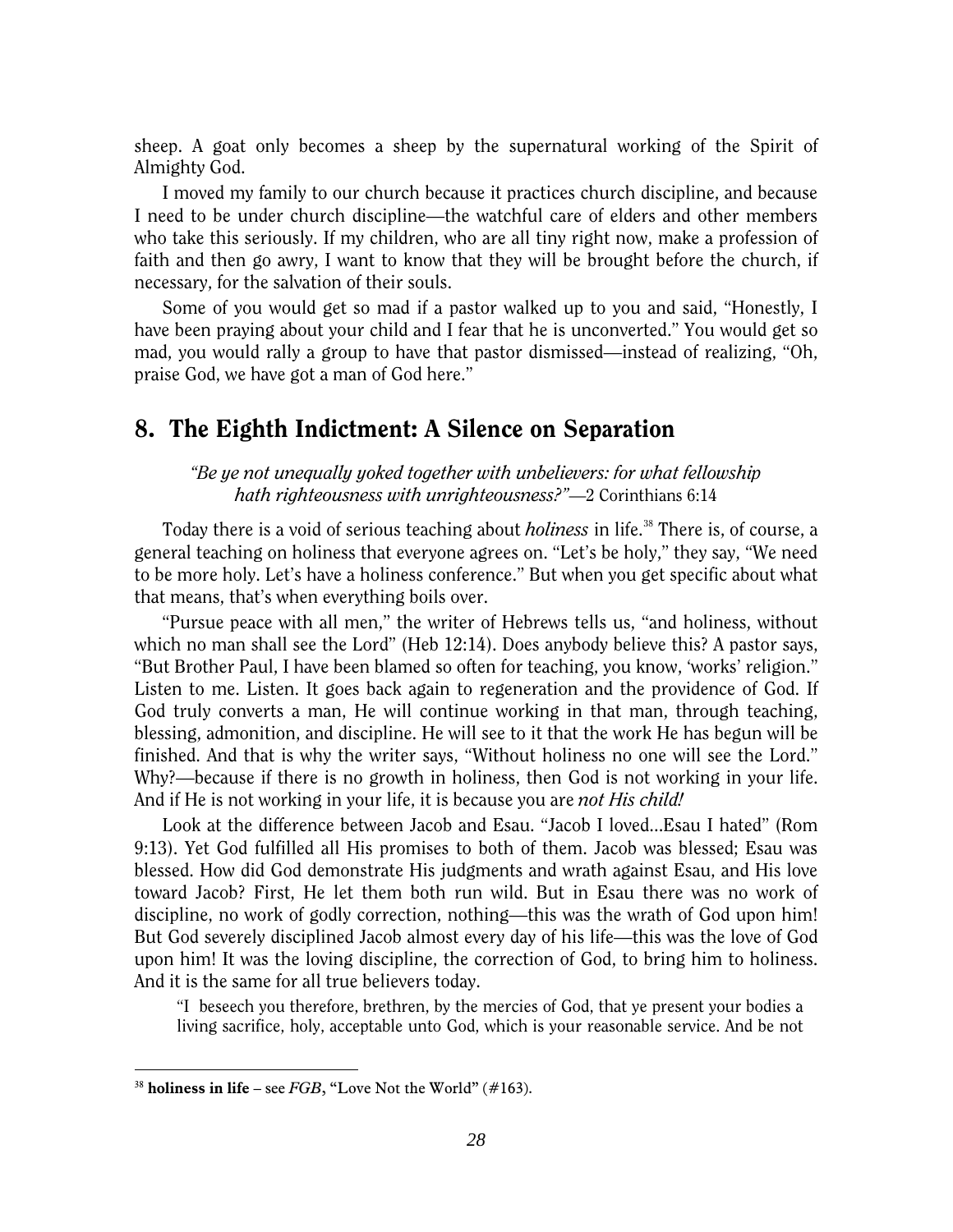conformed to this world: but be ye transformed by the renewing of your mind, that ye may prove what is that good, and acceptable, and perfect, will of God."—*Romans 12:1-2*

Why does he say "to present your bodies"? I think the reason is to avoid all this "super-spirituality" of today. You say, "I have given Jesus my *heart*, and you can't judge a book by its cover. You can't judge my inner condition by my outer works." But, as a matter of fact, you can judge a book by its cover. Jesus never said you couldn't; rather, He specifically said that you could: "You will know them by their fruit" (Mat 12:33).

Now, if you think that you have given Christ your heart, then He will have your body too. And I will tell you why. The heart, my friend, is not some blood-pumping muscle or some figment of a poet's imagination. In the Bible, *heart* refers to the very essence or core of your being. Don't tell me Jesus has the very essence and core of your being and it doesn't affect your whole body and life. It just does not happen that way!

And so, we need to go through Scripture—and not legalistically and not just drawing inferences. No, instead we go through Scripture and stand on its clear commands. Commands about what? What sort of commands guide us in our families? I do not agree with everything the Puritans said, but I do love the Puritans, and one of the reasons why I love them is because I believe they honestly made an attempt to bring everything in their lives under the lordship of Jesus Christ. Everything!

Everything, such as their *minds*! They wrote 800-page books on what we should think about according to the Scriptures. And what should not enter into our minds according to the Scriptures. What we should do with our *eyes*. What should go in these *ears* and what should not go in these ears. How the *tongue* should be ruled. What should be the *direction* of our lives.

And yes, I am going to scare you to death: How we should *dress* ! Now I am going to be careful here; I don't want to just speculate. My dear friend, my wife says it this way: If your clothing is a frame for your face from which the glory of Christ springs forth, it is of God. But if your clothing is a frame for your body, it is sensual, and God hates it. The nature of God guides our decisions in every detail of our conduct.

Now I can't go through everything of holiness, and holiness isn't just outward expression, but we have come to be a people that uses the interior work of the Spirit as an *excuse* to say nothing needs ever to happen on the outside. And that is *not* true! Some of you young men, you cry out probably more than I do that the Spirit of God would fill you and work in you, but it only takes one-half hour of television to so grieve Him, that He will be miles from you. If water is ninety-nine percent pure, and 1% sewer, then I am *not* drinking it!

One time I was struggling, and Leonard Ravenhill heard about it from my friend, and he sent a tract to me. I still have that tract. I will never, never part with that. It says, "Others can; you cannot." Young man, listen to me: I don't go to malls. I don't, and not because I am more holy than you. It is because I know what I am!

There is the story of one of the finest, greatest violinists in Europe playing his final concert as an old man. And when he finished, a young man, a violinist, walked up to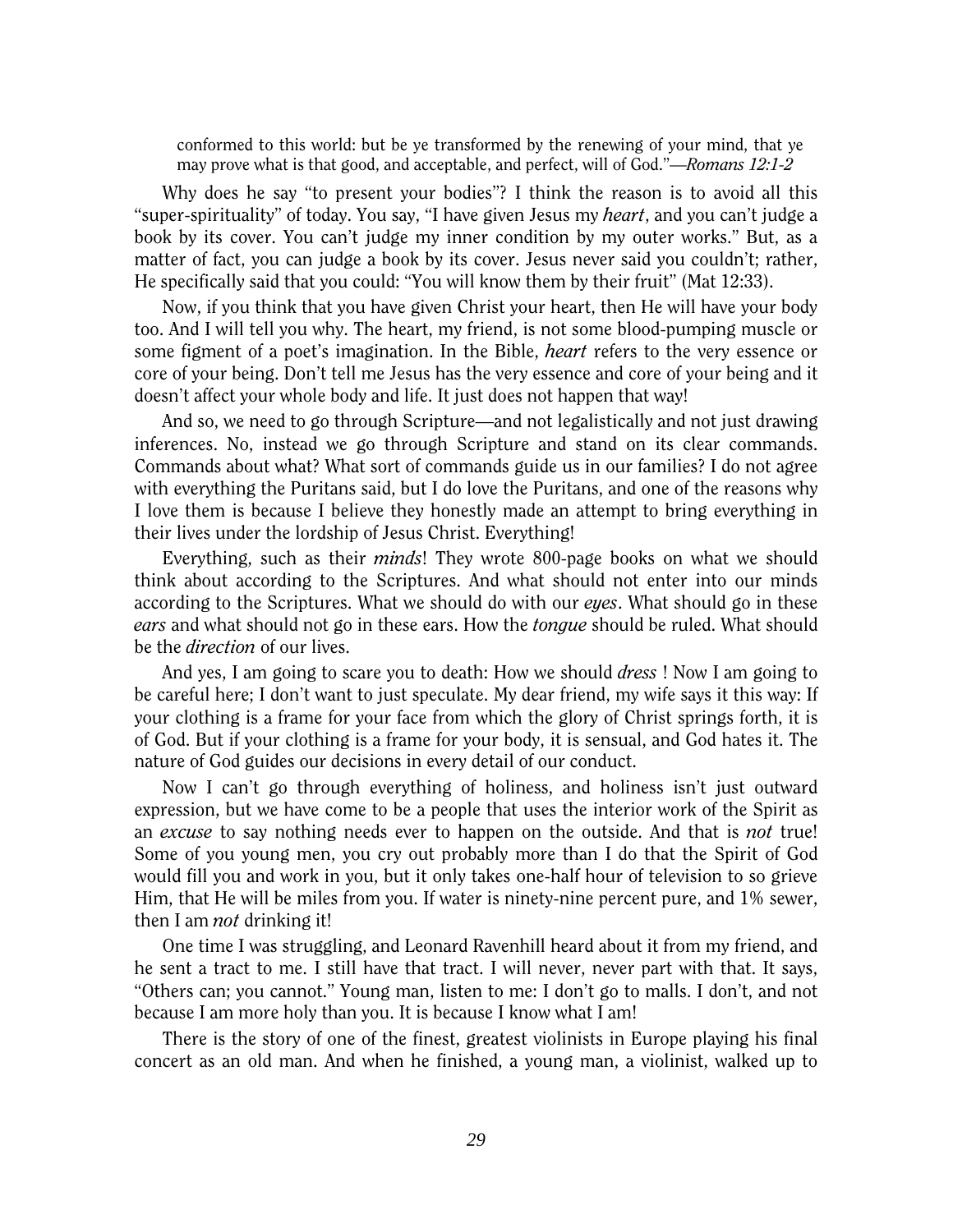him, and said, "Sir, I'd give my life to play like you." And the old man said, "Son, I *have*  given my life to play like me."

You say, "I want the power of God on my life"—then something has got to go. "I want to know Him"—then some separation from the world has to occur!

Let me tell you something, young man. Everyone else is running around in all their little retreats and conferences, and getting together with group hugs and singing Kumbaya<sup>[39](#page-30-1)</sup> and everything else. Maybe you need to get alone in the wilderness with God, and fast for seven days on your knees studying the book of Psalms—just being alone with God, belonging to Him.

To be a man of God there has got to be a sense where sometimes even your wife, who is of your own flesh, one with you, she looks you in the eye and she knows: she can't go where you are going.

Today in our churches, there is a silence on separation from the world. "Do not be bound together with unbelievers; for what partnership have righteousness and lawlessness?" (2Co 6:14)—nothing! Or "what fellowship has light with darkness?" (vs. 14)—nothing! Darkness is the opposite of God's revelation. Or what harmony does Christ have with devils? (vs. 15)—nothing! Or what has the believer in common with the unbeliever? (vs. 15)—nothing!

The Lord says, "Come out from their midst" (vs. 17). Come out from the midst of what? Come out from the midst of lawlessness, darkness, satanic devices, and the life and worldliness of the unbeliever. Come out from it!

#### <span id="page-30-0"></span>9. The Ninth Indictment: A Replacement of the Scriptures with Psychology and Sociology Regarding the Family

"*Beware lest any man spoil you through philosophy and vain deceit, after the tradition of men, after the rudiments of the world, and not after Christ.*"

—Colossians 2:8

I have a ninth indictment, and this is very important to me as an older man with a young family. I didn't get married until I was 30. My wife had something of a little brain tumor for the first eight years. We couldn't have children and then, oh, praise God, a child was born and then another and then another and then, who knows?

My dear friends, pastors, and leaders, think about this. Our Sunday morning services are so *cosmetic*. Just because there seems to be beautiful worship, and the sermon went

<span id="page-30-1"></span><sup>39</sup> **Kumbaya** – an African spiritual song from the 1930s, popular in folk music, then later in youth camp gatherings; used here to represent superficial religion and emotionalism.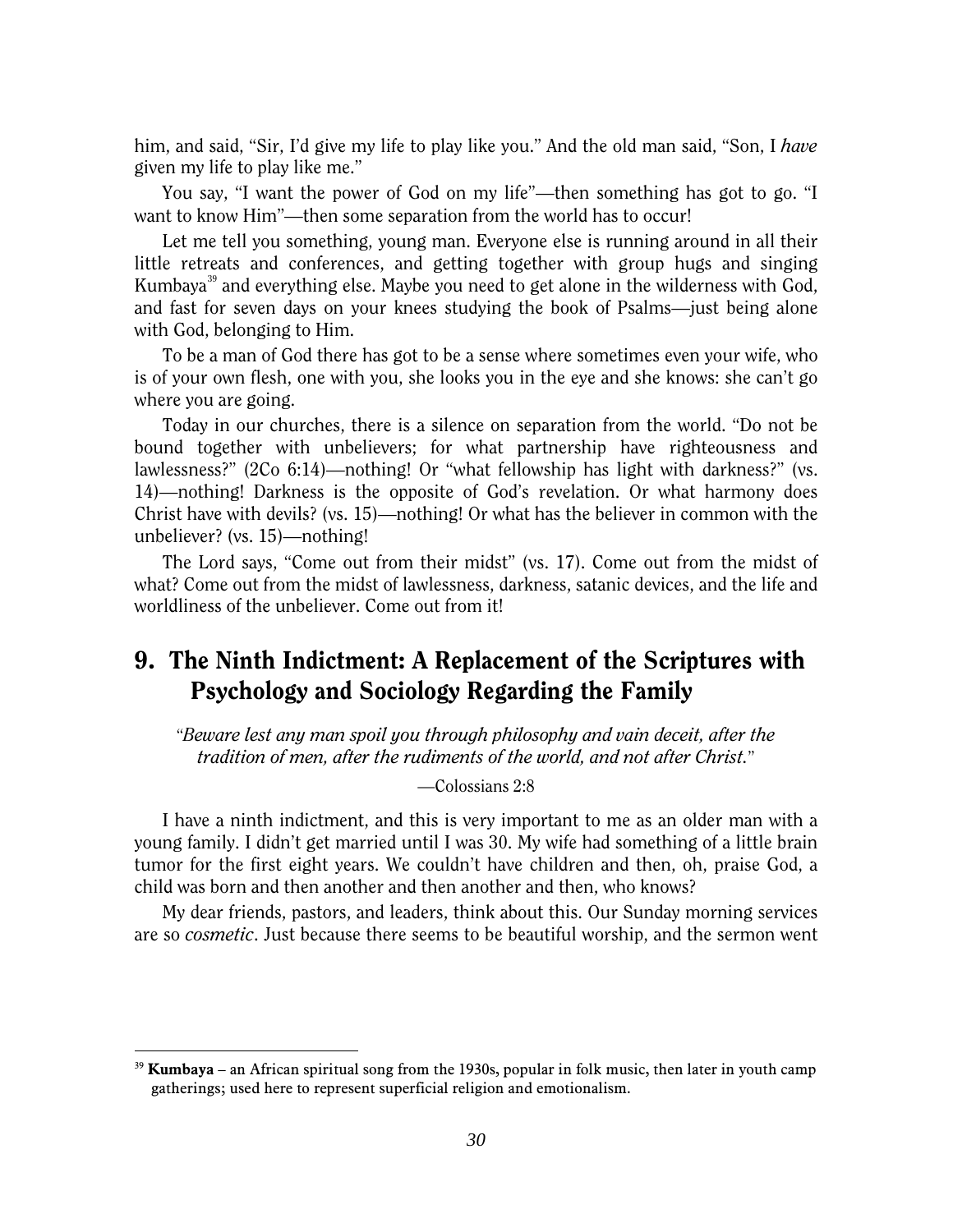well, and people seem to be moved, that is not evidence of real spirituality. I will tell you what evidence is: the home, the marriages, the families. $40^\circ$  $40^\circ$ 

"In those days there was no king in Israel, but every man did that which was right in his own eyes" (Jdg 17:6). When I travel, and I meet all kinds of people, I try to find a godly man who has raised godly children, and I go and latch on to him. But in most cases do you know what I find out? Most of the people I talk to in church want to discuss old wives' tales and sociology and every other thing. It is all about what is right in their own eyes, and they can't give me one Bible verse. But every once in a while I find a man and a woman who set themselves to rear their family according to Scripture—and the difference is overwhelming!

When I am on an airplane, I love to do this. Men will sit down beside me and they will ask, "What do you do?" I say, "Oh, I'm a husband."

They ask, "Oh, what else do you do?" "Oh, I'm a father."

"What else do you do?" "Well, if I have any time left over, I preach a little."

What does it matter if a man wins the whole world and loses his own family? Let me put it to you this way: Upon what are you rearing your children and loving your wife? Based upon what? If you can't start going into Scriptures right now and showing me how your family is founded upon it, I can assure you, you are a captive to psychology, sociology, and the whims and lies of this age.<sup>[41](#page-31-1)</sup> You see, you don't have the right to follow all these other things. You have no authority apart from the Word of God.

Look at Genesis 18:19. "For I know him, that he will command his children and his household after him, and they shall keep the *way of the LORD*, to do justice and judgment; that the LORD may bring upon Abraham that which he hath spoken of him." What a beautiful way this is!

"I beseech you therefore, brethren, by the mercies of God, that ye present your bodies a living sacrifice, holy, acceptable unto God, which is your reasonable service. And be not conformed to this world: but be ye transformed by the renewing of your mind, that ye may prove what is that good, and acceptable, and *perfect, will of God* "(Rom 12:1- 2). Verse 2 tells us that the will of God is *perfect*. So if you ever come up with this idea as a man of God, "I am sacrificing my family for the sake of the ministry," I will tell you: you are a bold faced liar. You are sacrificing your family for the sake of the little kingdom you are trying to build. I can say that because the will of God is perfect; that means I do not have to violate the will of God with regard to my family, in order to fulfill the will of God with regard to my ministry. God doesn't need you! He does require, however, that you be *obedient*.

It is like when someone asked me one time, "Brother Paul, are you against evangelism?" I said, "Yes and no. I am not against biblical evangelism, but I am against

<span id="page-31-0"></span><sup>40</sup> **the home, the marriages, the families** – see J.C. Ryle, *Duties of Parents*, and *FGB,* "The Godly Home" (#170), "Marriage" (#200), and "Biblical Parenthood" (#204). All titles in footnotes are available from CHAPEL LIBRARY.

<span id="page-31-1"></span><sup>41</sup> **lies of this age** – see Erroll Hulse, *Postmodernism*.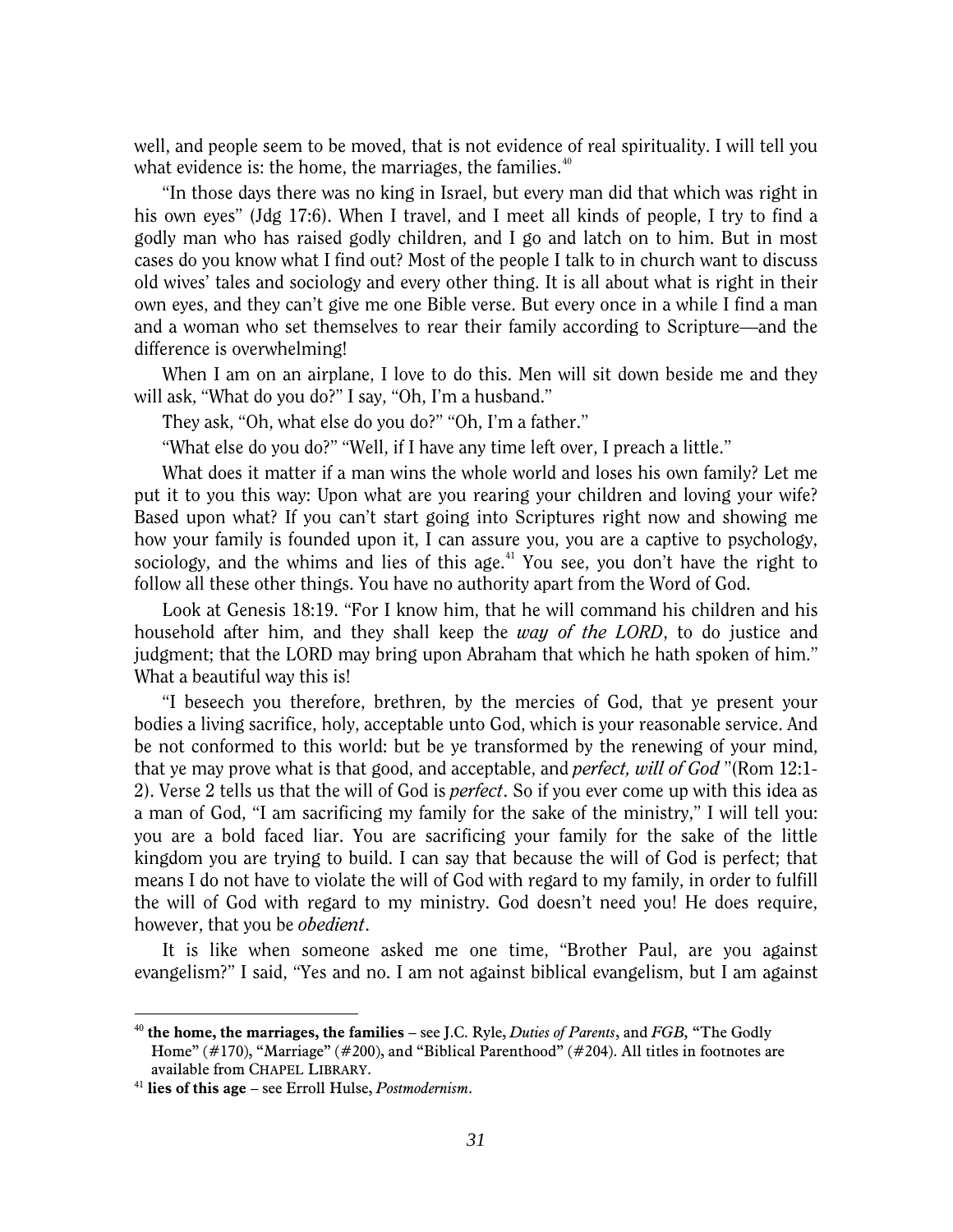the way you are doing it." "Are you against Sunday school and youth groups?" "Yes and no." I want to give you two examples in order to explain something to you. For some of you what I am going to say will not be strong enough, and for some of you I am going to be too strong. I just want to use these two things to point out what is wrong with us.

*Sunday school.* No matter what denomination you are a part of, if you are a part of some denomination that is kind of organized, I can assure you that your denomination spends multi-millions of dollars on Sunday school material, on conferences, on teaching teachers how to teach Sunday school, and on doing everything in the book to promote Sunday school. I know that for a fact.

Let me ask you. How much money does your denomination spend, and how many conferences and man-hours are invested, to teach fathers to teach their children? God doesn't have a plan B; He only has a plan A. When you circumvent plan A, then you discover that plan B won't work!

Now I am not saying that children can't come together in groups and be catechized or taught anything, but if that ever even begins to supplant the ministry of the father in the home, $42$  you must blow it to pieces!

Do you see what I am saying? Look at just this one tiny example. There is everything available for Sunday school. But there is hardly a conference in this entire country to teach men how to teach their children. And most of the time in the Sunday school it is nothing more than entertainment, because the Sunday school teacher doesn't have the authority to discipline your child. And even if they did, most wouldn't do it because they don't believe in it. That's just one tiny example.

Now let's look at *youth groups*. "Well, youth need to be together. You know, they just need to be together." Really? What does the Scripture say? "He who walks with wise men will be wise, But the companion of fools will suffer harm" (Pro 13:20)! Who ever told you youth ought to be together? I'll tell you who told you: the 1960s psychologists who created the "generation gap." No!—youth need to be with adults so that they stop acting like naïve fools, join adulthood, and put away foolishness—which leads to their destruction. Now I am not saying you can't bring youth together, but I submit that if you do, you should have all their parents there.

And you say, "What about the lost youth that comes into our church?" Well, what are they seeing now? The lost youth come into your Christian youth in church and they see almost the same thing they see in their own homes: no parents, and kids teaching kids. Or one guy a little bit older with mousse in his hair teaching kids. But what would happen if lost youth came into your church and they saw the youth there in a loving, wonderful relationship with their parents? They would go, "Whoa! I have never seen anything like this before. His dad, look at him. He loves his son! And the son, he loves his dad! I mean look at the love. So is this Christianity?"

<span id="page-32-0"></span><sup>&</sup>lt;sup>42</sup> the ministry of the father in the home – see  $FGB$ , "Family Worship" ( $\#$  188) and "Godly Manhood" (# 192), and J.C. Ryle, *Duties of Parents*.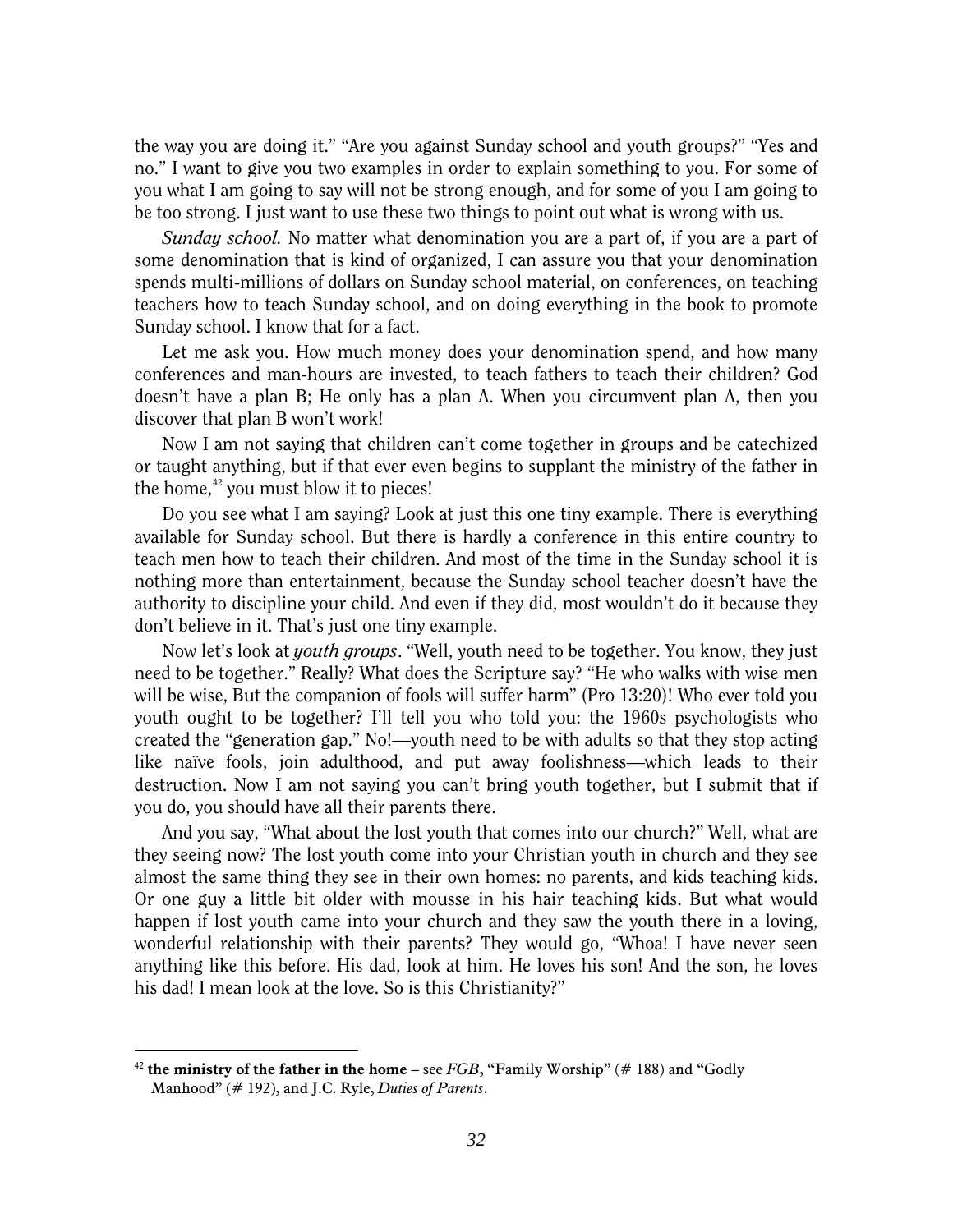Our situation in the churches is very needy, but we tend to be blind to it. It is like the situation where a man comes up to me with a bleeding forehead, and he says, "Brother Paul, I have been everywhere. No one can diagnose my problem." And I say, "Well, I am no doctor, but I'll follow you around for 24 hours to see what we can see." And I notice that every time the hour strikes, he hits himself in the head with a brick. If it strikes one he hits himself one time. If it strikes two, he hits himself twice. If it strikes twelve, he hits himself twelve times in the head with the brick. After observing this, cautiously and carefully, taking notes for 24 hours, I come up to him and I say, "You know, I am no doctor, but I think I have figured out your problem."

It is that pathetic among us, Church! Why do our children do what they do? Why is everything so turned upside down? It is like one dear saint who wouldn't let his teenage son go out with a young lady to be in some private place. Someone asked him one time, "Don't you trust your son?" He said, "No, I don't trust my son. What ever made you think that? I don't even trust his dad! I wouldn't put his father alone with a woman that wasn't his wife, and yet I have much more to lose from impropriety than my son. And I have much more control of my will than a teenager with raging hormones. So what would make you ever think I would trust my son?"

We violate biblical principle after biblical principle, and then we wonder why everything is a mess.

#### <span id="page-33-0"></span>10. The Tenth Indictment: Pastors Malnourished in the Word

"*Study to shew thyself approved unto God, a workman that needeth not to be ashamed, rightly dividing the word of truth.*"—2 Timothy 2:15

I was listening a few months ago to all the horrendous things that are happening to our country (I don't know what you would call it anymore: republic, democracy, country, socialistic state?). I was so burdened as I sat there listening; I was saying, "Oh, God, what can I do? Right now, Lord, honestly, with all that is in me, I will jump in the middle of the fire. If there is a charging rhino, I will jump in front of it. Just tell me what to do! Do you want me to go to Washington and just stand in front of the White House and preach until they throw me in jail? I am tired of just preaching to Christians and in churches and conferences. Oh God, the country is going to hell! What do you want me to do? Just throw me at them."

Listen to 1 Timothy 4:1-16.

1 Now the Spirit speaketh expressly, that in the latter times some shall depart from the faith, giving heed to seducing spirits, and doctrines of devils; <sup>2</sup>Speaking lies in hypocrisy; having their conscience seared with a hot iron; <sup>3</sup>Forbidding to marry, and commanding to abstain from meats, which God hath created to be received with thanksgiving of them which believe and know the truth. <sup>4</sup>For every creature of God is good, and nothing to be refused, if it be received with thanksgiving: <sup>5</sup>For it is sanctified by the word of God and prayer. <sup>6</sup>If thou put the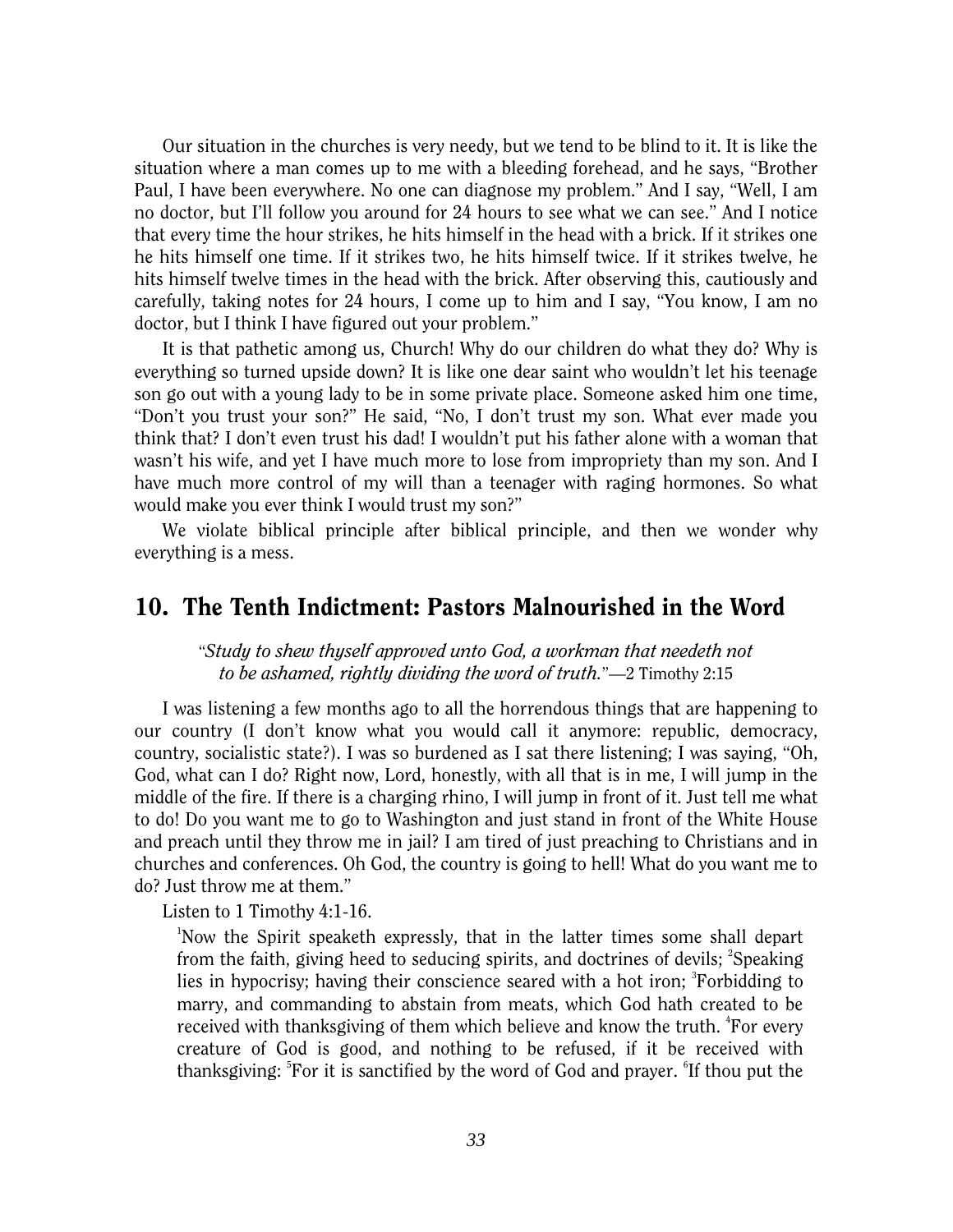brethren in remembrance of these things, thou shalt be a good minister of Jesus Christ, nourished up in the words of faith and of good doctrine, whereunto thou hast attained. <sup>7</sup>But refuse profane and old wives' fables, and exercise thyself rather unto godliness. <sup>8</sup>For bodily exercise profiteth little: but godliness is profitable unto all things, having promise of the life that now is, and of that which is to come.  $\degree$ This is a faithful saying and worthy of all acceptation.  $\degree$ For therefore we both labour and suffer reproach, because we trust in the living God, who is the Saviour of all men, specially of those that believe. <sup>11</sup>These things command and teach. 12Let no man despise thy youth; but be thou an example of the believers, in word, in conversation, in charity, in spirit, in faith, in purity.  $13$ Till I come, give attendance to reading, to exhortation, to doctrine. <sup>14</sup>Neglect not the gift that is in thee, which was given thee by prophecy, with the laying on of the hands of the presbytery. 15Meditate upon these things; give thyself wholly to them; that thy profiting may appear to all. <sup>16</sup>Take heed unto thyself, and unto the doctrine; continue in them: for in doing this thou shalt both save thyself, and them that hear thee.

1 Timothy 4:1 says, "Now the Spirit speaketh expressly, that in the latter times some shall depart from the faith, giving heed to seducing spirits, and doctrines of devils." Paul goes on to tell young Timothy that, basically, all hell is going to break lose in culture, that everything is just going to be maddening, with men acting as beasts! I was with Conrad Mbewe a few months ago and heard him preach. He said this: "In Africa we no longer have a fear of beasts. We don't run from beasts. We fear men and run from men." He was, of course, talking about the effects of radical depravity<sup>[43](#page-34-0)</sup> in mankind. Paul tells us here just that: "The world is going to come unglued, Timothy."

Now what does he also say? "If thou put the brethren in remembrance of these things, thou shalt be a good minister of Jesus Christ, nourished up in the words of faith" (vs. 6). And right there this text just started opening up for me. Yes, the world has lost its mind! Everything bad is going to happen. God is telling us, "It is all under My providence, but listen to Me! Here should be your reaction in the midst of all hell breaking loose, in the midst of apostasy, in the midst of persecution. Here is what you need to do: Be constantly 'nourished up in the words of faith.'"

Instead, we always want to run out there and *do* something. We want to fix something. But God is seeking men of character, polished swords. First of all, son, be constantly "nourished up in the words of faith and of good doctrine whereunto thou hast attained." This "whereunto thou hast attained" is very important. It means "that which you have been following." I think it is indicating to us that a simple intellectual study of Scripture *will not* achieve the goal that God has for His people. They must obey it. They must begin following it. You cannot learn doctrine well until you follow the doctrine you learn!

<span id="page-34-0"></span><sup>43</sup> **radical depravity** – see A.W. Pink, *The Doctrine of Human Depravity*.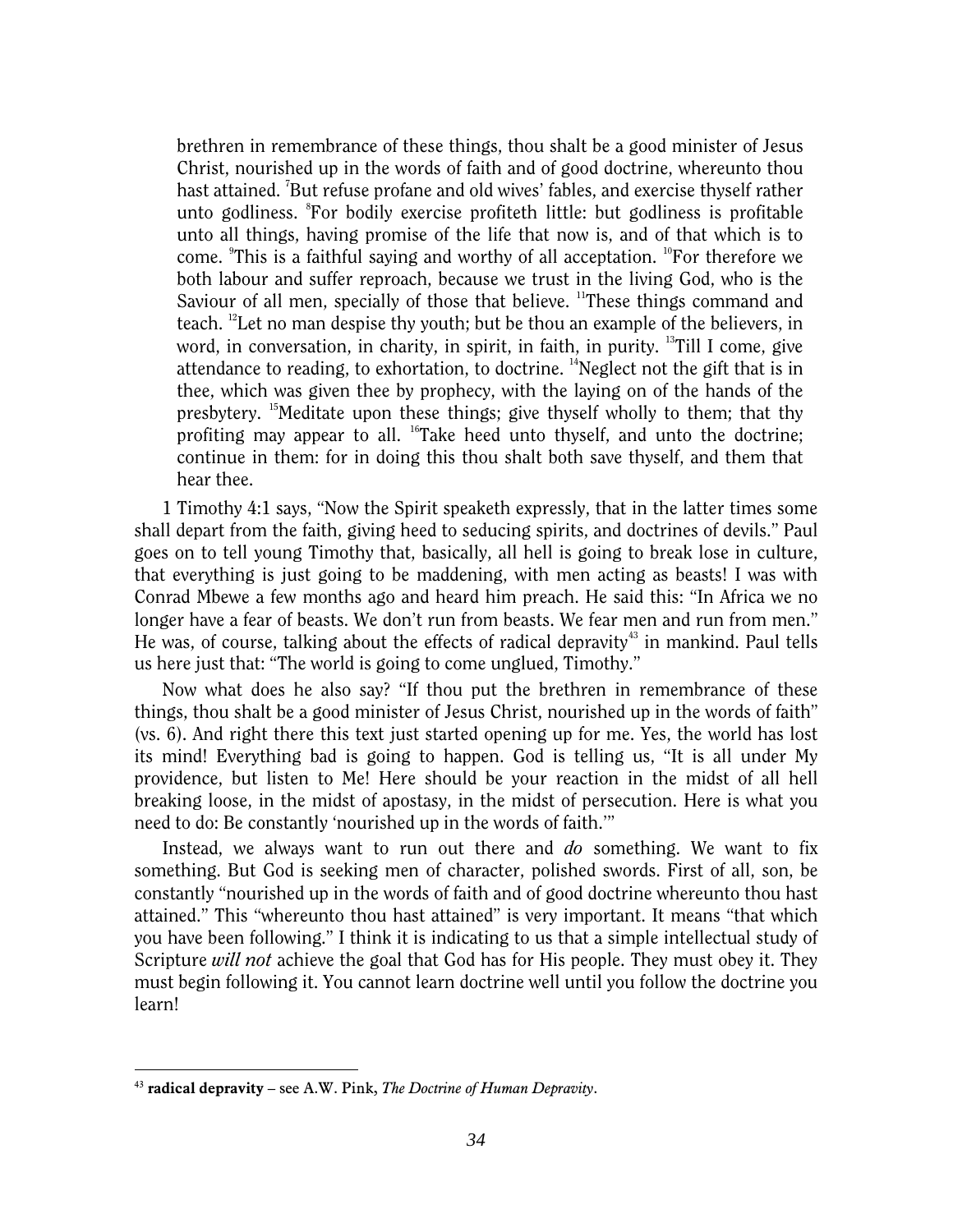And then he says this, "But refuse profane and old wives' fables" (vs. 7). My dear friend, let me tell you something. All this "emergent church" stuff, much of the "church growth" stuff, all of the cultural sensitivity stuff, throwing out the window *biblical* sensitivity—it is just a bunch of little boys wanting to play church without the power of God on their lives. (And I will stand on that statement.) It is a lesser than David trying to fit himself into Saul's armor. I say: To the wind with it! The more you trust in the arm of flesh, the less you are going to see the power of God.

Paul then says this, "exercise thyself rather unto godliness" (vs. 7). He says, on the other hand, discipline yourself for the purpose of godliness. Man of God, you want revival?—so do I. We need an army, though. If powerful swords, if mighty, flaming pipes and swords and weaponry are to be dropped out of heaven for us to fight with, then we must be the caliber of men who can wield those things to fight with sound character. We should discipline ourselves for the purpose of godliness.

Young men, discipline yourself to prayer. Discipline yourself to the systematic reading of Scripture from Genesis to Revelation over and over and over again. Discipline yourself in your speech. Discipline yourself in the company you keep. Discipline yourself in when you go to bed and when you rise up. This is a war. Discipline yourself !

Young men, I can tell you this. Being born in the age that you have been born, unless you are some exception, if you are under 30, yea, even under 40—you probably lack discipline because you have never been required to really work. You have never needed to work for your food—and your fathers probably never made you work so hard that your bones cried. The men who have accomplished much and have been used of God, have been men of labor in the ministry. Effectual ministry is *hard*, and it will cost you everything! And by the time you are an old man, you will be broken—but strong in the things of God!

"Exercise thyself rather unto godliness. For bodily exercise profiteth little: but godliness is profitable unto all things, having promise of the life that now is, and of that which is to come" (vs. 7-8). Oh, my dear friends, who cares about "your best life now"? It is all about eternity! Someday you will stand in those granite halls before the Lord of glory, and kings and the greatest men on earth will be divided and split and culled some cast into eternal hell and some invited into eternal glory to live for eternity. These Olympic athletes, how majestic they are—but only for a moment. They start training when they are four and five years old. They never do anything but train until they are twenty-two. They run a nine-second race for a medal they hang up on a wall, and that's it! There moment of glory and all they have lived for is over! Cannot you give equal for *eternal* things?

Some of the greatest men of God have been men very limited in their bodies. In their abilities, they were so limited that they had to focus themselves into one thing: the ministry. "For bodily exercise profiteth little…This is a faithful saying and worthy of all acceptation. For therefore we both labour and suffer reproach, because we trust in the living God" (vs. 8-10) This is not some martyr thing in which we uselessly give our lives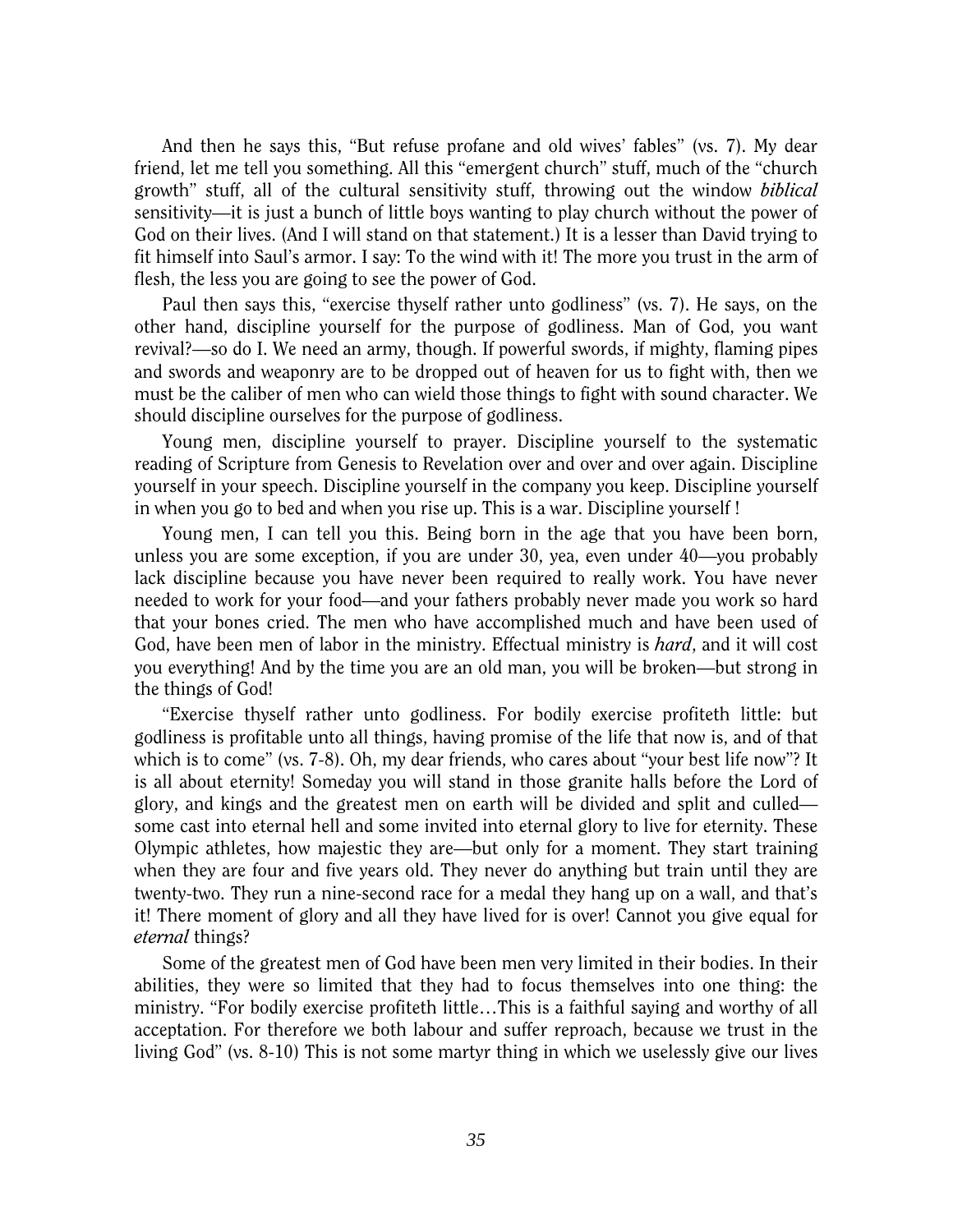to one thing, only to be pulverized without hope. No. We serve God, and God will honor us. We affix our hope on Him and He gives us strength!

Oh, this life is a vapor. I am 47, but yesterday I was 21. Where did it all go? It is a vapor! While you have strength, preach. I praise God that, in His providence as a young man, I spent myself in the Andes Mountains and in the jungles of Peru—doing what I no longer have the strength to do.

While you are a young man, while there is strength in you, labor with all your might. Take those stupid video games of yours and crush them under your feet. Throw the TV out the window. You were made for greater things than these. If you are a child of the King, nothing on this earth can satisfy you, *nothing* ! "These things command and teach" (vs. 11)

Now, there is so much here, but look at vs. 15. "Meditate upon these things; give thyself wholly to them; that thy profiting may appear to all." Let's say that on a wooden table my child spills a glass of water. And by the laws that God has placed in nature, the water heaps up a bit on the table, so much that you can see it as a pool. You walk by it and you say, "There is water spilled on the table." It is apparent to all. But then I come by, take a towel, lay it across the spilled pool of water, and lift it up. And you say, "I no longer see any water." Where is it?—it is absorbed into the towel. Men, you are to meditate on, be absorbed in these things of godliness and character. Pastors, I plead with you; listen to me—this is so important: You are not errand boys! You are not to spend your days wiping the noses of carnal churchmen. Get yourself in your study. Drink deep. Be so absorbed in the knowing of God that people say, "Where is he? He used to be such a man about town, such a friend to everyone, such a personable fellow. Where is he?" well, just like the water in the towel, he is absorbed in these things!

We are men of God. We are ministers of the most high. There should be an otherness about us. We should have a distant gaze in our eyes towards a distant star. The greatest thing we can do for our people is to be men of God, absorbed in the things of God, so that when we open our mouths the Word of God comes out.

Where I go to church, Jeff Noblit is the main preaching pastor. He has always given himself to study, but when I got there, I talked to him and the other leaders. And any time someone asked me something I said this: "Please do this one thing. Take as much of the burden off of brother Noblit as we possibly can and let him live in that study with God, because I have got children out here. And the greatest gift that man could give to me is to study to show himself approved, and to come out in that pulpit in the power of the Holy Spirit and proclaim, 'Thus saith the Lord,' correcting and rebuking, giving great promises and warnings. Please, do that for me."

Pastor, please do that for your people, because God says, "Take heed unto thyself, and unto the doctrine; continue in them: for in doing this thou shalt both save thyself, and them that hear thee." This verse means almost nothing in the evangelical community today. How many pastors and preachers do you think take it seriously? How many say to